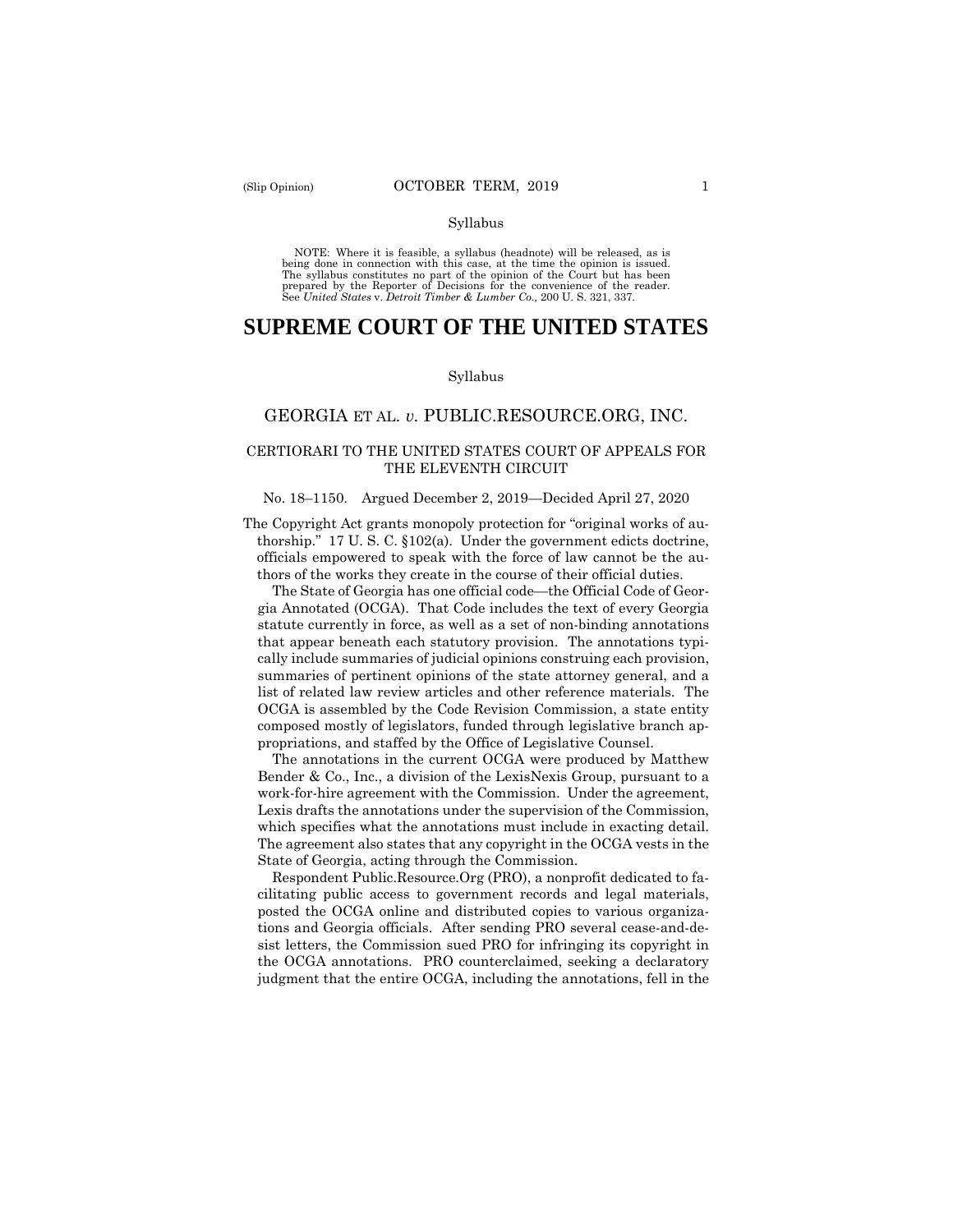#### Syllabus

public domain. The District Court sided with the Commission, holding that the annotations were eligible for copyright protection because they had not been enacted into law. The Eleventh Circuit reversed, rejecting the Commission's copyright assertion under the government edicts doctrine.

*Held*: The OCGA annotations are ineligible for copyright protection. Pp. 5–18.

(a) The government edicts doctrine developed from a trio of 19thcentury cases. In *Wheaton* v. *Peters*, 8 Pet. 591, the Court held that no reporter can have a copyright in the Court's opinions and that the Justices cannot confer such a right on any reporter. In *Banks* v. *Manchester,* 128 U. S. 244, the Court held that judges could not assert copyright in "whatever work they perform in their capacity as judges"—be it "the opinion or decision, the statement of the case and the syllabus or the head note." *Id.,* at 253. Finally, in *Callaghan* v. *Myers,* 128 U. S. 617, the Court reiterated that an official reporter cannot hold a copyright interest in opinions created by judges. But, confronting an issue not addressed in *Wheaton* or *Banks*, the Court upheld the reporter's copyright interest in several explanatory materials that the reporter had created himself because they came from an author who had no authority to speak with the force of law.

The animating principle behind the government edicts doctrine is that no one can own the law. The doctrine gives effect to that principle in the copyright context through construction of the statutory term "author." For purposes of the Copyright Act, judges cannot be the "author[s]" of "whatever work they perform in their capacity" as lawmakers. *Banks*, 128 U. S., at 253. Because legislators, like judges, have the authority to make law, it follows that they, too, cannot be "authors." And, as with judges, the doctrine applies to whatever work legislators perform in their capacity as legislators, including explanatory and procedural materials they create in the discharge of their legislative duties. Pp. 5–9.

(b) Applying that framework, Georgia's annotations are not copyrightable. First, the author of the annotations qualifies as a legislator. Under the Copyright Act, the sole "author" of the annotations is the Commission, 17 U. S. C. §201(b), which functions as an arm of the Georgia Legislature in producing the annotations. Second, the Commission creates the annotations in the discharge of its legislative duties. Pp. 9–11.

(c) Georgia argues that excluding the OCGA annotations from copyright protection conflicts with the text of the Copyright Act. First, it notes that §101 lists "annotations" among the kinds of works eligible for copyright protection. That provision, however, refers only to "annotations . . . which . . . represent an original work of *authorship*."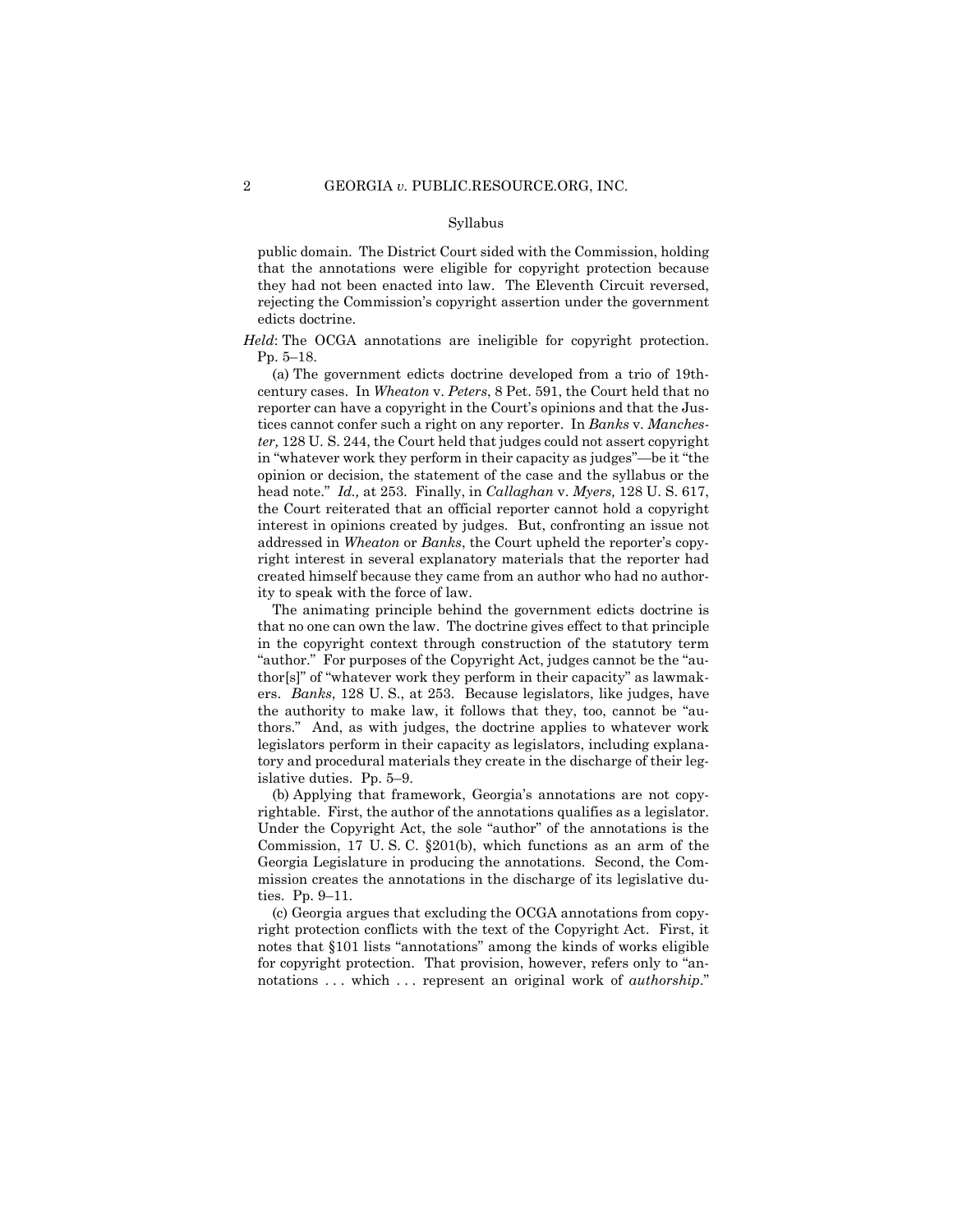#### Syllabus

(Emphasis added.) Georgia's annotations do not fit that description because they are prepared by a legislative body that cannot be deemed the "author" of the works it creates in its official capacity. Second, Georgia draws a negative inference from the fact that the Act excludes from copyright protection works prepared by Federal Government officials, without establishing a similar rule for State officials. §§101, 105. That rule, however, applies to all federal officials, regardless of the nature and scope of their duties. It does not suggest an intent to displace the much narrower government edits doctrine with respect to the States.

Moving on from the text, Georgia invokes what it views as the official position of the Copyright Office, as reflected in the Compendium of U. S. Copyright Office Practices. The Compendium, however, is a non-binding administrative manual and is largely consistent with this Court's position. Georgia also appeals to copyright policy, but such requests should be addressed to Congress, not the courts.

Georgia attempts to frame the government edicts doctrine to focus exclusively on whether a particular work has the force of law. But that understanding cannot be squared with precedent—especially *Banks*. Moreover, Georgia's conception of the doctrine as distinguishing between different categories of content with different effects has less of a textual footing than the traditional formulation, which focuses on the identity of the author. Georgia's characterization of the OCGA annotations as non-binding and non-authoritative undersells the practical significance of the annotations to litigants and citizens. And its approach would logically permit States to hide all non-binding judicial and legislative work product—including dissents and legislative history—behind a paywall. Pp. 11–18.

## 906 F. 3d 1229, affirmed.

 TOMAYOR, KAGAN, GORSUCH, and KAVANAUGH, JJ., joined. THOMAS, J., ROBERTS, C. J., delivered the opinion of the Court, in which SOfiled a dissenting opinion, in which ALITO, J., joined, and in which BREYER, J., joined as to all but Part II–A and footnote 6. GINSBURG, J., filed a dissenting opinion, in which BREYER, J., joined.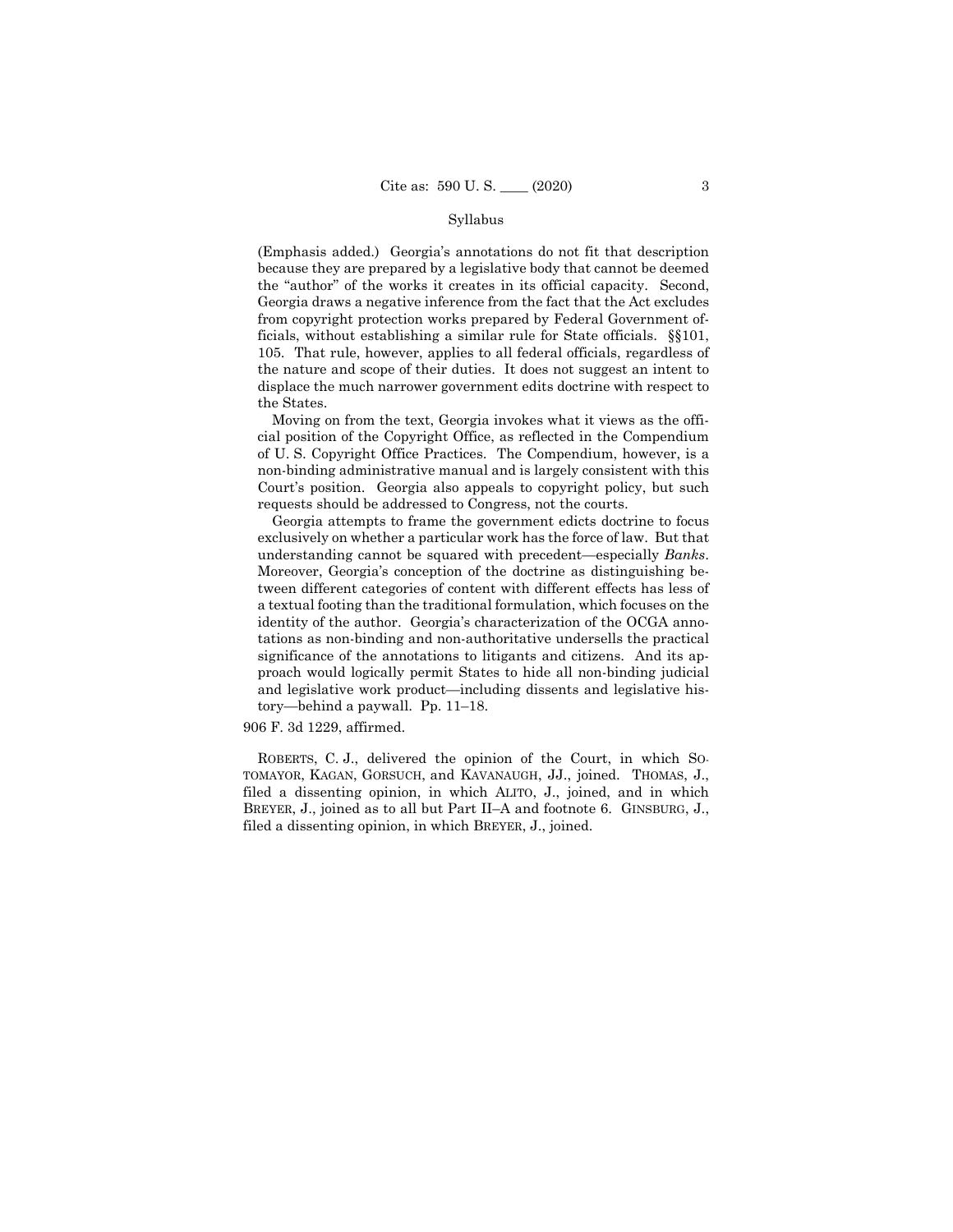NOTICE: This opinion is subject to formal revision before publication in the preliminary print of the United States Reports. Readers are requested to notify the Reporter of Decisions, Supreme Court of the United States, Wash-ington, D. C. 20543, of any typographical or other formal errors, in order that corrections may be made before the preliminary print goes to press.

## $\frac{1}{2}$  ,  $\frac{1}{2}$  ,  $\frac{1}{2}$  ,  $\frac{1}{2}$  ,  $\frac{1}{2}$  ,  $\frac{1}{2}$  ,  $\frac{1}{2}$ **SUPREME COURT OF THE UNITED STATES**

#### $\frac{1}{2}$  ,  $\frac{1}{2}$  ,  $\frac{1}{2}$  ,  $\frac{1}{2}$  ,  $\frac{1}{2}$  ,  $\frac{1}{2}$ No. 18–1150

## GEORGIA, ET AL., PETITIONERS *v.*  PUBLIC.RESOURCE.ORG, INC.

## ON WRIT OF CERTIORARI TO THE UNITED STATES COURT OF APPEALS FOR THE ELEVENTH CIRCUIT

#### [April 27, 2020]

CHIEF JUSTICE ROBERTS delivered the opinion of the Court.

The Copyright Act grants potent, decades-long monopoly protection for "original works of authorship." 17 U. S. C.  $§102(a)$ . The question in this case is whether that protection extends to the annotations contained in Georgia's official annotated code.

We hold that it does not. Over a century ago, we recognized a limitation on copyright protection for certain government work product, rooted in the Copyright Act's "authorship" requirement. Under what has been dubbed the government edicts doctrine, officials empowered to speak with the force of law cannot be the authors of—and therefore cannot copyright—the works they create in the course of their official duties.

We have previously applied that doctrine to hold that non-binding, explanatory legal materials are not copyrightable when created *by judges* who possess the authority to make and interpret the law. See *Banks* v. *Manchester*, 128 U. S. 244 (1888). We now recognize that the same logic applies to non-binding, explanatory legal materials created *by*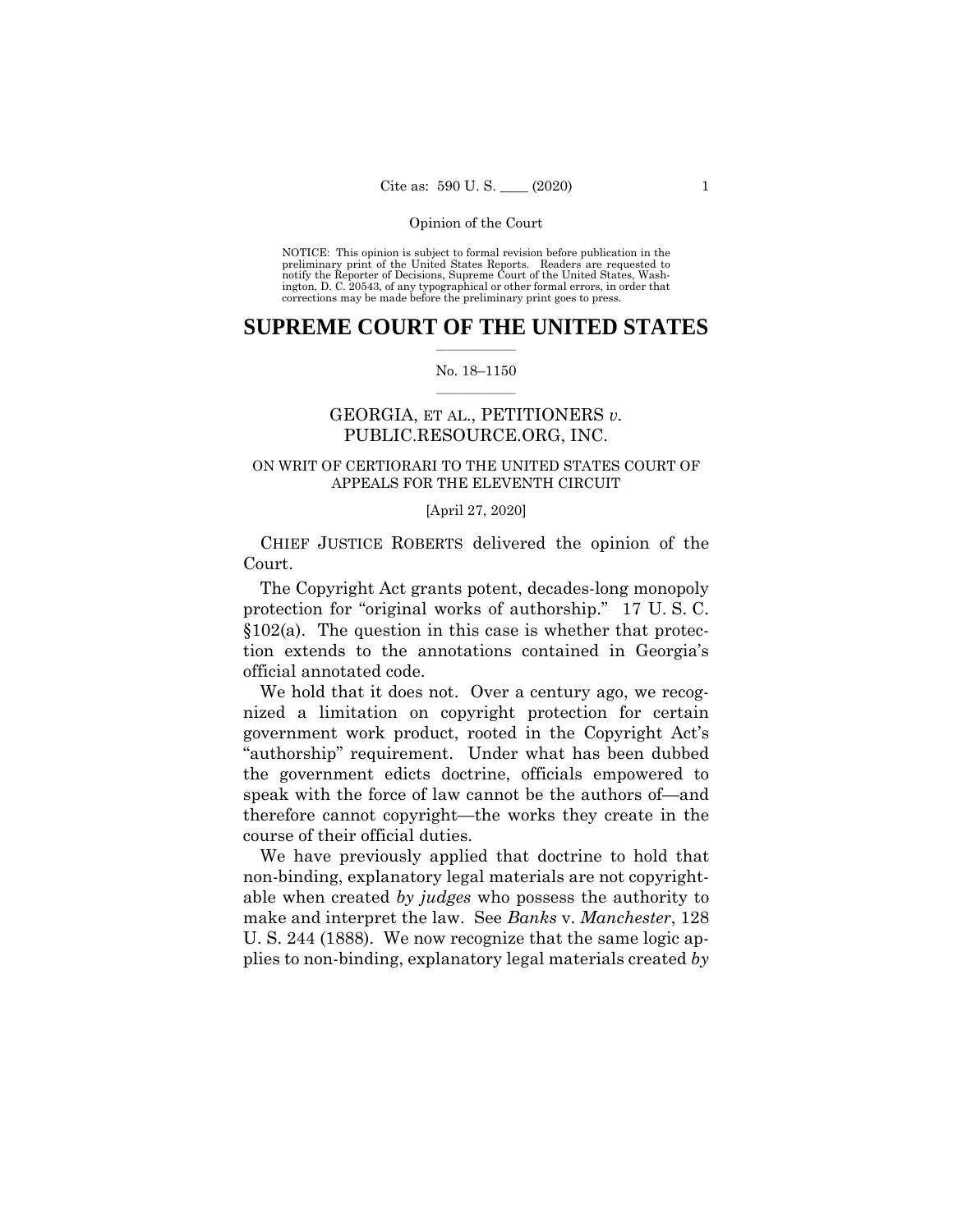#### 2 GEORGIA *v.* PUBLIC.RESOURCE.ORG, INC.

#### Opinion of the Court

*a legislative body* vested with the authority to make law. Because Georgia's annotations are authored by an arm of the legislature in the course of its legislative duties, the government edicts doctrine puts them outside the reach of copyright protection.

## I A

The State of Georgia has one official code—the "Official Code of Georgia Annotated," or OCGA. The first page of each volume of the OCGA boasts the State's official seal and announces to readers that it is "Published Under Authority of the State."

The OCGA includes the text of every Georgia statute currently in force, as well as various non-binding supplementary materials. At issue in this case is a set of annotations that appear beneath each statutory provision. The annotations generally include summaries of judicial decisions applying a given provision, summaries of any pertinent opinions of the state attorney general, and a list of related law review articles and similar reference materials. In addition, the annotations often include editor's notes that provide information about the origins of the statutory text, such as whether it derives from a particular judicial decision or resembles an older provision that has been construed by Georgia courts. See, *e.g.*, OCGA §§51–1–1, 53–4– 2 (2019).

The OCGA is assembled by a state entity called the Code Revision Commission. In 1977, the Georgia Legislature established the Commission to recodify Georgia law for the first time in decades. The Commission was (and remains) tasked with consolidating disparate bills into a single Code for reenactment by the legislature and contracting with a third party to produce the annotations. A majority of the Commission's 15 members must be members of the Georgia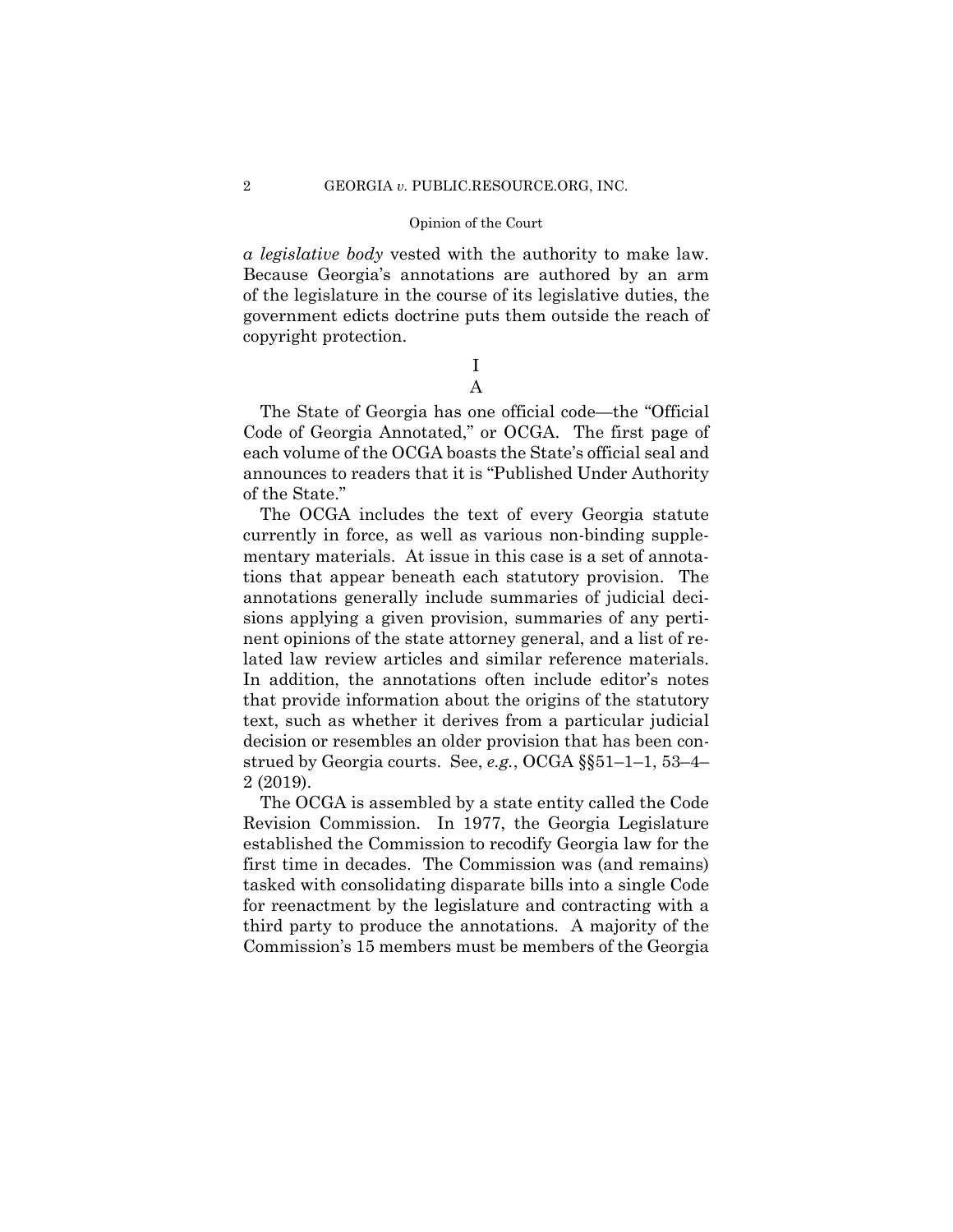Senate or House of Representatives. The Commission receives funding through appropriations "provided for the legislative branch of state government." OCGA  $§28-9-2(c)$ (2018). And it is staffed by the Office of Legislative Counsel, which is obligated by statute to provide services "for the legislative branch of government." §§28–4–3(c)(4), 28–9–4. Under the Georgia Constitution, the Commission's role in compiling the statutory text and accompanying annotations falls "within the sphere of legislative authority." *Harrison Co.* v. *Code Revision Comm'n*, 244 Ga. 325, 330, 260 S. E. 2d 30, 34 (1979).

Each year, the Commission submits its proposed statutory text and accompanying annotations to the legislature for approval. The legislature then votes to do three things: (1) "enact[ ]" the "statutory portion of the codification of Georgia laws"; (2) "merge[ ]" the statutory portion "with [the] annotations"; and (3) "publish[]" the final merged product "by authority of the state" as "the 'Official Code of Georgia Annotated.'" OCGA §1–1–1 (2019); see *Code Revision Comm'n* v. *Public.Resource.Org, Inc.*, 906 F. 3d 1229, 1245, 1255 (CA11 2018); Tr. of Oral Arg. 8.

The annotations in the current OCGA were prepared in the first instance by Matthew Bender & Co., Inc., a division of the LexisNexis Group, pursuant to a work-for-hire agreement with the Commission. The agreement between Lexis and the Commission states that any copyright in the OCGA vests exclusively in "the State of Georgia, acting through the Commission." App. 567. Lexis and its army of researchers perform the lion's share of the work in drafting the annotations, but the Commission supervises that work and specifies what the annotations must include in exacting detail. See 906 F. 3d, at 1243–1244; App. 269–278, 286–427 (Commission specifications). Under the agreement, Lexis enjoys the exclusive right to publish, distribute, and sell the OCGA. In exchange, Lexis has agreed to limit the price it may charge for the OCGA and to make an unannotated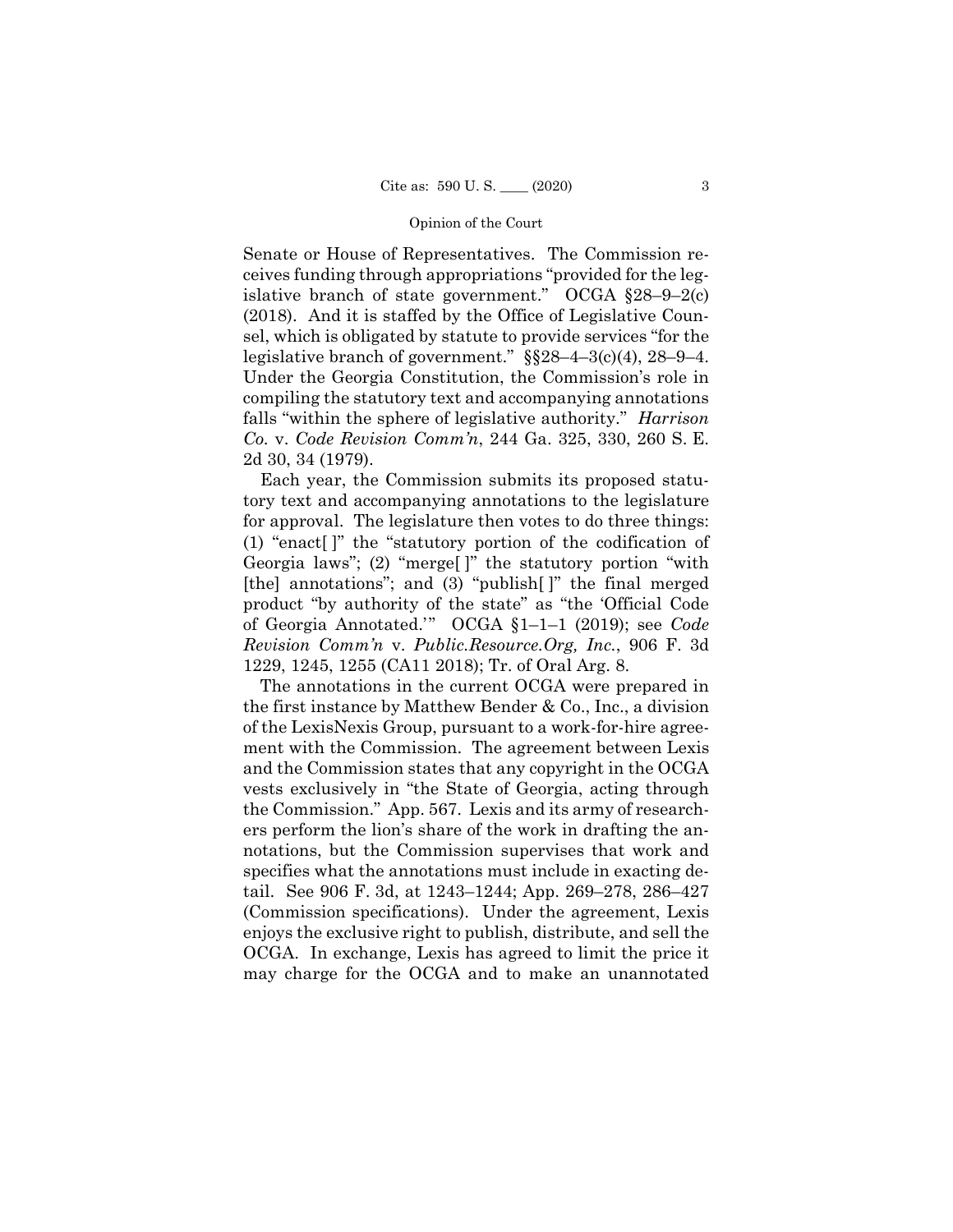version of the statutory text available to the public online for free. A hard copy of the complete OCGA currently retails for \$412.00.

B

Public.Resource.Org (PRO) is a nonprofit organization that aims to facilitate public access to government records and legal materials. Without permission, PRO posted a digital version of the OCGA on various websites, where it could be downloaded by the public without charge. PRO also distributed copies of the OCGA to various organizations and Georgia officials.

In response, the Commission sent PRO several ceaseand-desist letters asserting that PRO's actions constituted unlawful copyright infringement. When PRO refused to halt its distribution activities, the Commission sued PRO on behalf of the Georgia Legislature and the State of Georgia for copyright infringement. The Commission limited its assertion of copyright to the annotations described above; it did not claim copyright in the statutory text or numbering. PRO counterclaimed, seeking a declaratory judgment that the entire OCGA, including the annotations, fell in the public domain.

The District Court sided with the Commission. The Court acknowledged that the annotations in the OCGA presented "an unusual case because most official codes are not annotated and most annotated codes are not official*.*" *Code Revision Comm'n* v. *Public.Resource.Org, Inc.*, 244 F. Supp. 3d 1350, 1356 (ND Ga. 2017). But, ultimately, the Court concluded that the annotations were eligible for copyright protection because they were "not enacted into law" and lacked "the force of law." *Ibid.* In light of that conclusion, the Court granted partial summary judgment to the Commission and entered a permanent injunction requiring PRO to cease its distribution activities and to remove the digital copies of the OCGA from the internet.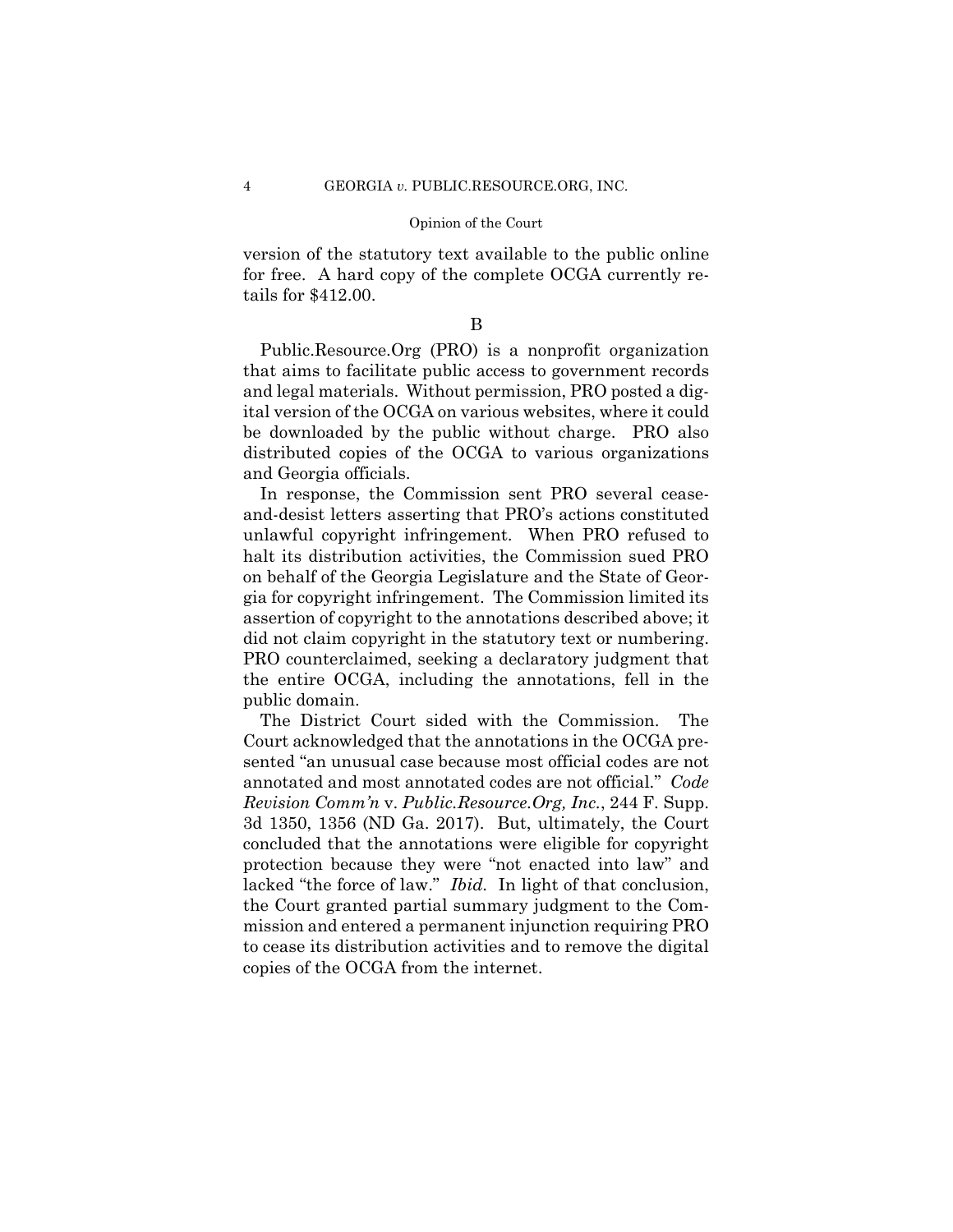"draftsmen . . . exercising delegated authority." *Ibid.* The The Eleventh Circuit reversed. 906 F. 3d 1229. The Court began by reviewing the three 19th-century cases in which we articulated the government edicts doctrine. See *Wheaton* v. *Peters*, 8 Pet. 591 (1834); *Banks* v. *Manchester*, 128 U. S. 244 (1888); *Callaghan* v. *Myers*, 128 U. S. 617 (1888). The Court understood those cases to establish a "rule" based on an interpretation of the statutory term "author" that "works created by courts in the performance of their official duties did not belong to the judges" but instead fell "in the public domain." 906 F. 3d, at 1239. In the Court's view, that rule "derive[s] from first principles about the nature of law in our democracy." *Ibid.* In a democracy, the Court reasoned, "the People" are "the constructive authors" of the law, and judges and legislators are merely Court therefore deemed the "ultimate inquiry" to be whether a work is "attributable to the constructive authorship of the People." *Id.*, at 1242. The Court identified three factors to guide that inquiry: "the identity of the public official who created the work; the nature of the work; and the process by which the work was produced." *Id.*, at 1254. The Court found that each of those factors cut in favor of treating the OCGA annotations as government edicts authored by the People. It therefore rejected the Commission's assertion of copyright, vacated the injunction against PRO, and directed that judgment be entered for PRO.

We granted certiorari.  $588$  U.S.  $\_\_$  (2019).

II

We hold that the annotations in Georgia's Official Code are ineligible for copyright protection, though for reasons distinct from those relied on by the Court of Appeals. A careful examination of our government edicts precedents reveals a straightforward rule based on the identity of the author. Under the government edicts doctrine, judges and, we now confirm, legislators—may not be considered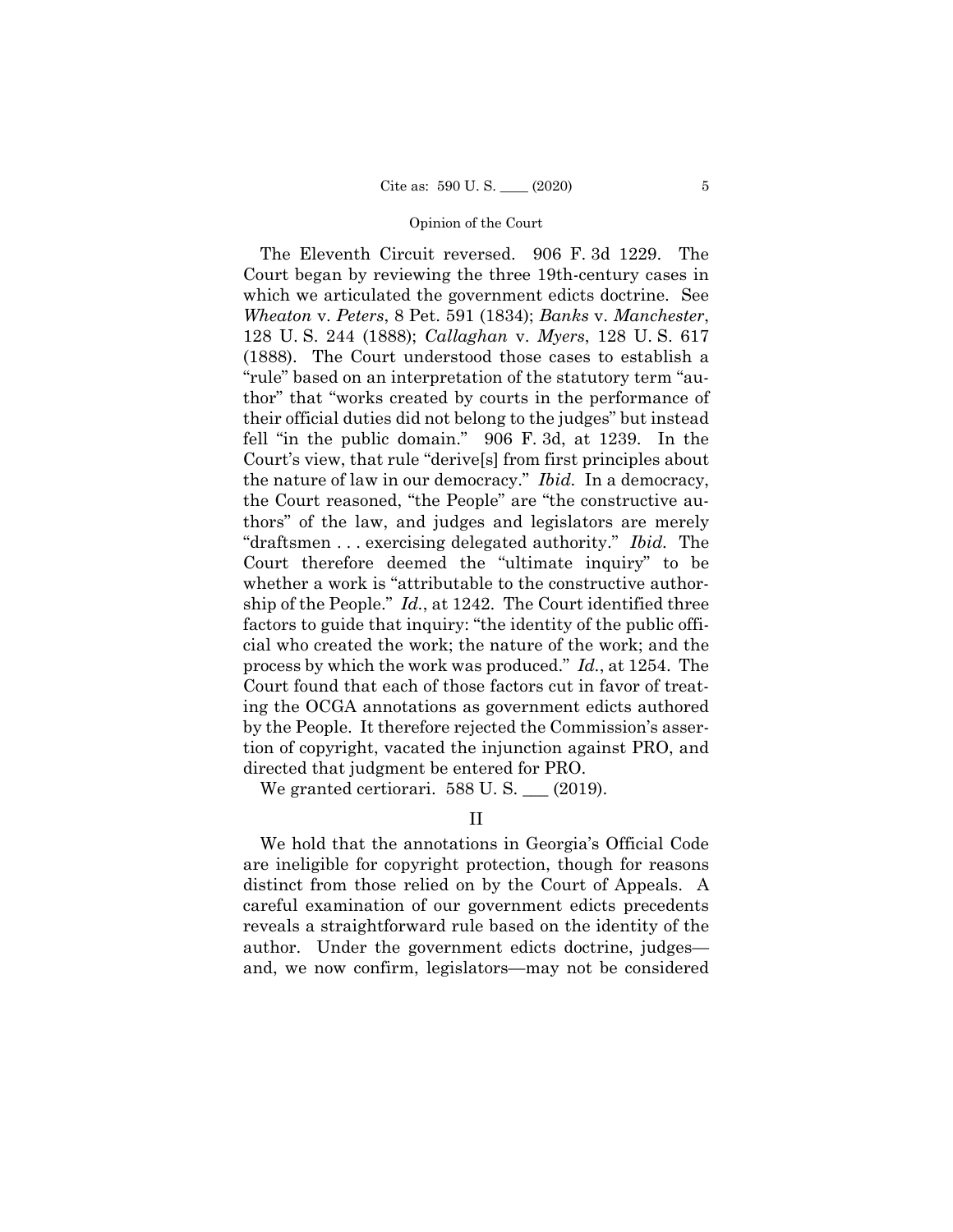the "authors" of the works they produce in the course of their official duties as judges and legislators. That rule applies regardless of whether a given material carries the force of law. And it applies to the annotations here because they are authored by an arm of the legislature in the course of its official duties.

A

 through a tacit "gift." *Id.*, at 614. The Court unanimously We begin with precedent. The government edicts doctrine traces back to a trio of cases decided in the 19th century. In this Court's first copyright case, *Wheaton* v. *Peters*, 8 Pet. 591 (1834), the Court's third Reporter of Decisions, Wheaton, sued the fourth, Peters, unsuccessfully asserting a copyright interest in the Justices' opinions. *Id.*, at 617 (argument). In Wheaton's view, the opinions "must have belonged to some one" because "they were new, original," and much more "elaborate" than law or custom required. *Id.*, at 615. Wheaton argued that the Justices were the authors and had assigned their ownership interests to him rejected that argument, concluding that "no reporter has or can have any copyright in the written opinions delivered by this court" and that "the judges thereof cannot confer on any reporter any such right." *Id.*, at 668 (opinion).

That conclusion apparently seemed too obvious to adorn with further explanation, but the Court provided one a half century later in *Banks* v. *Manchester*, 128 U. S. 244 (1888). That case concerned whether Wheaton's state-court counterpart, the official reporter of the Ohio Supreme Court, held a copyright in the judges' opinions and several nonbinding explanatory materials prepared by the judges. *Id.*, at 249–251. The Court concluded that he did not, explaining that "the judge who, in his judicial capacity, prepares the opinion or decision, the statement of the case and the syllabus or head note" cannot "be regarded as their author or their proprietor, in the sense of [the Copyright Act]." *Id.*,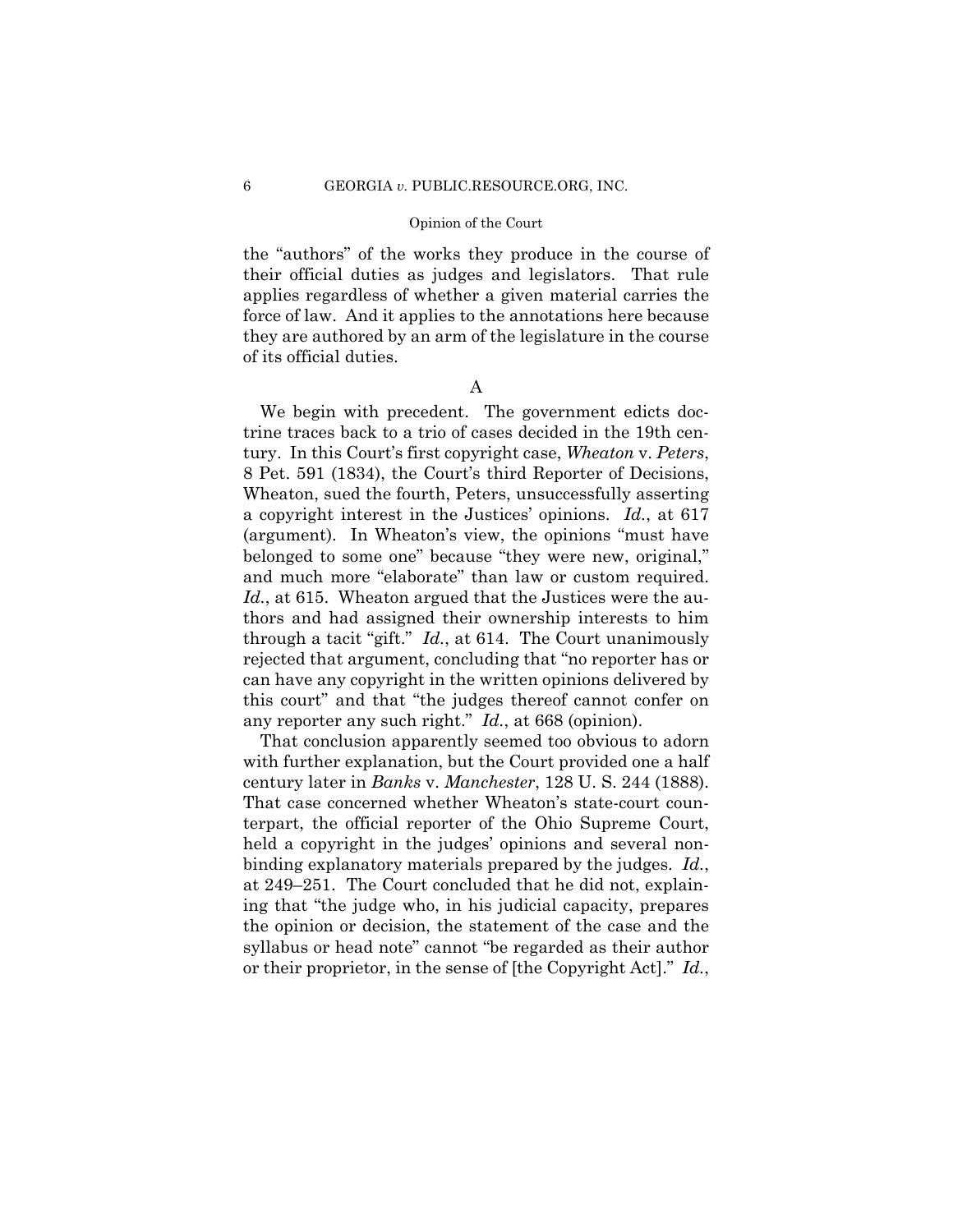U. S, at 253 (emphasis in original). Rather, "[t]he whole at 253. Pursuant to "a judicial *consensus*" dating back to *Wheaton*, judges could not assert copyright in "whatever work they perform in their capacity as judges." *Banks*, 128 work done by the judges constitutes the authentic exposition and interpretation of the law, which, binding every citizen, is free for publication to all." *Ibid.* (citing *Nash* v. *Lathrop*, 142 Mass. 29, 6 N. E. 559 (1886)).

 author who had no authority to speak with the force of law. In a companion case decided later that Term, *Callaghan*  v. *Myers*, 128 U. S. 617 (1888), the Court identified an important limiting principle. As in *Wheaton* and *Banks*, the Court rejected the claim that an official reporter held a copyright interest in the judges' opinions. But, resolving an issue not addressed in *Wheaton* and *Banks*, the Court upheld the reporter's copyright interest in several explanatory materials that the reporter had created himself: headnotes, syllabi, tables of contents, and the like. *Callaghan*, 128 U. S., at 645, 647. Although these works mirrored the judge-made materials rejected in *Banks*, they came from an Because the reporter was not a judge, he was free to "obtain[ ] a copyright" for the materials that were "the result of his [own] intellectual labor." 128 U. S., at 647.

 and syllabi). *Ibid.* It does not apply, however, to works cre-These cases establish a straightforward rule: Because judges are vested with the authority to make and interpret the law, they cannot be the "author" of the works they prepare "in the discharge of their judicial duties." *Banks*, 128 U. S., at 253. This rule applies both to binding works (such as opinions) and to non-binding works (such as headnotes ated by government officials (or private parties) who lack the authority to make or interpret the law, such as court reporters. Compare *ibid.* with *Callaghan*, 128 U. S., at 647.

The animating principle behind this rule is that no one can own the law. "Every citizen is presumed to know the law," and "it needs no argument to show . . . that all should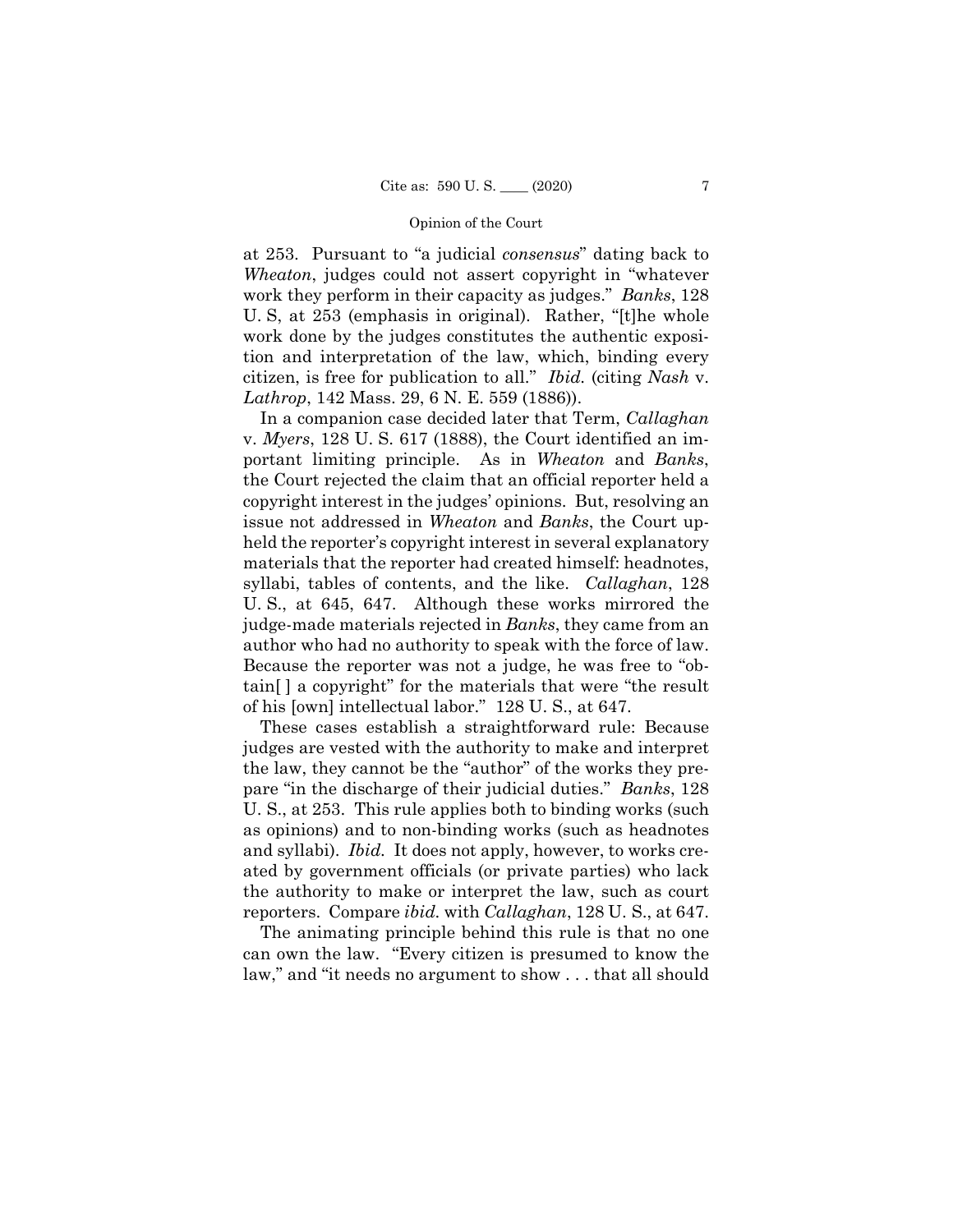have free access" to its contents. *Nash*, 142 Mass., at 35, 6 N. E., at 560 (cited by *Banks*, 128 U. S., at 253–254). Our cases give effect to that principle in the copyright context through construction of the statutory term "author." *Id.*, at 253.1 Rather than attempting to catalog the materials that constitute "the law," the doctrine bars the officials responsible for creating the law from being considered the "author[s]" of "*whatever work* they perform in their capacity" as lawmakers. *Ibid.* (emphasis added). Because these officials are generally empowered to make and interpret law, their "whole work" is deemed part of the "authentic exposition and interpretation of the law" and must be "free for publication to all." *Ibid.* 

If judges, acting as judges, cannot be "authors" because of their authority to make and interpret the law, it follows that legislators, acting as legislators, cannot be either. Courts have thus long understood the government edicts doctrine to apply to legislative materials. See, *e.g.*, *Nash*, 142 Mass., at 35, 6 N. E., at 560 (judicial opinions and statutes stand "on substantially the same footing" for purposes of the government edicts doctrine); *Howell* v. *Miller*, 91 F. 129, 130–131, 137–138 (CA6 1898) (Harlan, J., Circuit Justice, joined by then-Circuit Judge Taft) (analyzing statutes and supplementary materials under *Banks* and *Callaghan* and concluding that the materials were copyrightable because they were prepared by a private compiler).

Moreover, just as the doctrine applies to "whatever work [judges] perform in their capacity as judges," *Banks*, 128

and authors" of qualifying works. Act of May 31, 1790, §1, 1 Stat. 124. and authors" of qualifying works. Act of May 31, 1790, §1, 1 Stat. 124. This author requirement appears in the current Copyright Act at <sup>1</sup>The Copyright Act of 1790 granted copyright protection to "the author §102(a), which limits protection to "original works of *authorship*." 17 U. S. C. §102(a) (emphasis added); see also §201(a) (copyright "vests initially in the author or authors of the work").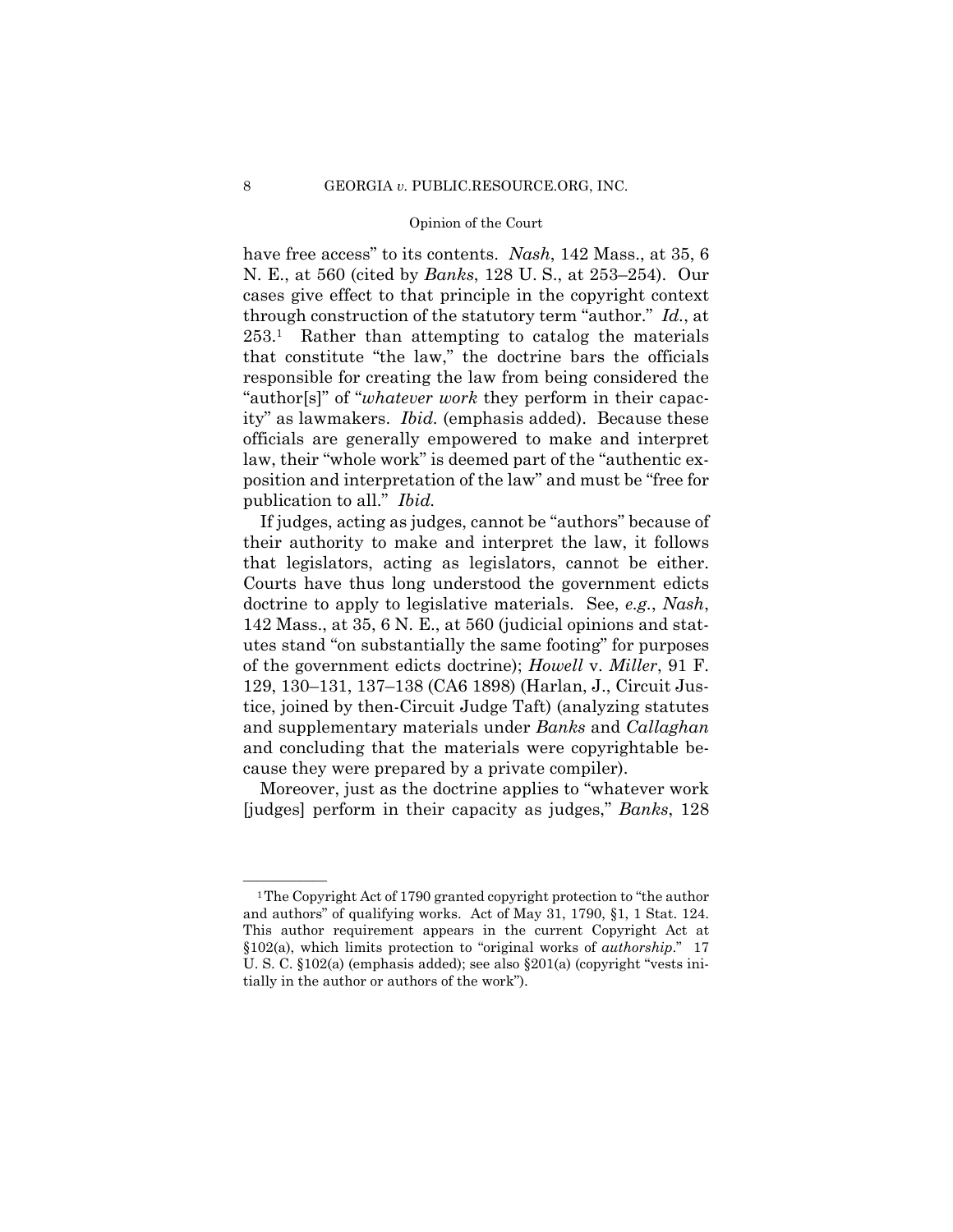U. S., at 253, it applies to whatever work legislators perform in their capacity as legislators. That of course includes final legislation, but it also includes explanatory and procedural materials legislators create in the discharge of their legislative duties. In the same way that judges cannot be the authors of their headnotes and syllabi, legislators cannot be the authors of (for example) their floor statements, committee reports, and proposed bills. These materials are part of the "whole work done by [legislators]," so they must be "free for publication to all." *Ibid.* 

Under our precedents, therefore, copyright does not vest in works that are (1) created by judges and legislators (2) in the course of their judicial and legislative duties.

> B 1

Applying that framework, Georgia's annotations are not copyrightable. The first step is to examine whether their purported author qualifies as a legislator.

As we have explained, the annotations were prepared in the first instance by a private company (Lexis) pursuant to a work-for-hire agreement with Georgia's Code Revision Commission. The Copyright Act therefore deems the Commission the sole "author" of the work. 17 U. S. C. §201(b). Although Lexis expends considerable effort preparing the annotations, for purposes of copyright that labor redounds to the Commission as the statutory author. Georgia agrees that the author is the Commission. Brief for Petitioners 25.

The Commission is not identical to the Georgia Legislature, but functions as an arm of it for the purpose of producing the annotations. The Commission is created by the legislature, for the legislature, and consists largely of legislators. The Commission receives funding and staff designated by law for the legislative branch. Significantly, the annotations the Commission creates are approved by the legislature before being "merged" with the statutory text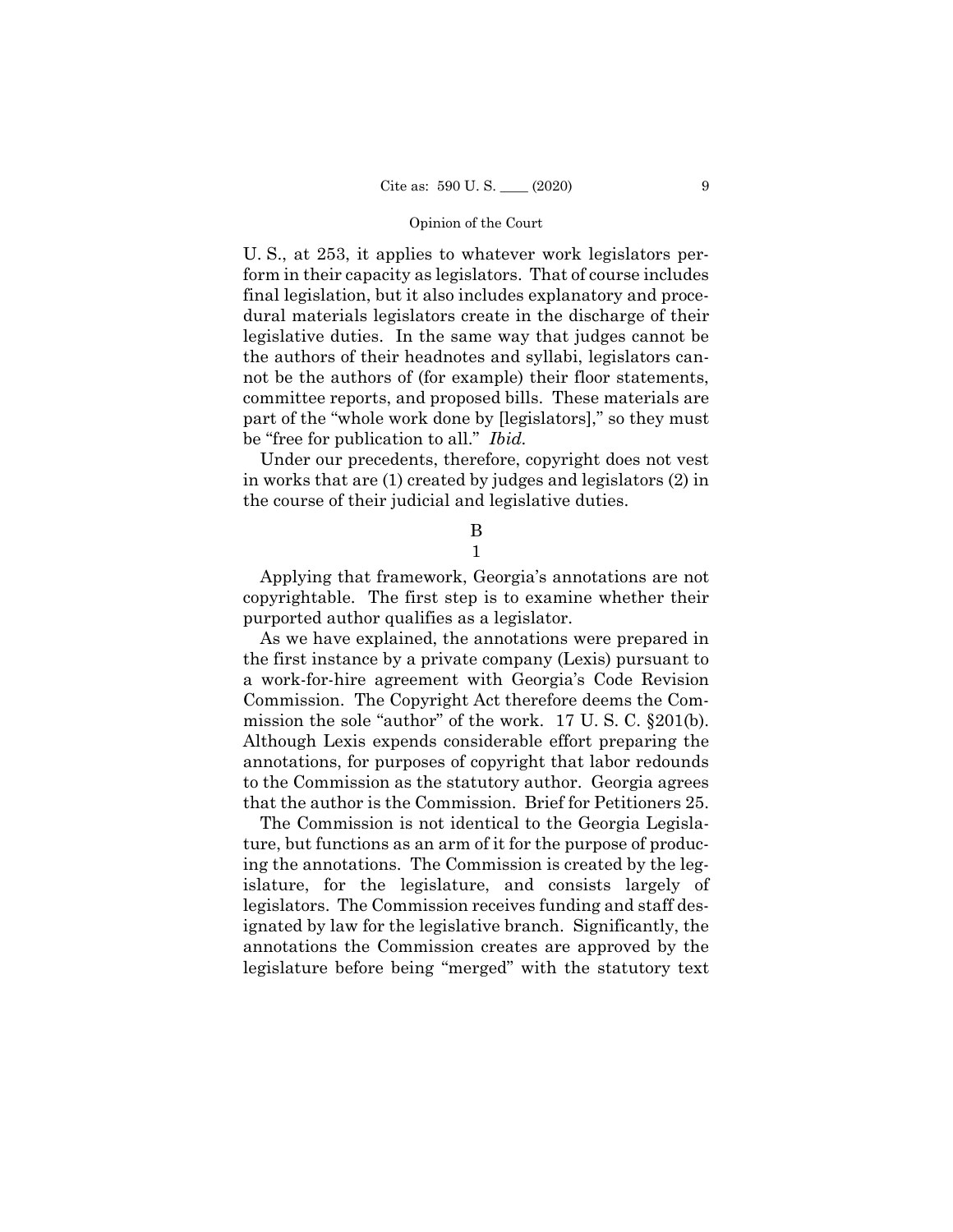and published in the official code alongside that text at the legislature's direction. OCGA §1–1–1; see 906 F. 3d, at 1245, 1255; Tr. of Oral Arg. 8.

If there were any doubt about the link between the Commission and the legislature, the Georgia Supreme Court has dispelled it by holding that, under the Georgia Constitution, "the work of the Commission; *i.e.*, selecting a publisher and contracting for and supervising the codification of the laws enacted by the General Assembly, including court interpretations thereof, *is within the sphere of legislative authority*." *Harrison Co.*, 244 Ga., at 330, 260 S. E. 2d, at 34 (emphasis added). That holding is not limited to the Commission's role in codifying the statutory text. The Commission's "legislative authority" specifically includes its "codification of . . . court interpretations" of the State's laws. *Ibid.* Thus, as a matter of state law, the Commission wields the legislature's authority when it works with Lexis to produce the annotations. All of this shows that the Commission serves as an extension of the Georgia Legislature in preparing and publishing the annotations. And it helps explain why the Commission brought this suit asserting copyright in the annotations "on behalf of and for the benefit of" the Georgia Legislature and the State of Georgia. App. 20.2

2

The second step is to determine whether the Commission creates the annotations in the "discharge" of its legislative "duties." *Banks*, 128 U. S., at 253. It does. Although the annotations are not enacted into law through bicameralism and presentment, the Commission's preparation of the an-

 $2$ JUSTICE THOMAS does not dispute that the Commission is an extension of the legislature; he instead faults us for highlighting the multiple features of the Commission that make clear that this is so. See *post*, at 16 (dissenting opinion).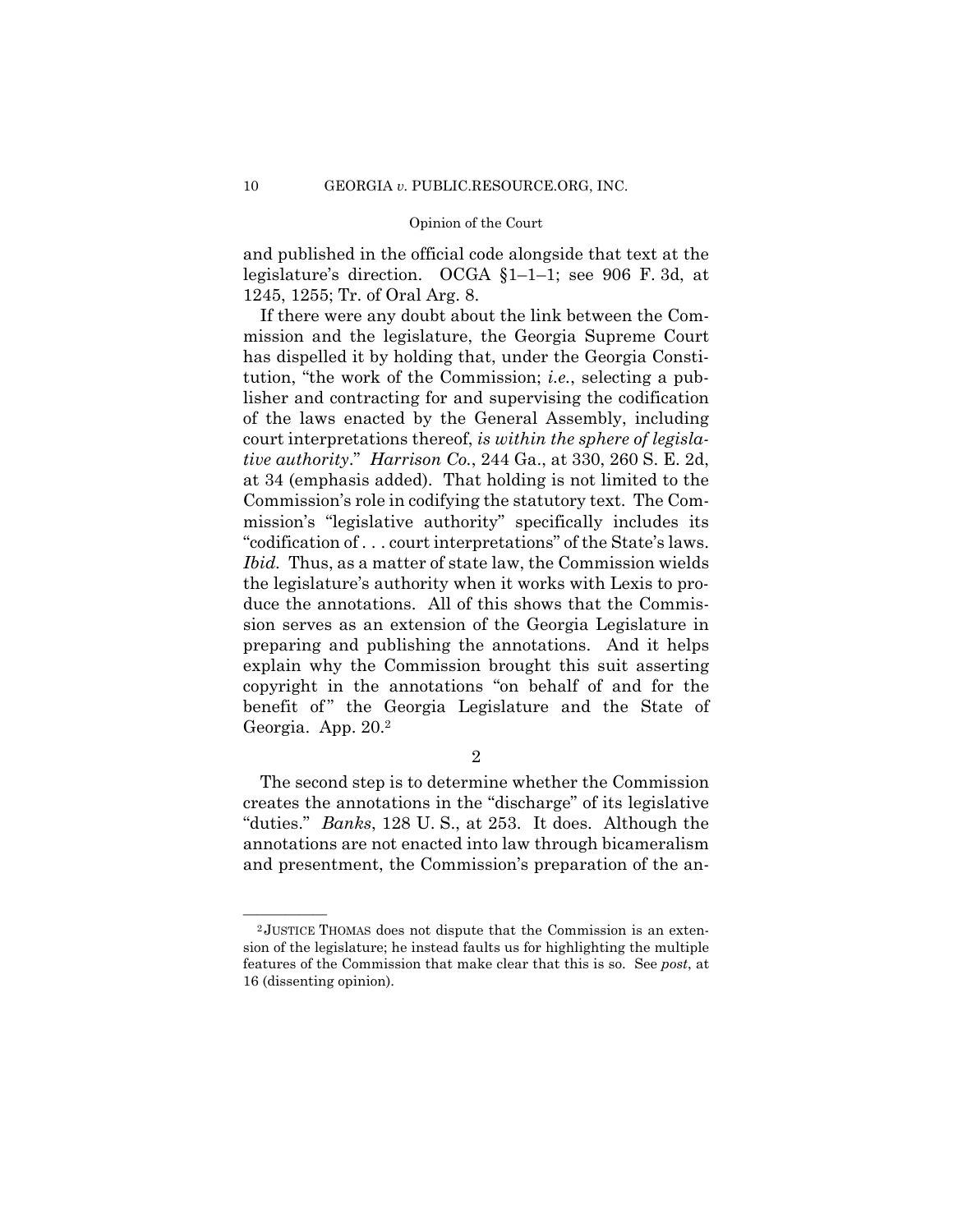notations is under Georgia law an act of "legislative authority," *Harrison Co.*, 244 Ga., at 330, 260 S. E. 2d, at 34, and the annotations provide commentary and resources that the legislature has deemed relevant to understanding its laws. Georgia and JUSTICE GINSBURG emphasize that the annotations do not purport to provide authoritative explanations of the law and largely summarize other materials, such as judicial decisions and law review articles. See *post*, at 3–4 (dissenting opinion)*.* But that does not take them outside the exercise of legislative duty by the Commission and legislature. Just as we have held that the "statement of the case and the syllabus or head note" prepared by judges fall within the "work they perform in their capacity as judges," *Banks*, 128 U. S., at 253, so too annotations published by legislators alongside the statutory text fall within the work legislators perform in their capacity as legislators.

In light of the Commission's role as an adjunct to the legislature and the fact that the Commission authors the annotations in the course of its legislative responsibilities, the annotations in Georgia's Official Code fall within the government edicts doctrine and are not copyrightable.

## III

Georgia resists this conclusion on several grounds. At the outset, Georgia advances two arguments for why, in its view, excluding the OCGA annotations from copyright protection conflicts with the text of the Copyright Act. Both are unavailing.

First, Georgia notes that §101 of the Act specifically lists "annotations" among the kinds of works eligible for copyright protection. But that provision refers only to "annotations . . . which . . . represent an original work of *authorship*." 17 U. S. C. §101 (emphasis added). The whole point of the government edicts doctrine is that judges and legislators cannot serve as authors when they produce works in their official capacity. While the reference to "annotations"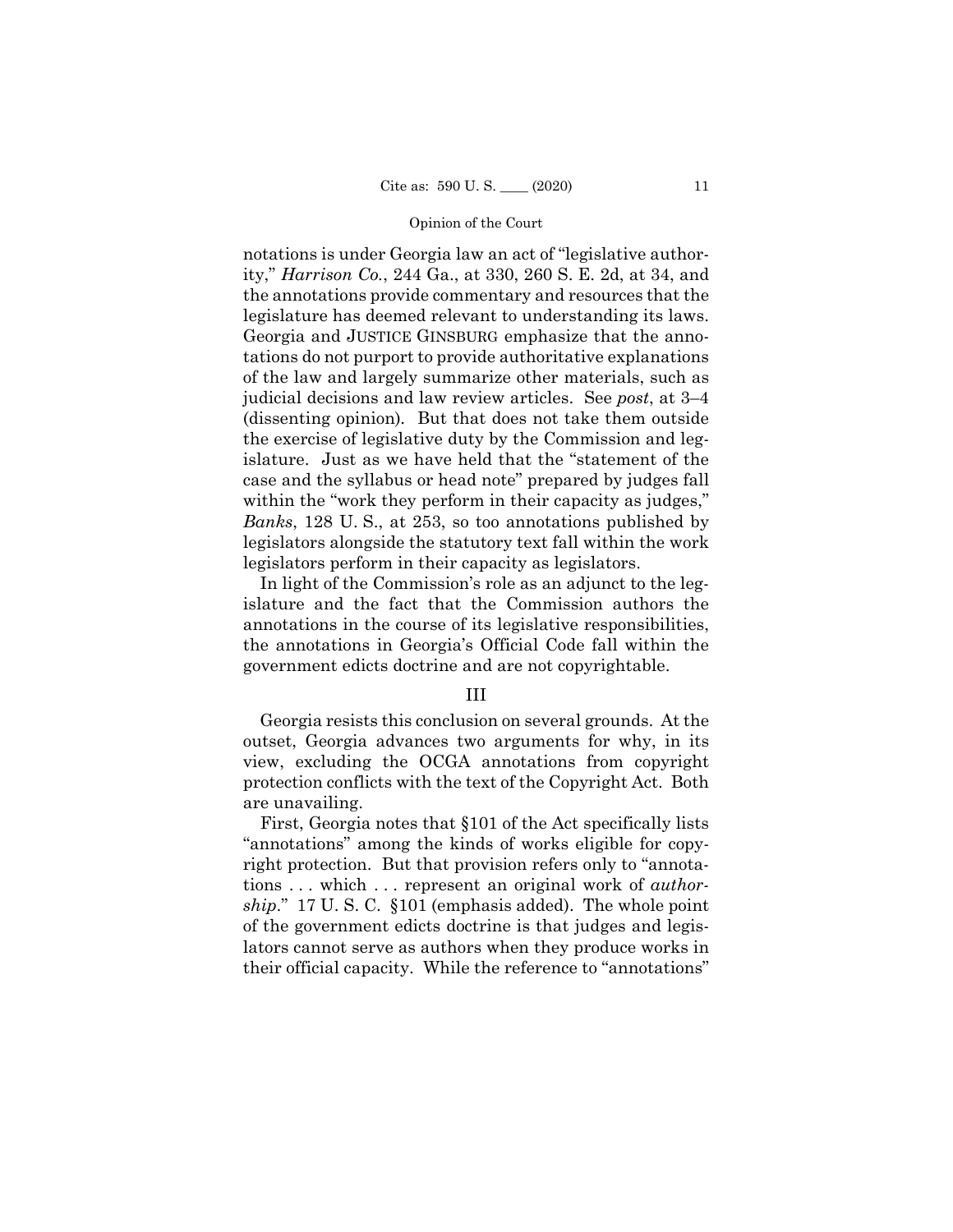in §101 may help explain why supplemental, explanatory materials are copyrightable when prepared by a private party, or a non-lawmaking official like the reporter in *Callaghan*, it does not speak to whether those same materials are copyrightable when prepared by a judge or a legislator. In the same way that judicial materials are ineligible for protection even though they plainly qualify as "[l]iterary works . . . expressed in words," *ibid.*, legislative materials are ineligible for protection even if they happen to fit the description of otherwise copyrightable "annotations."

Second, Georgia draws a negative inference from the fact that the Act excludes from copyright protection "work[s] prepared by an officer or employee of the United States Government as part of that person's official duties" and does not establish a similar rule for the States. §101; see also §105. But the bar on copyright protection for federal works sweeps much more broadly than the government edicts doctrine does. That bar applies to works created by all federal "officer[s] or employee[s]," without regard for the nature of their position or scope of their authority. Whatever policy reasons might justify the Federal Government's decision to forfeit copyright protection for its own proprietary works, that federal rule does not suggest an intent to displace the much narrower government edicts doctrine with respect to the States. That doctrine does not apply to non-lawmaking officials, leaving States free to assert copyright in the vast majority of expressive works they produce, such as those created by their universities, libraries, tourism offices, and so on.

More generally, Georgia suggests that we should resist applying our government edicts precedents to the OCGA annotations because our 19th-century forebears interpreted the statutory term author by reference to "public policy"—an approach that Georgia believes is incongruous with the "modern era" of statutory interpretation. Brief for Petitioners 21 (internal quotation marks omitted). But we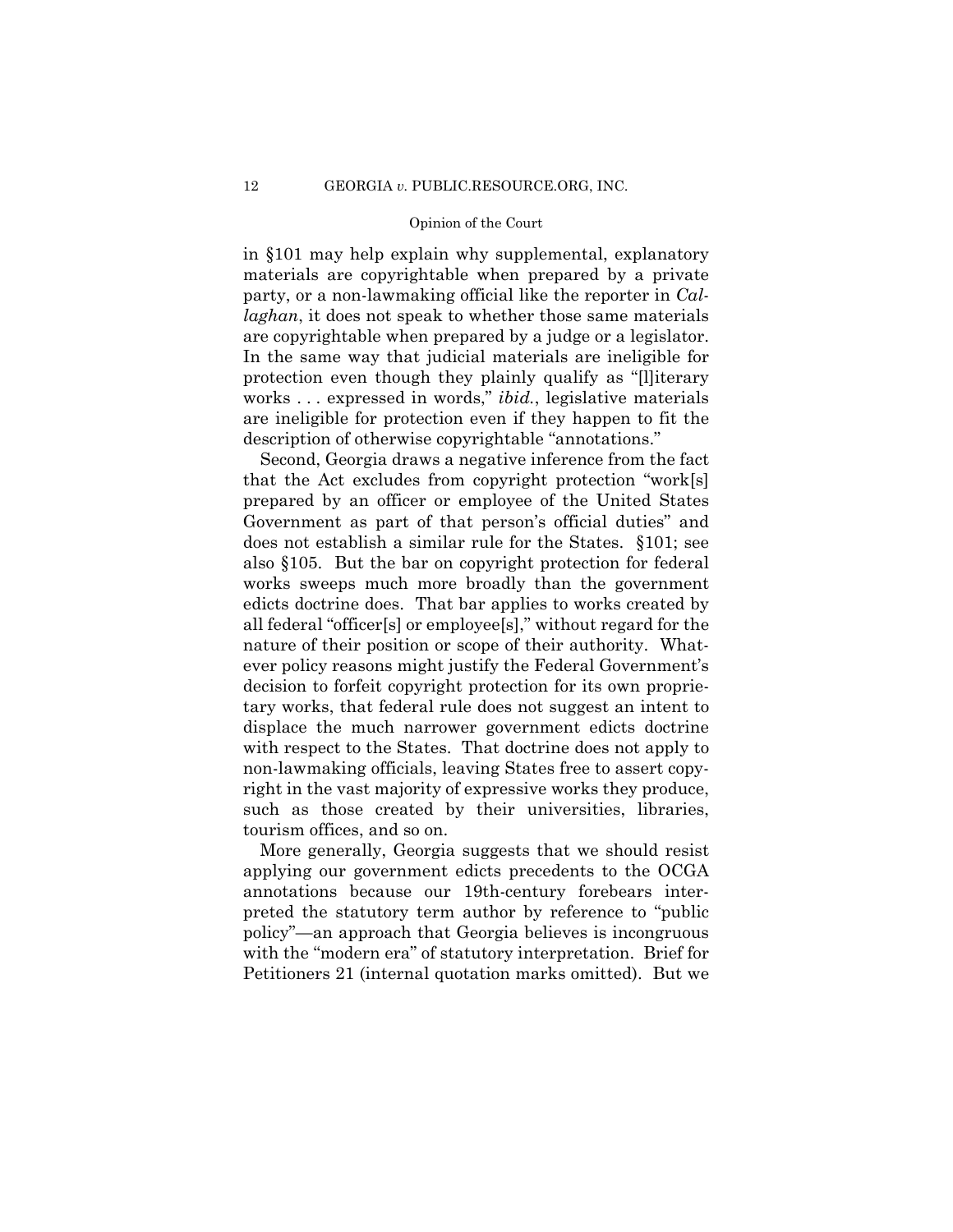are particularly reluctant to disrupt precedents interpreting language that Congress has since reenacted. As we explained last Term in *Helsinn Healthcare S. A.* v. *Teva Pharmaceuticals USA*, *Inc.*, 586 U. S. \_\_\_ (2019), when Congress "adopt[s] the language used in [an] earlier act," we presume that Congress "adopted also the construction given by this Court to such language, and made it a part of the enactment." *Id.,* at \_\_\_ (slip op., at 7) (quoting *Shapiro*  v. *United States*, 335 U. S. 1, 16 (1948)). A century of cases have rooted the government edicts doctrine in the word "author," and Congress has repeatedly reused that term without abrogating the doctrine. The term now carries this settled meaning, and "critics of our ruling can take their objections across the street, [where] Congress can correct any mistake it sees." *Kimble* v. *Marvel Entertainment, LLC*, 576 U. S. 446, 456 (2015).3

Moving on from the text, Georgia invokes what it views as the official position of the Copyright Office, as reflected in the Compendium of U. S. Copyright Office Practices (Compendium). But, as Georgia concedes, the Compendium is a non-binding administrative manual that at most

<sup>—————— 3</sup> JUSTICE THOMAS disputes the applicability of the *Helsinn Healthcare*  presumption because States have asserted copyright in statutory annotations over the years notwithstanding our government edicts precedents. *Post*, at 11–12. In JUSTICE THOMAS's view, those assertions prove that our precedents could not have provided clear enough guidance for Congress to incorporate. But that inference from state behavior proves too much. The same study cited by JUSTICE THOMAS to support a practice of claiming copyright in non-binding *annotations* also reports that "many states claim copyright interest in their *primary* law materials," including statutes and regulations. Dmitrieva, State Ownership of Copyrights in Primary Law Materials, 23 Hastings Com. & Entertainment L. J. 81, 109 (2000) (emphasis added). JUSTICE THOMAS concedes that such assertions are plainly foreclosed by our government edicts precedents. *Post*, at 4. That interested parties have pursued ambitious readings of our precedents does not mean those precedents are incapable of providing meaningful guidance to us or to Congress.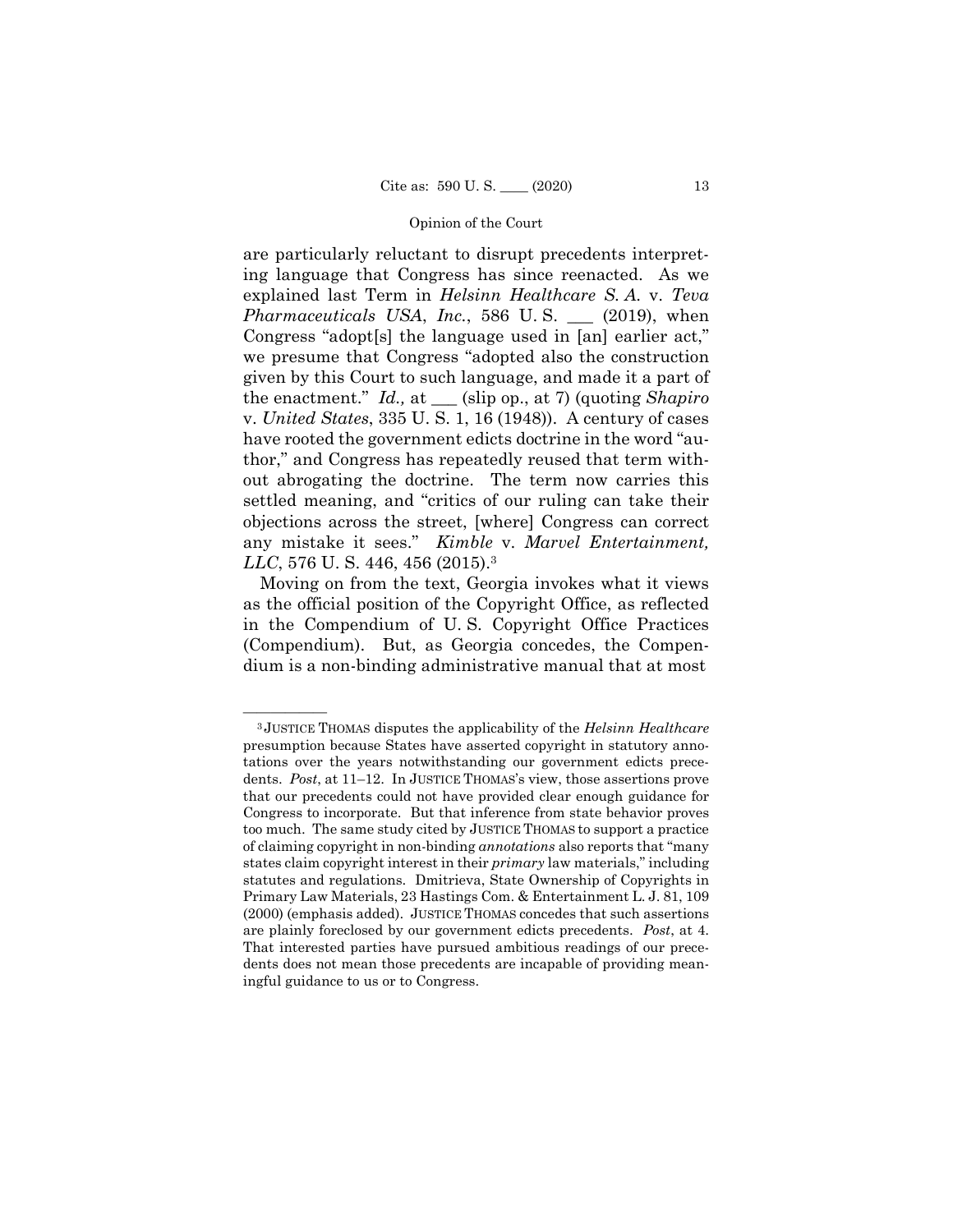merits deference under *Skidmore* v. *Swift & Co.*, 323 U. S. 134 (1944). That means we must follow it only to the extent it has the "power to persuade." *Id.,* at 140. Because our precedents answer the question before us, we find any competing guidance in the Compendium unpersuasive.

In any event, the Compendium is largely consistent with our decision. Drawing on *Banks*, it states that, "[a]s a matter of longstanding public policy, the U. S. Copyright Office will not register a government edict that has been issued by any state, local, or territorial government, including legislative enactments, judicial decisions, administrative rulings, public ordinances, *or similar types of official legal materials*." Compendium §313.6(C)(2) (rev. 3d ed. 2017) (emphasis added). And, under *Banks*, what counts as a "similar" material depends on what kind of officer created the material (*i.e.*, a judge) and whether the officer created it in the course of official (*i.e.*, judicial) duties. See Compendium §313.6(C)(2) (quoting *Banks*, 128 U. S., at 253, for the proposition that copyright cannot vest "in the products of the labor done by judicial officers in the discharge of their judicial duties").

The Compendium goes on to observe that "the Office may register annotations that summarize or comment upon legal materials . . . unless the annotations themselves have the force of law." Compendium  $$313.6(C)(2)$ . But that broad statement—true of annotations created by officials such as court reporters that lack the authority to make or interpret the law—does not engage with the critical issue of annotations created *by judges or legislators* in their official capacities. Because the Compendium does not address that question and otherwise echoes our government edicts precedents, it is of little relevance here.

Georgia also appeals to the overall purpose of the Copyright Act to promote the creation and dissemination of creative works. Georgia submits that, without copyright protection, Georgia and many other States will be unable to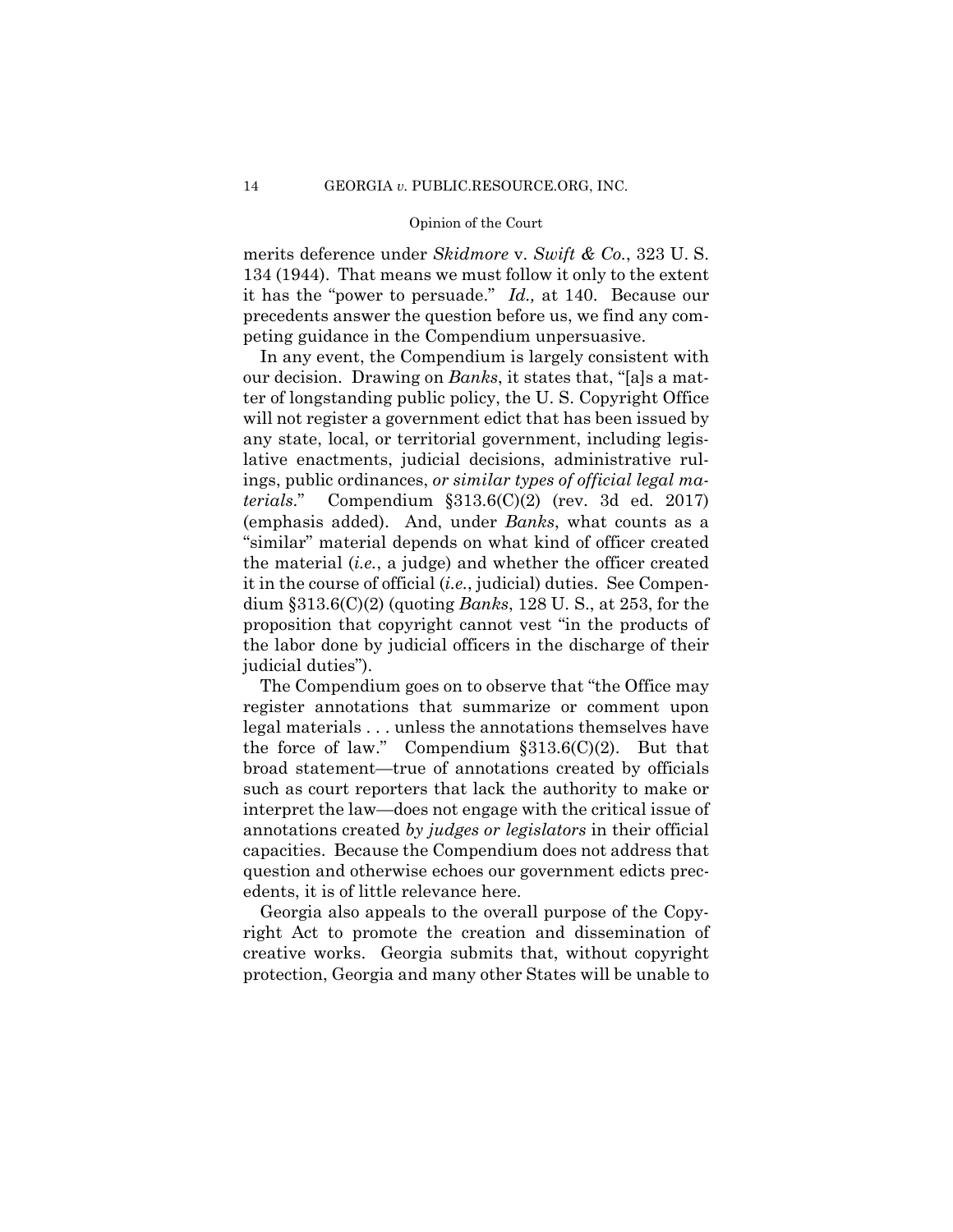for acceptance or not as that branch elects." *Kimble*, 576 induce private parties like Lexis to assist in preparing affordable annotated codes for widespread distribution. That appeal to copyright policy, however, is addressed to the wrong forum. As Georgia acknowledges, "[I]t is generally for Congress, not the courts, to decide how best to pursue the Copyright Clause's objectives." *Eldred* v. *Ashcroft*, 537 U. S. 186, 212 (2003). And that principle requires adherence to precedent when, as here, we have construed the statutory text and "tossed [the ball] into Congress's court, U. S., at 456.

Turning to our government edicts precedents, Georgia insists that they can and should be read to focus exclusively on whether a particular work has "the force of law." Brief for Petitioners 32 (capitalization deleted). JUSTICE THOMAS appears to endorse the same view. See *post*, at 4. But that framing has multiple flaws.

Most obviously, it cannot be squared with the reasoning or results of our cases—especially *Banks*. *Banks*, following *Wheaton* and the "judicial consensus" it inspired, denied copyright protection to judicial opinions without excepting concurrences and dissents that carry no legal force. 128 U. S., at 253 (emphasis deleted). As every judge learns the hard way, "comments in [a] dissenting opinion" about legal principles and precedents "are just that: comments in a dissenting opinion." *Railroad Retirement Bd.* v. *Fritz*, 449 U. S. 166, 177, n. 10 (1980). Yet such comments are covered by the government edicts doctrine because they come from an official with authority to make and interpret the law.

 protection from headnotes and syllabi produced by judges. who creates them—judges acting in their judicial capacity. Indeed, *Banks* went even further and withheld copyright 128 U. S., at 253. Surely these supplementary materials do not have the force of law, yet they are covered by the doctrine. The simplest explanation is the one *Banks* provided: These non-binding works are not copyrightable because of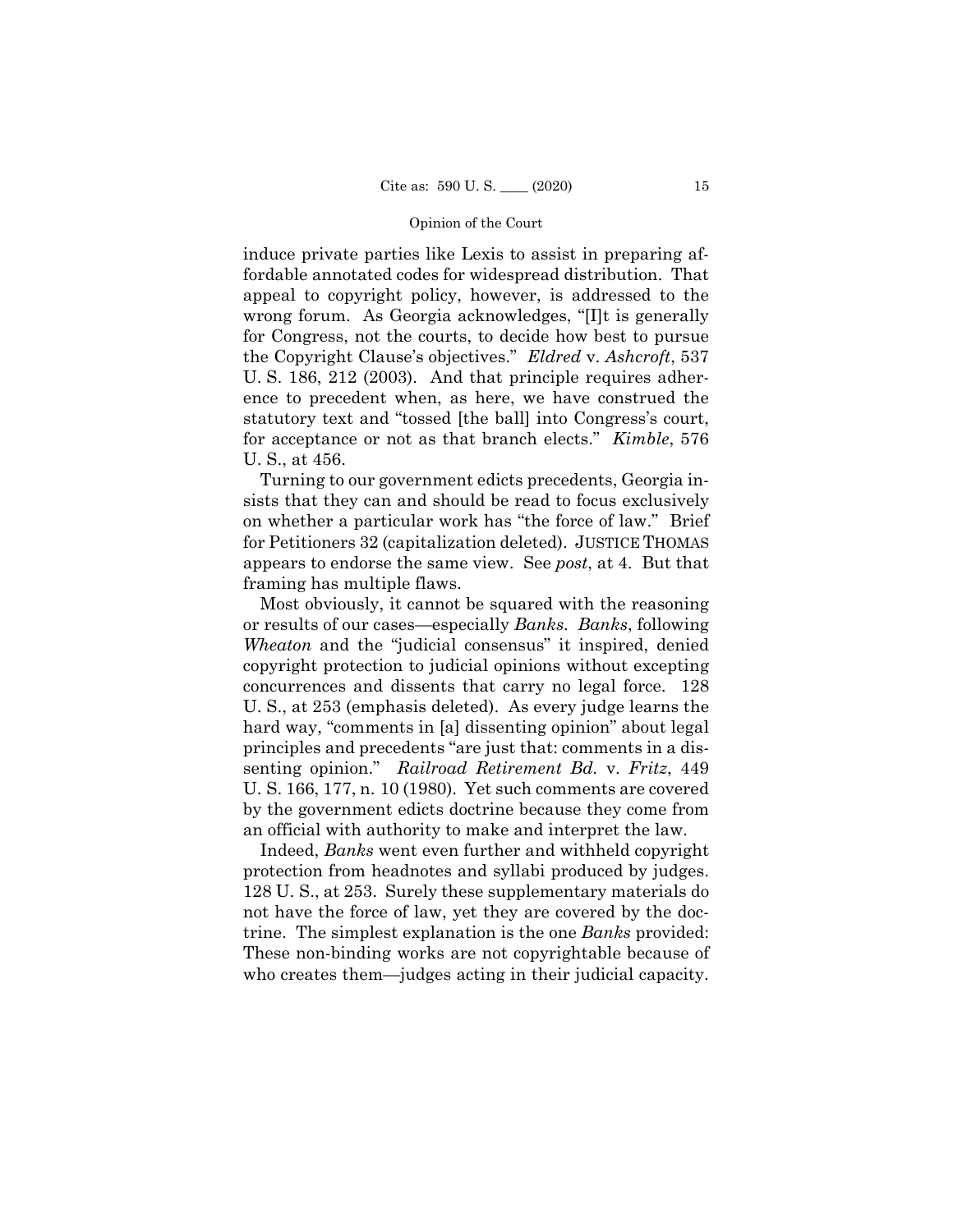## See *ibid.*

The same goes for non-binding legislative materials produced by legislative bodies acting in a legislative capacity. There is a broad array of such works ranging from floor statements to proposed bills to committee reports. Under the logic of Georgia's "force of law" test, States would own such materials and could charge the public for access to them.

Furthermore, despite Georgia's and JUSTICE THOMAS's purported concern for the text of the Copyright Act, their conception of the government edicts doctrine has *less* of a textual footing than the traditional formulation. The textual basis for the doctrine is the Act's "authorship" requirement, which unsurprisingly focuses on—the author.<br>JUSTICE THOMAS urges us to dig deeper to "the root" of our government edicts precedents. *Post*, at 5. But, in our view, the text *is* the root. The Court long ago interpreted the word "author" to exclude officials empowered to speak with the force of law, and Congress has carried that meaning forward in multiple iterations of the Copyright Act. This textual foundation explains why the doctrine distinguishes between some authors (who are empowered to speak with the force of law) and others (who are not). Compare *Callaghan*, 128 U. S., at 647, with *Banks*, 128 U. S., at 253. But the Act's reference to "authorship" provides no basis for Georgia's rule distinguishing between different categories of content with different effects.4

<sup>&</sup>lt;sup>4</sup> Instead of accepting our predecessors' textual reasoning at face value, JUSTICE THOMAS conjures a trinity of alternative "origin[s] and justification[s]" for the government edicts doctrine that the Court *might* have had in mind. See *post*, at 5–7. Without committing to one or all of these possibilities, JUSTICE THOMAS suggests that each would yield a rule that requires federal courts to pick out the subset of judicial and legislative materials that independently carry the force of law. But a Court motivated by JUSTICE THOMAS's three-fold concerns might just as easily have read them as supporting a rule that prevents the officials responsible for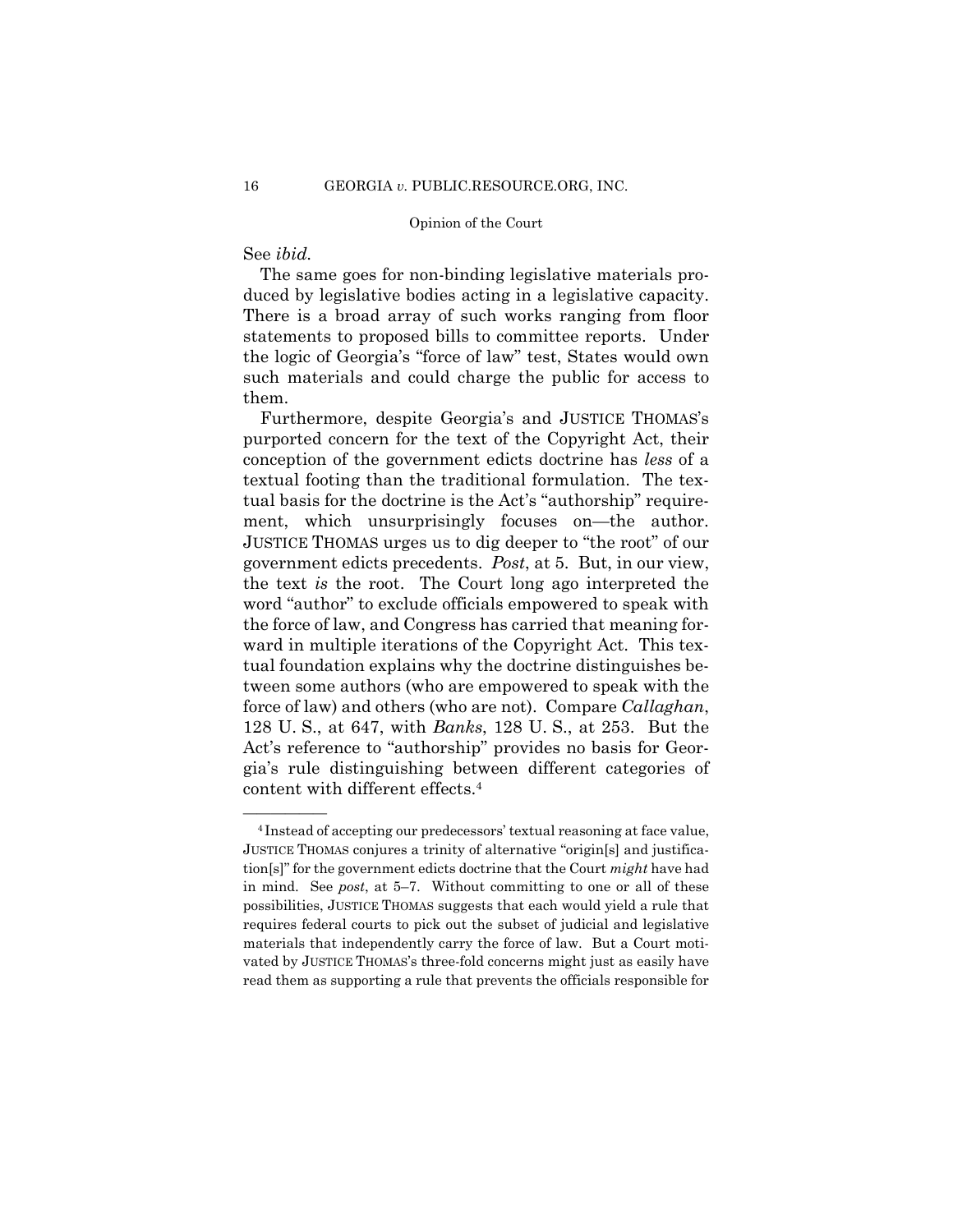lature has not bothered to narrow or repeal. See §§21–2– lexisnexis.com/products/official-code-of-georgia-annotated-Georgia minimizes the OCGA annotations as non-binding and non-authoritative, but that description undersells their practical significance. Imagine a Georgia citizen interested in learning his legal rights and duties. If he reads the economy-class version of the Georgia Code available online, he will see laws requiring political candidates to pay hefty qualification fees (with no indigency exception), criminalizing broad categories of consensual sexual conduct, and exempting certain key evidence in criminal trials from standard evidentiary limitations—with no hint that important aspects of those laws have been held unconstitutional by the Georgia Supreme Court. See OCGA  $\S21-2-131$ , 16-6-2, 16-6-18, 16-15-9 (available at www.legis.ga.gov). Meanwhile, first-class readers with access to the annotations will be assured that these laws are, in crucial respects, unenforceable relics that the legis-131, 16–6–2, 16–6–18, 16–15–9 (available at https://store. skuSKU6647 for \$412.00).

If everything short of statutes and opinions were copyrightable, then States would be free to offer a whole range of premium legal works for those who can afford the extra benefit. A State could monetize its entire suite of legislative history. With today's digital tools, States might even launch a subscription or pay-per-law service.

There is no need to assume inventive or nefarious behavior for these concerns to become a reality. Unlike other forms of intellectual property, copyright protection is both instant and automatic. It vests as soon as a work is captured in a tangible form, triggering a panoply of exclusive

creating binding materials from qualifying as an "author." Regardless, it is more "[]consistent with the judicial role" to apply the reasoning and results the Court voted on and committed to writing than to speculate about what practical considerations our predecessors "may have had . . . in mind," what history "may [have] suggest[ed]," or what constitutional concerns "may have animated" our government edicts precedents. *Ibid*.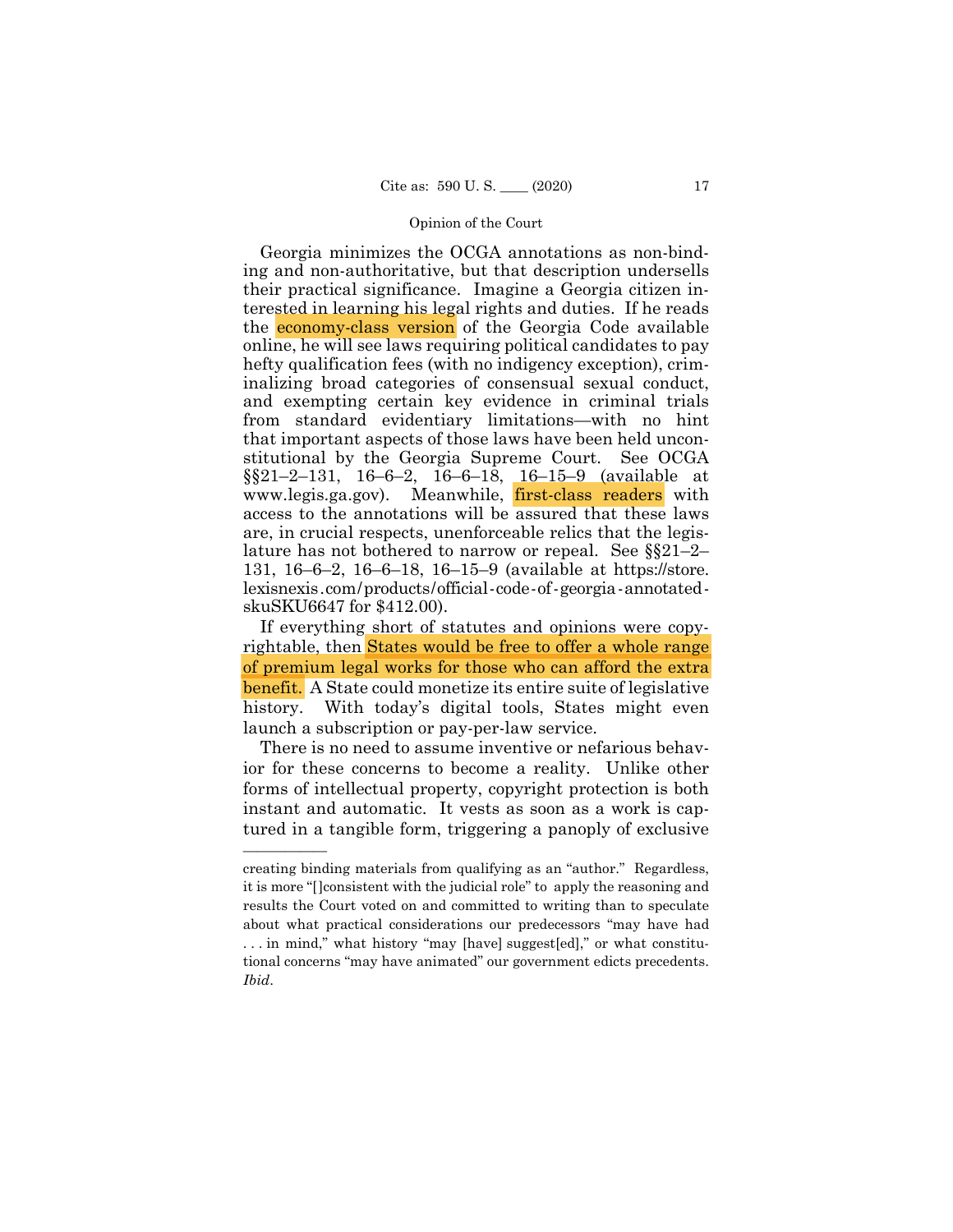fact sensitive and often cannot be resolved without a trial. rights that can last over a century. 17 U. S. C. §§102, 106, 302. If Georgia were correct, then unless a State took the affirmative step of transferring its copyrights to the public domain, all of its judges' and legislators' non-binding legal works would be copyrighted. And citizens, attorneys, nonprofits, and private research companies would have to cease all copying, distribution, and display of those works or risk severe and potentially criminal penalties.  $\S$ §501–506. Some affected parties might be willing to roll the dice with a potential fair use defense. But that defense, designed to accommodate First Amendment concerns, is notoriously factor *factor and a ten cannot a trial. Cf. Harper & Row, Publishers, Inc. v. Nation Enterprises,* 471 U. S. 539, 552, 560–561 (1985). The less bold among us would have to think twice before using official legal works that illuminate the law we are all presumed to know and understand.

Thankfully, there is a clear path forward that avoids these concerns—the one we are already on. Instead of examining whether given material carries "the force of law," we ask only whether the author of the work is a judge or a legislator. If so, then whatever work that judge or legislator produces in the course of his judicial or legislative duties is not copyrightable. That is the framework our precedents long ago established, and we adhere to those precedents today.

\* \* \*

For the foregoing reasons, we affirm the judgment of the Eleventh Circuit.

*It is so ordered.*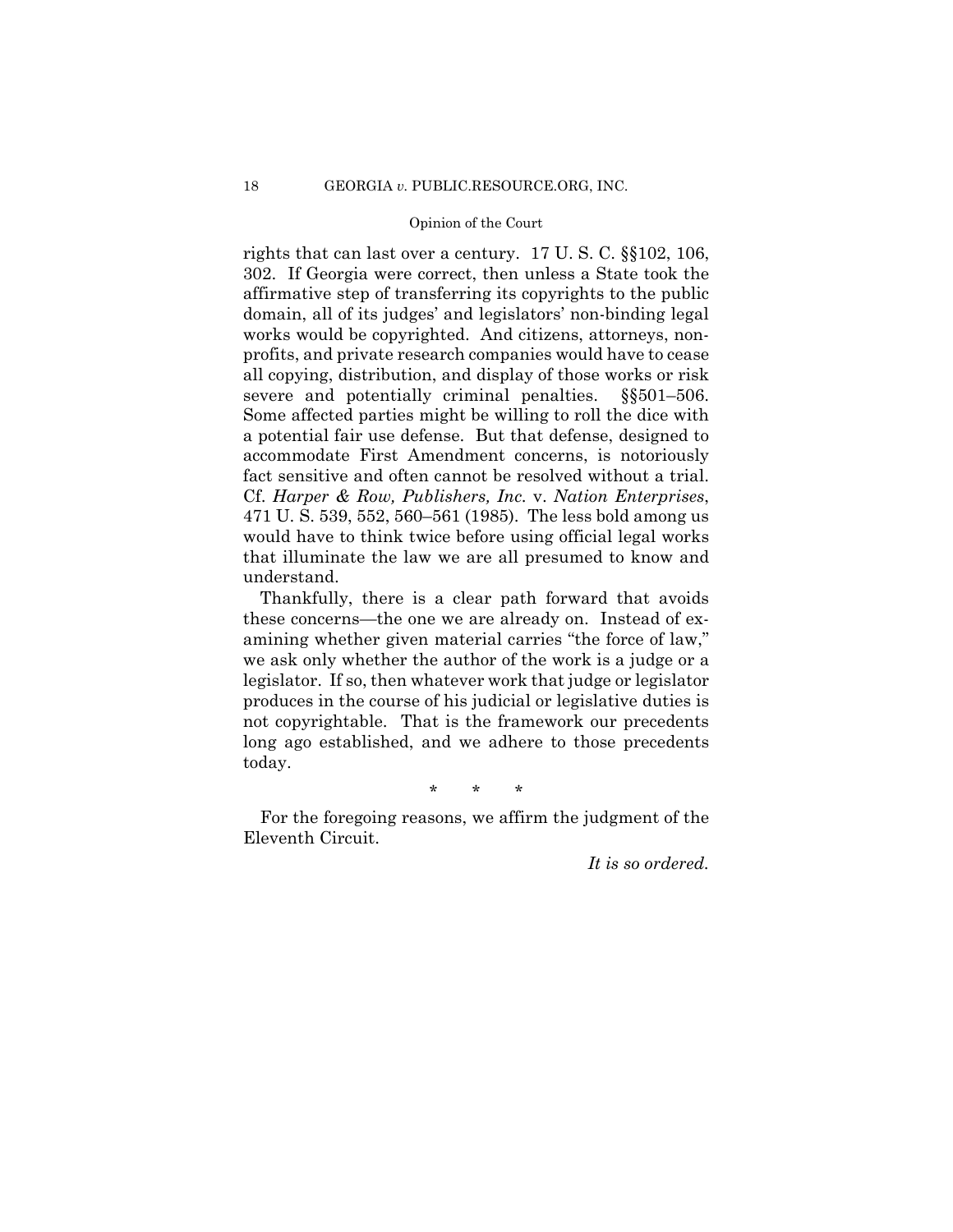## $\frac{1}{2}$  ,  $\frac{1}{2}$  ,  $\frac{1}{2}$  ,  $\frac{1}{2}$  ,  $\frac{1}{2}$  ,  $\frac{1}{2}$  ,  $\frac{1}{2}$ **SUPREME COURT OF THE UNITED STATES**

#### $\frac{1}{2}$  ,  $\frac{1}{2}$  ,  $\frac{1}{2}$  ,  $\frac{1}{2}$  ,  $\frac{1}{2}$  ,  $\frac{1}{2}$ No. 18–1150

# GEORGIA, ET AL., PETITIONERS *v.*  PUBLIC.RESOURCE.ORG, INC.

## ON WRIT OF CERTIORARI TO THE UNITED STATES COURT OF APPEALS FOR THE ELEVENTH CIRCUIT

[April 27, 2020]

JUSTICE THOMAS, with whom JUSTICE ALITO joins, and with whom JUSTICE BREYER joins as to all but Part II–A and footnote 6, dissenting.

According to the majority, this Court's 19th-century "government edicts" precedents clearly stand for the proposition that "judges and legislators cannot serve as authors [for copyright purposes] when they produce works in their official capacity." *Ante*, at 11. And, after straining to conclude that the Georgia Code Revision Commission (Commission) is an arm of the Georgia Legislature, *ante*, at 9–10, the majority concludes that Georgia cannot hold a copyright in the annotations that are included as part of the Official Code of Georgia Annotated (OCGA). This ruling will likely come as a shock to the 25 other jurisdictions—22 States, 2 Territories, and the District of Columbia—that rely on arrangements similar to Georgia's to produce annotated codes. See Brief for State of Arkansas et al. as *Amici Curiae* 15, and App. to *id*., at 1. Perhaps these jurisdictions all overlooked this Court's purportedly clear guidance. Or perhaps the widespread use of these arrangements indicates that today's decision extends the government edicts doctrine to a new context, rather than simply "confirm[ing]" what the precedents have always held. See *ante*, at 5. Because I believe we should "leave to Congress the task of deciding whether the Copyright Act needs an upgrade," *American*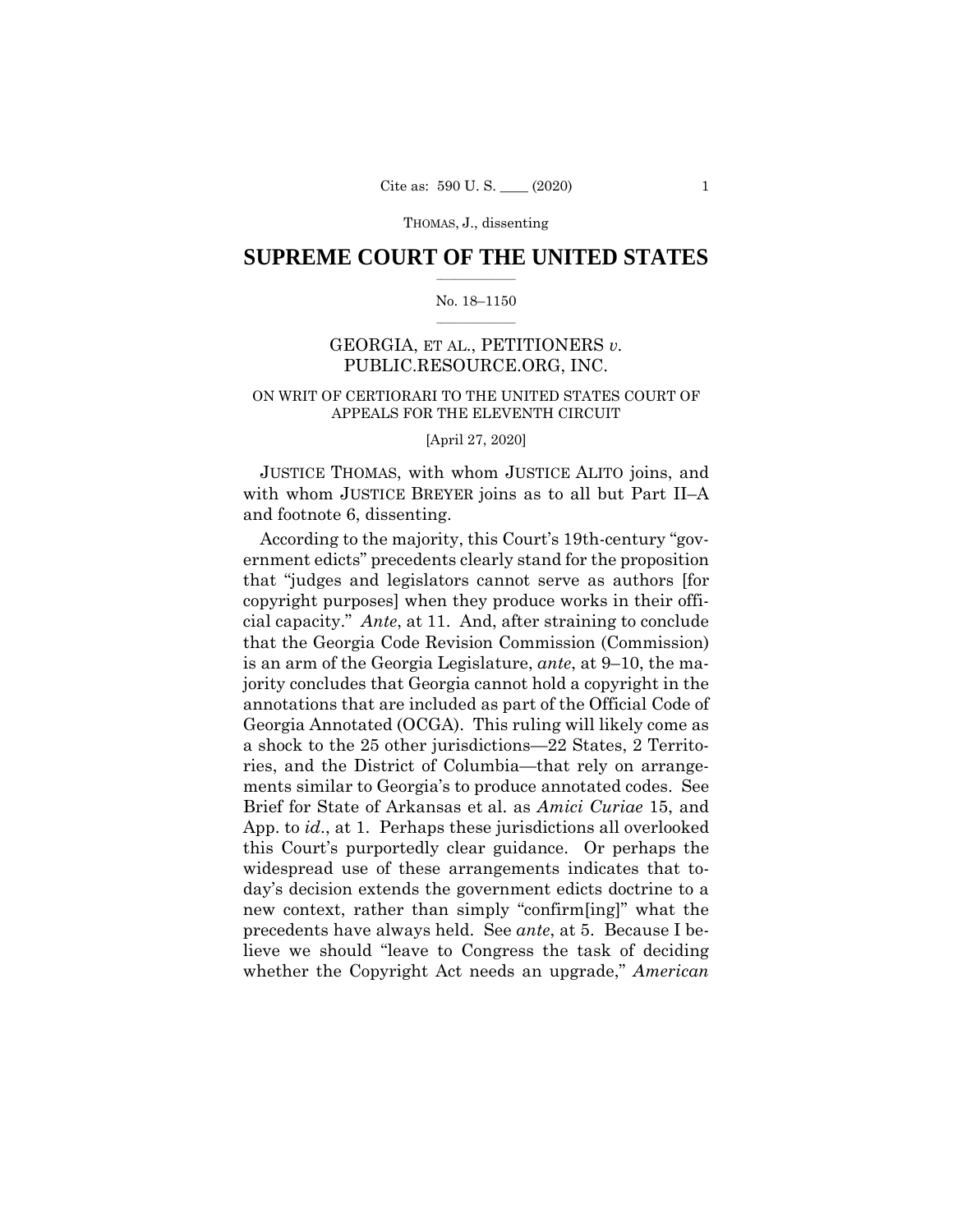*Broadcasting Cos.* v. *Aereo*, *Inc.*, 573 U. S. 431, 463 (2014) (Scalia, J., dissenting), I respectfully dissent.

### I

Like the majority, I begin with the three 19th-century precedents that the parties agree provide the foundation for the government edicts doctrine.

summarizing the cases. *Id.*, at 614, 617 (argument). such right." *Id.*, at 668. In *Wheaton* v. *Peters*, 8 Pet. 591 (1834), the Court first regarded it as self-evident that judicial opinions cannot be copyrighted either by the judges who signed them or by a reporter under whose auspices they are published. Congress provided that, in return for a salary of \$1,000, the Reporter of Decisions for this Court would prepare reports consisting of judicial opinions and additional materials Wheaton, one of this Court's earliest Reporters, argued that he owned a copyright for the entirety of his reports. He contended that he had "acquired the right to the opinions by judges' gift" once they became a part of his volume. *Id.*, at 614 (same). The Court ultimately remanded on the question whether Wheaton had complied with the Copyright Act's procedural requirements. *Id.*, at 667–668. In doing so, it observed in dicta that "the court [was] unanimously of [the] opinion, that no reporter has or can have any copyright in the written opinions delivered by this court; and that the judges thereof cannot confer on any reporter any

Fifty-four years later, the Court returned to the same subject, suggesting a doctrinal basis for the rule that judicial opinions and certain closely related materials cannot be copyrighted. In *Banks* v. *Manchester*, 128 U. S. 244 (1888), the state-authorized publisher of the Ohio Supreme Court's decisions, Banks & Brothers, sued a competing publisher for copyright infringement. The competing publisher reproduced portions from Banks' reports, including Ohio Supreme Court decisions, statements of the cases, and syllabi,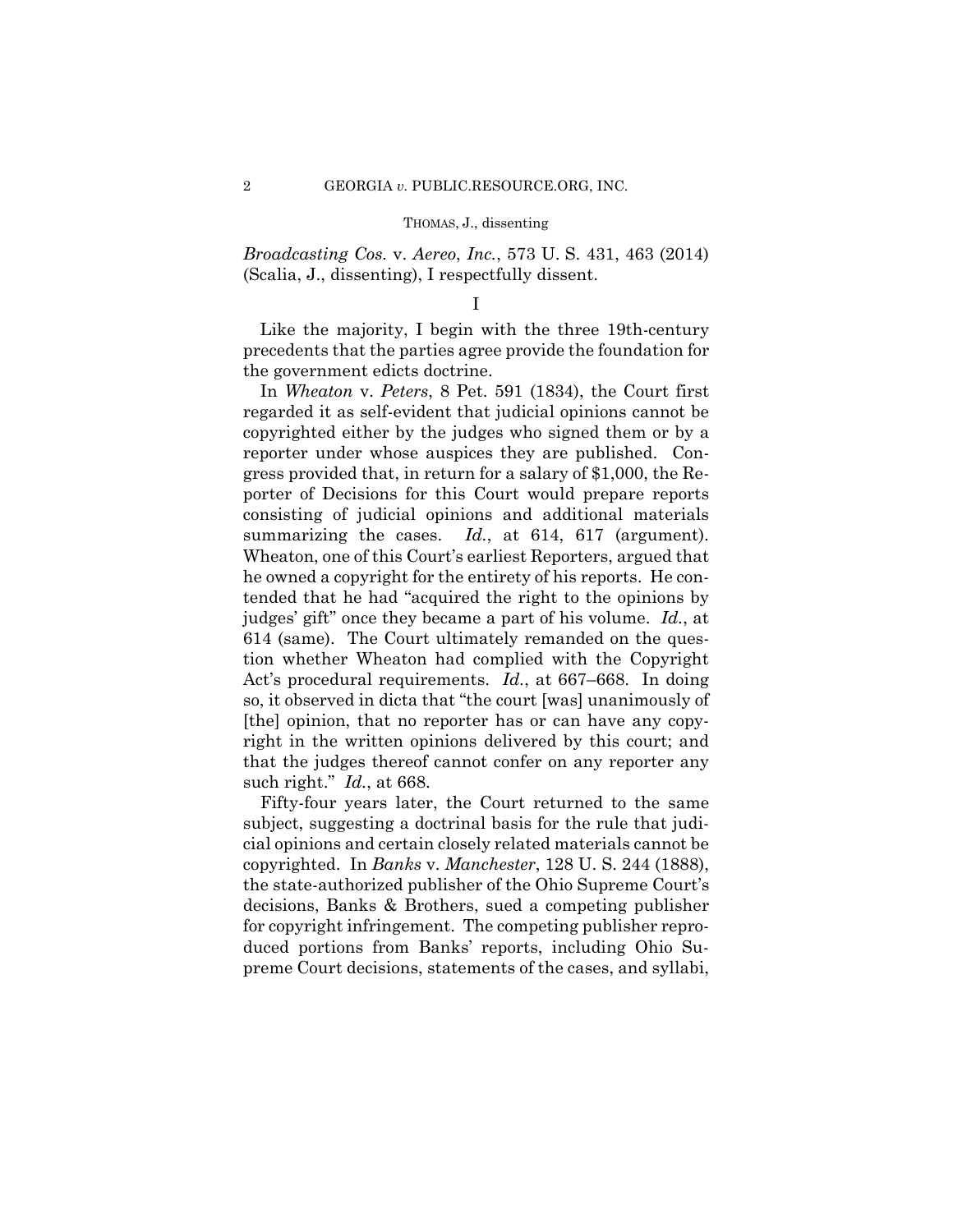ing that "there has always been a judicial consensus . . . all of which were originally prepared by the opinion's authoring judge. This Court held that these materials were not the proper subject of copyright. In reaching that conclusion, the Court grounded its analysis in its interpretation of the word "author" in the Copyright Act. It anchored this interpretation in the "public policy" that "the judge who, in his judicial capacity, prepares the opinion or decision [and other materials]" is not "regarded as their author or their proprietor, in the sense of [the Copyright Act], so as to be able to confer any title by assignment." *Banks*, 128 U. S., at 253. The Court supported this conclusion by statthat no copyright could[,] under the statutes passed by Congress, be secured in the products of the labor done by judicial officers in the discharge of their judicial duties." *Ibid.*  (emphasis deleted). And the Court observed that this rule reflected the view that the "authentic exposition and interpretation of the law . . . is free for publication to all," which in turn prevents a judge from qualifying as an author. *Ibid.* 

Importantly, the Court also briefly discussed whether the State of Ohio could directly hold the copyright. In answering this question, the Court did not suggest that States were categorically prohibited from holding copyrights as authors or assignees. Instead, the Court simply noted that the State fell outside the scope of the Act because it was not a "resident" or "citizen of the United States," as then required by statute, and because it did not meet other statutory criteria. *Ibid.* The Court felt it necessary to observe, however, that "[w]hether the State could take out a copyright for itself, or could enjoy the benefit of one taken out by an individual for it, as the assignee of a citizen of the United States or a resident therein, who should be the author of a book, is a question not involved in the present case, and we refrain from considering it." *Ibid.*

Finally, in *Callaghan* v. *Myers*, 128 U. S. 617 (1888), the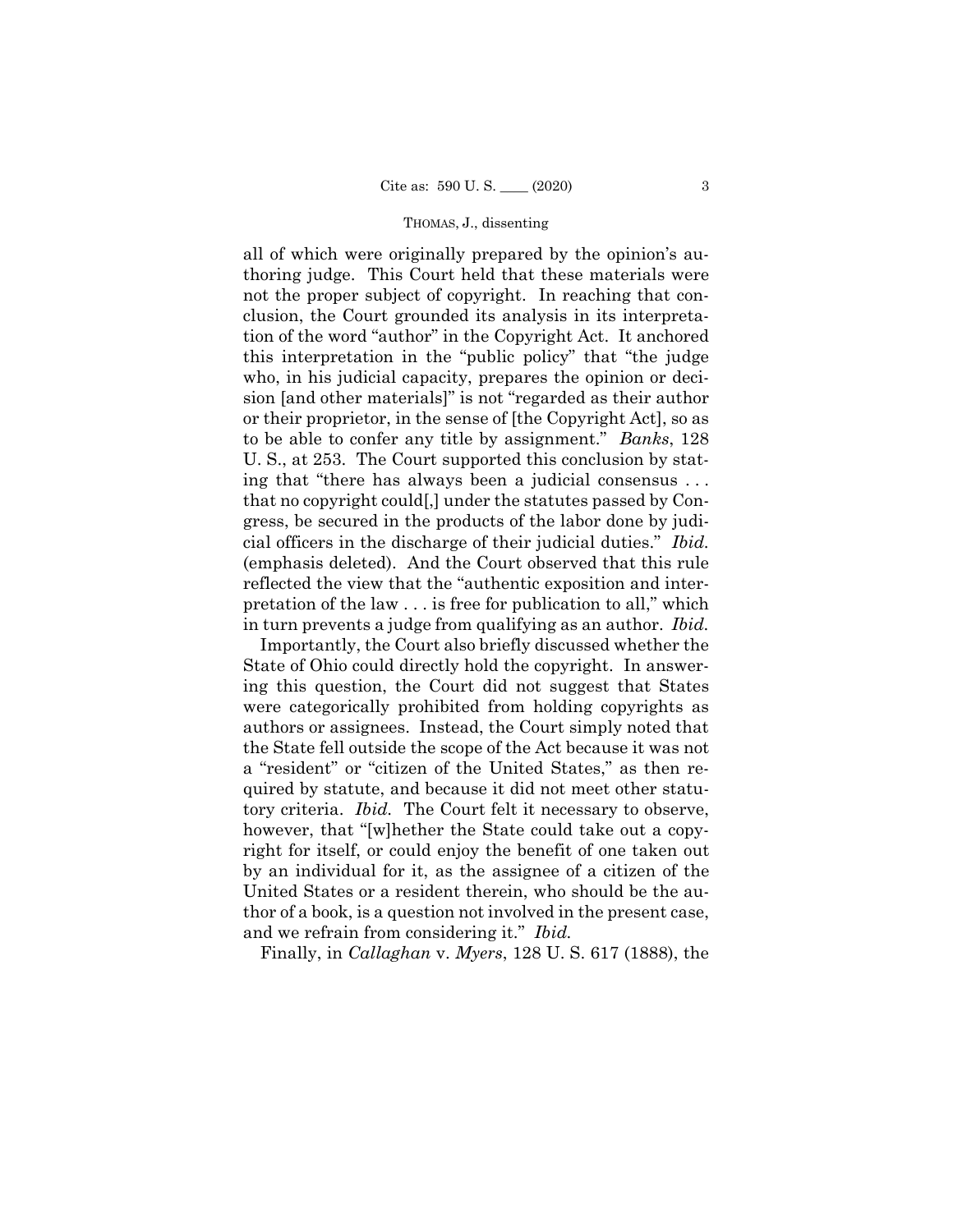pacity as judges." *Id.*, at 647 (citing *Banks*, 128 U. S. 244). Court addressed the limits of the government edicts doctrine. In that case, the Court settled another dispute between a publisher of court decisions and an alleged infringer. The plaintiff purchased the proprietary rights to the reports prepared by the Illinois Supreme Court's reporter of decisions, Freeman, including the copyright to the reports. Unlike in *Banks*, these reports also contained material authored by Freeman. *Callaghan*, 128 U. S., at 645. The alleged infringers copied the judicial decisions and Freeman's materials. In finding for the plaintiff, this Court reiterated that "there can be no copyright in the opinions of the judges, or in the work done by them in their official ca-But the Court concluded that "no [similar] ground of public policy" justified denying a state official a copyright "cover[ing] the matter which is the result of his intellectual labor." *Callaghan*, 128 U. S., at 647*.* 

## II

These precedents establish that judicial opinions cannot be copyrighted. But they do not exclude from copyright protection notes that are prepared by an official court reporter and published together with the reported opinions. There is no apparent reason why the same logic would not apply to statutes and regulations. Thus, it must follow from our precedents that statutes and regulations cannot be copyrighted, but accompanying notes lacking legal force can be. See *Howell* v. *Miller*, 91 F. 129 (CA6 1898) (Harlan, J.) (explaining that, under *Banks* and *Callaghan*, annotations to Michigan statutes could be copyrighted).

## A

It is fair to say that the Court's 19th-century decisions do not provide any extended explanation of the basis for the government edicts doctrine. The majority is nonetheless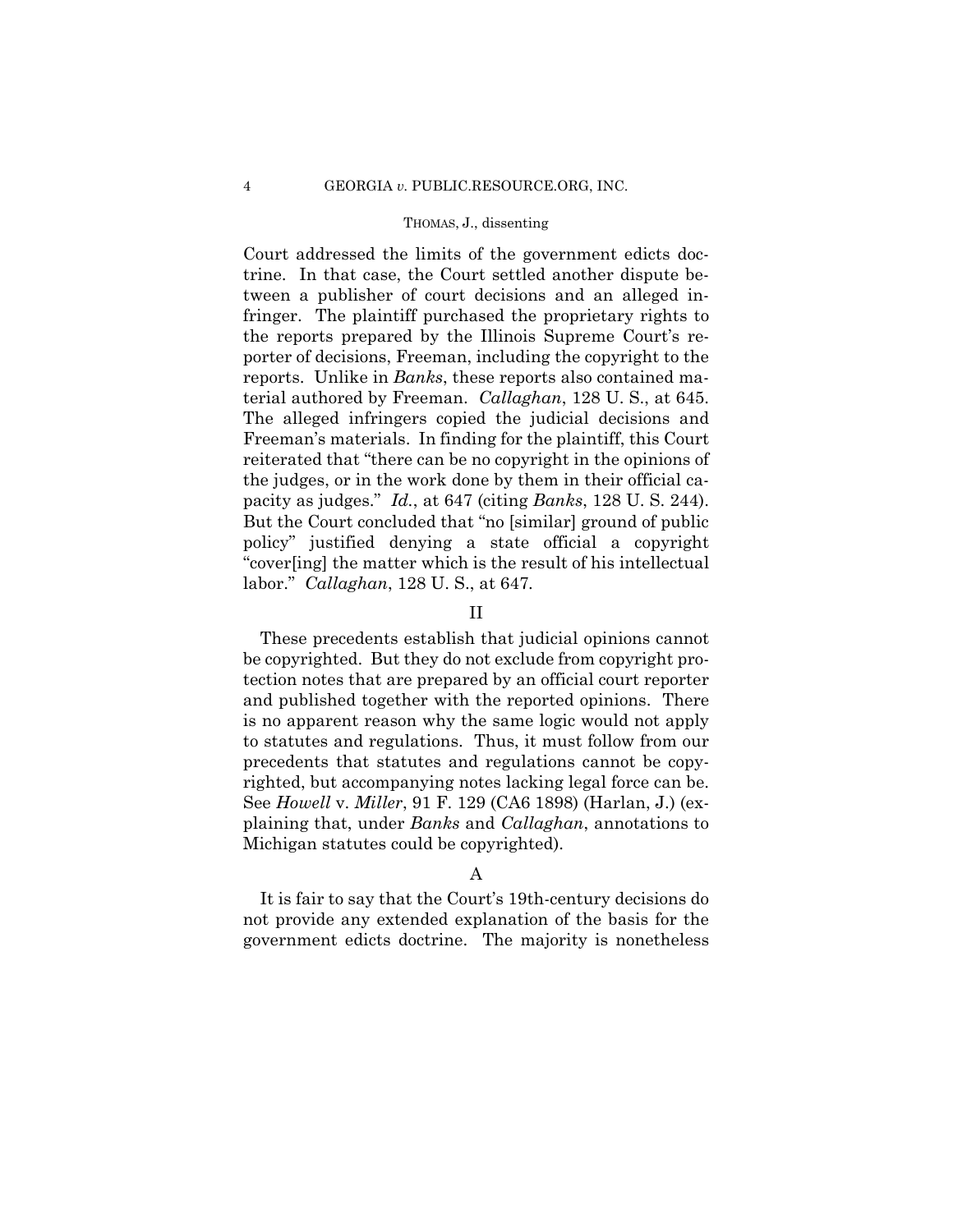content to accept these precedents reflexively, without examining the origin or validity of the rule they announced. For the majority, it is enough that the precedents established a rule that "seemed too obvious to adorn with further explanation." *Ante*, at 6. But the contours of the rule were far from clear, and to understand the scope of the doctrine, we must explore its underlying rationale.

In my view, the majority's uncritical extrapolation of precedent is inconsistent with the judicial role. An unwillingness to examine the root of a precedent has led to the sprouting of many noxious weeds that distort the meaning of the Constitution and statutes alike. Although we have not been asked to revisit these precedents, it behooves us to explore the origin of and justification for them, especially when we are asked to apply their rule for the first time in over 130 years.

The Court's precedents suggest three possible grounds supporting their conclusion. In *Banks*, the Court referred to the meaning of the term "author" in copyright law. While the Court did not develop this argument, it is conceivable that the contemporaneous public meaning of the term "author" was narrower in the copyright context than in ordinary speech. At the time this Court decided *Banks*, the Copyright Act provided protection for books, maps, prints, engravings, musical and dramatic compositions, photographs, and works of art.1 Judicial opinions differ markedly from these works. Books, for instance, express the thoughts of their authors. They typically have no power beyond the ability of their words to influence readers, and they usually are published at private expense. Judicial opinions, on the other hand, do not simply express the thoughts of the judges who write or endorse them. Instead, they elaborate

<sup>&</sup>lt;sup>1</sup>See 1 Stat. 124; 2 Stat. 171; ch. 16, 4 Stat. 436; 11 Stat. 138–139; 13 Stat. 540; 16 Stat. 212.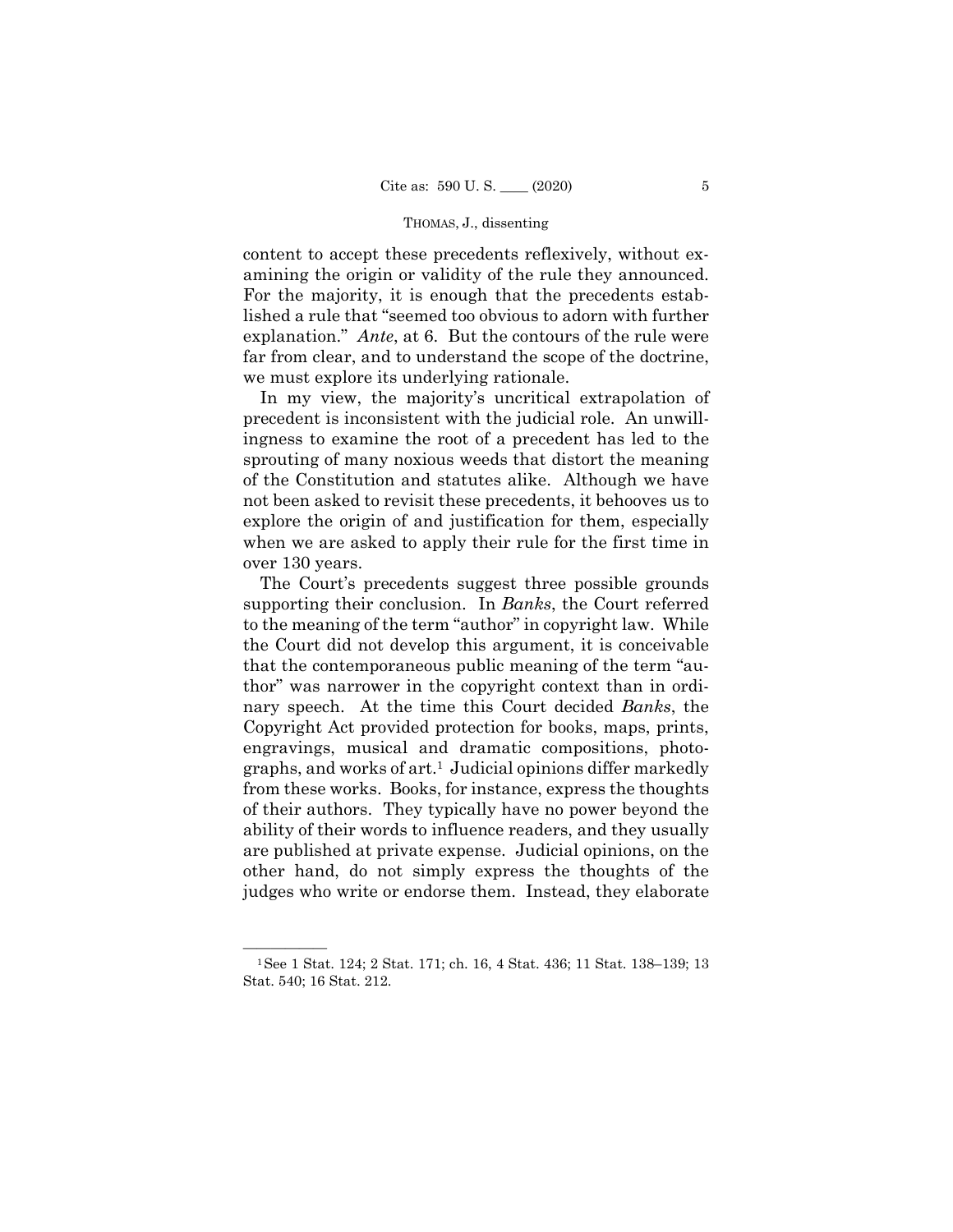and apply rules of law that, in turn, represent the implementation of the will of the people. Unlike other copyrightable works of authorship, judicial opinions have binding legal effect, and they are produced and issued at public expense. Moreover, copyright law understands an author to be one whose work will be encouraged by the grant of an exclusive right. See *Kirtsaeng* v. *John Wiley & Sons*, *Inc.*, 579 U. S.  $\_\_\_\_\_\_\_\_\_$  (2016) (slip op., at 6). But judges, when acting in an official capacity, do not fit that description. The Court in *Banks* may have had these differences in mind when it concluded that a judge fell outside the scope of the term "author." 128 U. S., at 253.

History may also suggest a narrower meaning of "author" in the copyright context. In England, at least as far back as 1666, courts and commentators agreed "that the property of all law books is in the king, because he pays the judges who pronounce the law." G. Curtis, Law of Copyright 130 (1847); see also *Banks & Bros.* v. *West Publishing Co.*, 27 F. 50, 57 (CC Minn. 1886) (citing English cases and treatises and concluding that "English courts generally sustain the crown's proprietary rights in judicial opinions"). Blackstone described this as a "prerogative copyrigh[t]," explaining that "[t]he king, as the executive magistrate, has the right of promulging to the people all acts of state and government. This gives him the exclusive privilege of printing, at his own press, or that of his grantees, all acts of parliament, proclamations, and orders of council." 2 W. Blackstone, Commentaries on the Laws of England 410 (1766) (emphasis deleted); see also *Wheaton*, 8 Pet., at 659–660. This history helps to explain the dearth of cases permitting individuals to obtain copyrights in judicial opinions. But under the Constitution, sovereignty lies with the people, not a king. See The Federalist No. 22, p. 152 (C. Rossiter ed. 1961); *id*., No. 39, at 241. The English historical practice, when superimposed on the Constitution's recognition that sovereignty resides in the people, helps to explain the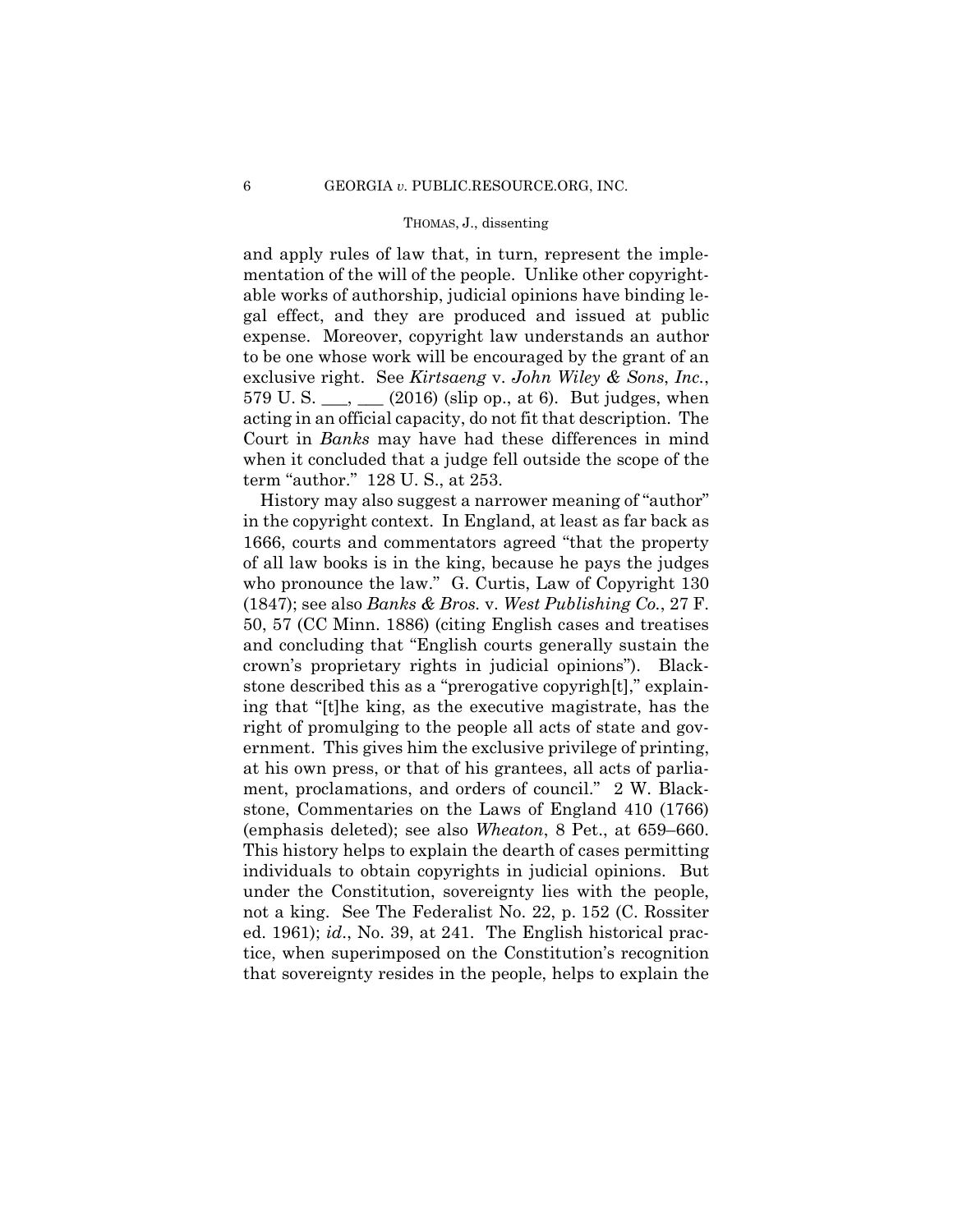Court's conclusion that the "authentic exposition and interpretation of the law . . . is free for publication to all." *Banks*, 128 U. S., at 253.

Finally, concerns of fair notice, often recognized by this Court's precedents as an important component of due process, also may have animated the reasoning of these 19th-century cases. As one court put it, "[t]he decisions and opinions of the justices are the authorized expositions and interpretations of the laws, which are binding upon all the citizens. . . . Every citizen is presumed to know the law thus declared, and it needs no argument to show that justice requires that all should have free access to the opinions." *Nash* v. *Lathrop*, 142 Mass. 29, 35, 6 N. E. 559, 560 (1886) (cited in *Banks*, 128 U. S., at 253–254); see also *American Soc. for Testing and Materials* v. *Public.Resource.Org*, *Inc.*, 896 F. 3d 437, 458–459 (CADC 2018) (Katsas, J., concurring).

#### B

Allowing annotations to be copyrighted does not run afoul of any of these possible justifications for the government edicts doctrine. First, unlike judicial opinions and statutes, these annotations do not even purport to embody the will of the people because they are not law. The General Assembly of Georgia has made abundantly clear through a variety of provisions that the annotations do not create any binding obligations. OCGA §1–1–7 states that "[a]ll historical citations, title and chapter analyses, and notes set out in this Code are given for the purpose of convenient reference and do not constitute part of the law." Section 1–1–1 further provides that "[t]he statutory portion of the codification of Georgia laws . . . is enacted and shall have the effect of statutes enacted by the General Assembly of Georgia. The statutory portion of such codification shall be merged with annotations . . . and other materials . . . and shall be published by authority of the state." Thus, although the materials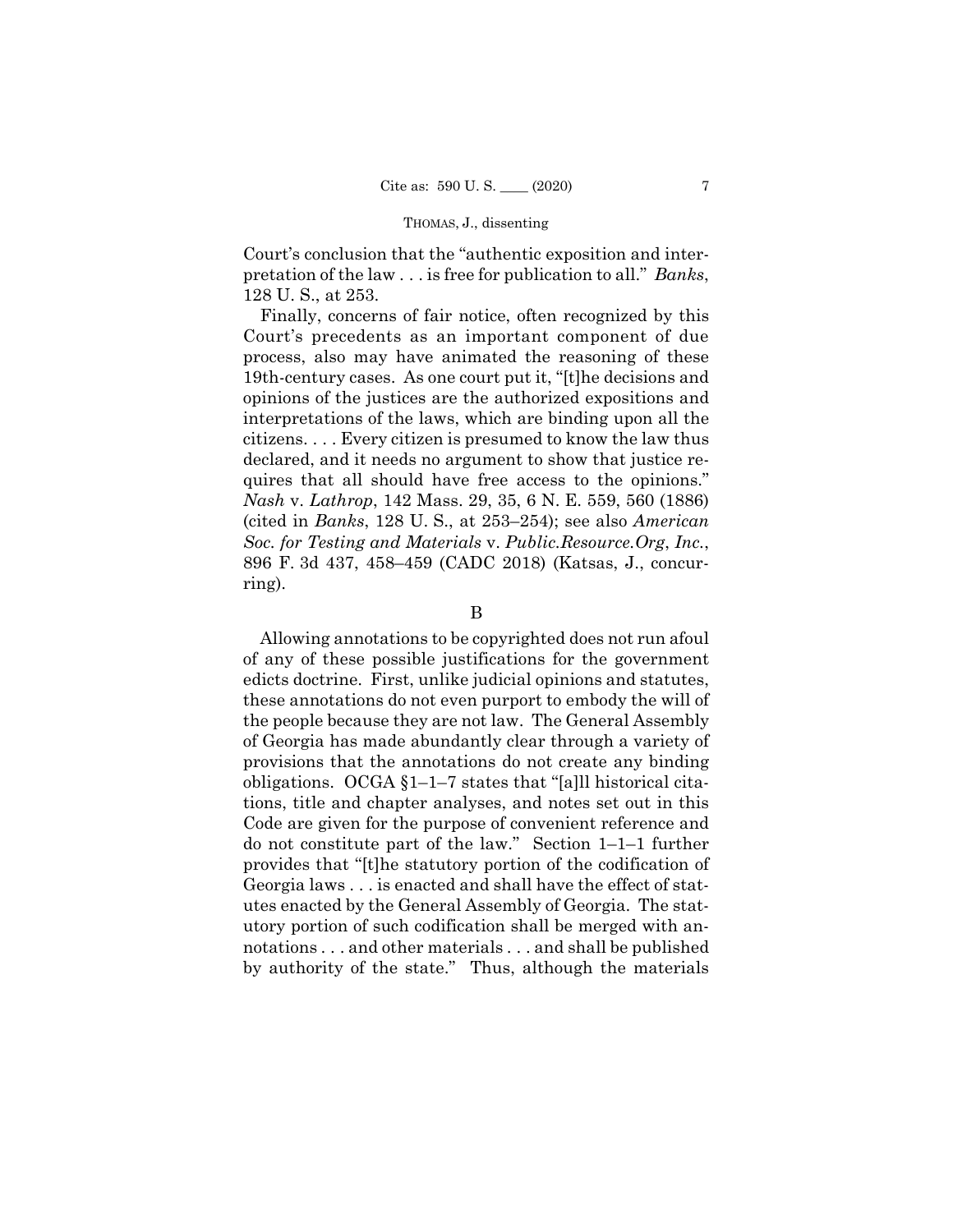"merge" prior to publication in the "official" code, the very provision calling for that merger makes clear that the annotations serve as commentary, not law.

As additional evidence that the annotations do not represent the will of the people, the General Assembly does not enact statutory annotations under its legislative power. See Ga. Const., Art. III, §1, ¶1 (vesting the legislative power in the General Assembly). To enact state law, Georgia employs a process of bicameralism and presentment similar to that embodied in the United States Constitution. See Ga. Const., Art. III, §5; Art. V, §2, ¶4. The annotations do not go through this process, a fact that even the majority must acknowledge. *Ante*, at 10; Ga. S. 52, Reg. Sess., §54(b) (2019–2020) ("Annotations . . . except as otherwise provided in the Code . . . are not enacted as statutes by the provisions of this Act").

Second, unlike judges and legislators, the creators of annotations are incentivized by the copyright laws to produce a desirable product that will eventually earn them a profit. And though the Commission may require Lexis to follow strict guidelines, the independent synthesis, analysis, and creative drafting behind the annotations makes them analogous to other copyrightable materials. See Brief for Matthew Bender & Co., Inc., as *Amicus Curiae* 4–7.

Lastly, the annotations do not impede fair notice of the laws. As just stated, the annotations do not carry the binding force of law. They simply summarize independent sources of legal information and consolidate them in one place. Thus, OCGA annotations serve a similar function to other copyrighted research tools provided by private parties such as the American Law Reports and Westlaw, which also contain information of great "practical significance." *Ante*, at 17. Compare, *e.g.*, OCGA §34–9–260 (annotation for *Cho Carwash Property*, *L. L. C.* v. *Everett*, 326 Ga. App. 6, 755 S. E. 2d 823 (2014)) with Ga. Code Ann. §34–9–260 (Westlaw's annotation for the same).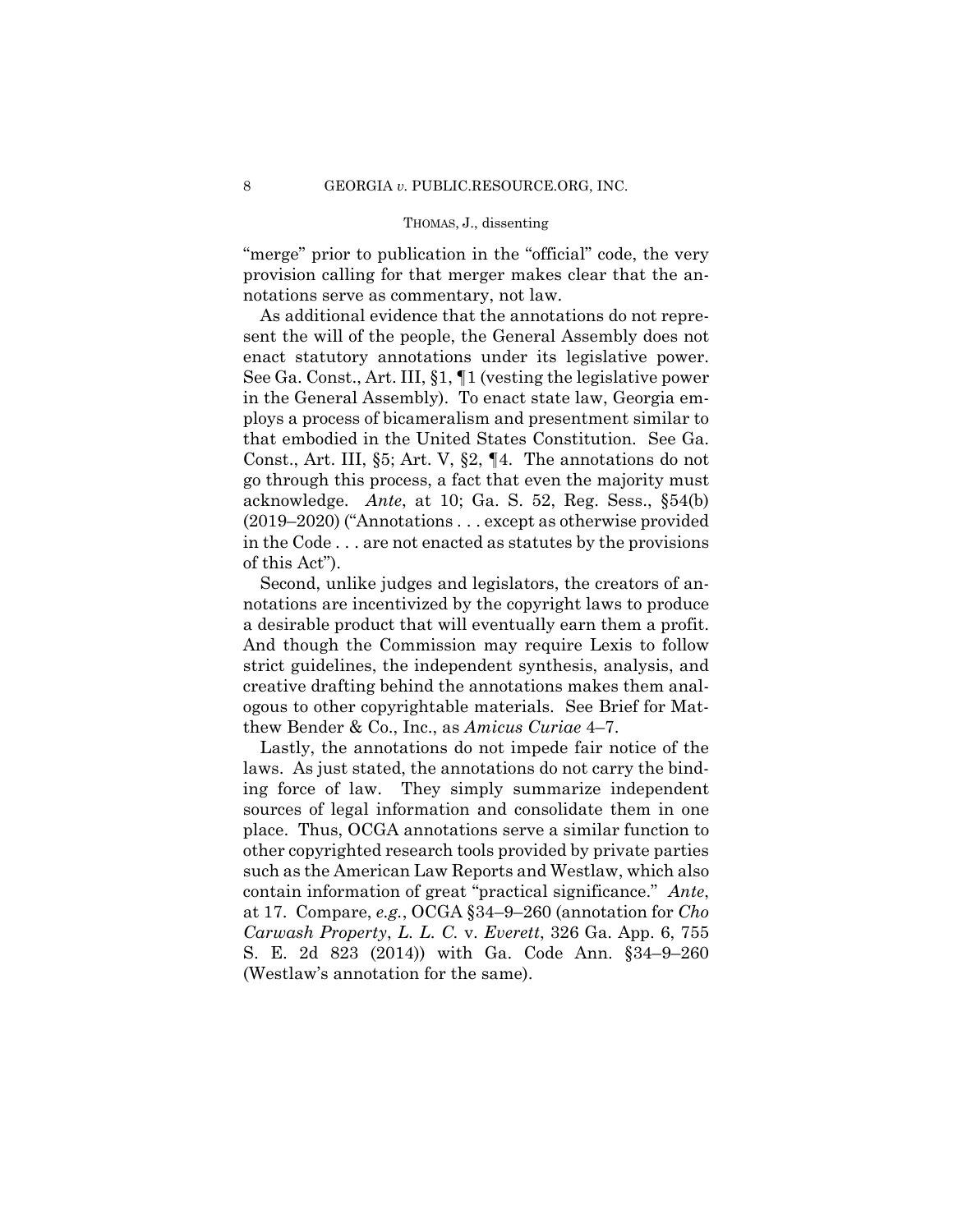undermined or nullified by court decisions. *Ante*, at 17. The majority resists this conclusion, suggesting that without access to the annotations, readers of Georgia law will be unable to fully understand the true meaning of Georgia's statutory provisions, such as provisions that have been That is simply incorrect. As the majority tacitly concedes, a person seeking information about changes in Georgia statutory law can find that information by consulting the original source for the change in the law's status—the court decisions themselves. See *ante*, at 17. The inability to access the OCGA merely deprives a researcher of one specific tool, not to the underlying factual or legal information summarized in that tool. See also *post*, at 4 (GINSBURG, J., dissenting).2

 $\mathcal{C}$ 

The text of the Copyright Act supports my reading of the

 that the Justices "voted on and committed to writing." *Ante*, at 16–17, U. S. 502, 515 (1993); *Reiter* v. *Sonotone Corp.*, 442 U. S. 330, 341 (1979).  $2$ The majority contends that, rather than seeking to understand the origins of our precedents, we should simply accept the text of the opinions n. 4. But that begs the question: What does the text of the relevant opinions tell us? The answer is not much. It is precisely this lack of explication that makes it necessary to explore the "judicial *consensus*" and public policy referred to in *Banks* v. *Manchester*, 128 U. S. 244, 253 (1888). Instead, the majority attempts to dissect the language of our prior opinions in the same way it would interpret a statute, an approach we have repeatedly cautioned against. See *St. Mary's Honor Center* v. *Hicks*, 509 The proper approach is to "read general language in judicial opinions . . . as referring in context to circumstances similar to the circumstances then before the Court and not referring to quite different circumstances that the Court was not then considering." *Illinois* v. *Lidster*, 540 U. S. 419, 424 (2004); see also *Cohens* v. *Virginia*, 6 Wheat. 264, 399 (1821) (Marshall, C. J., for the Court) ("[G]eneral expressions, in every opinion, are to be taken in connection with the case in which those expressions are used. If they go beyond the case, they may be respected, but ought not to control the judgment in a subsequent suit when the very point is presented for decision").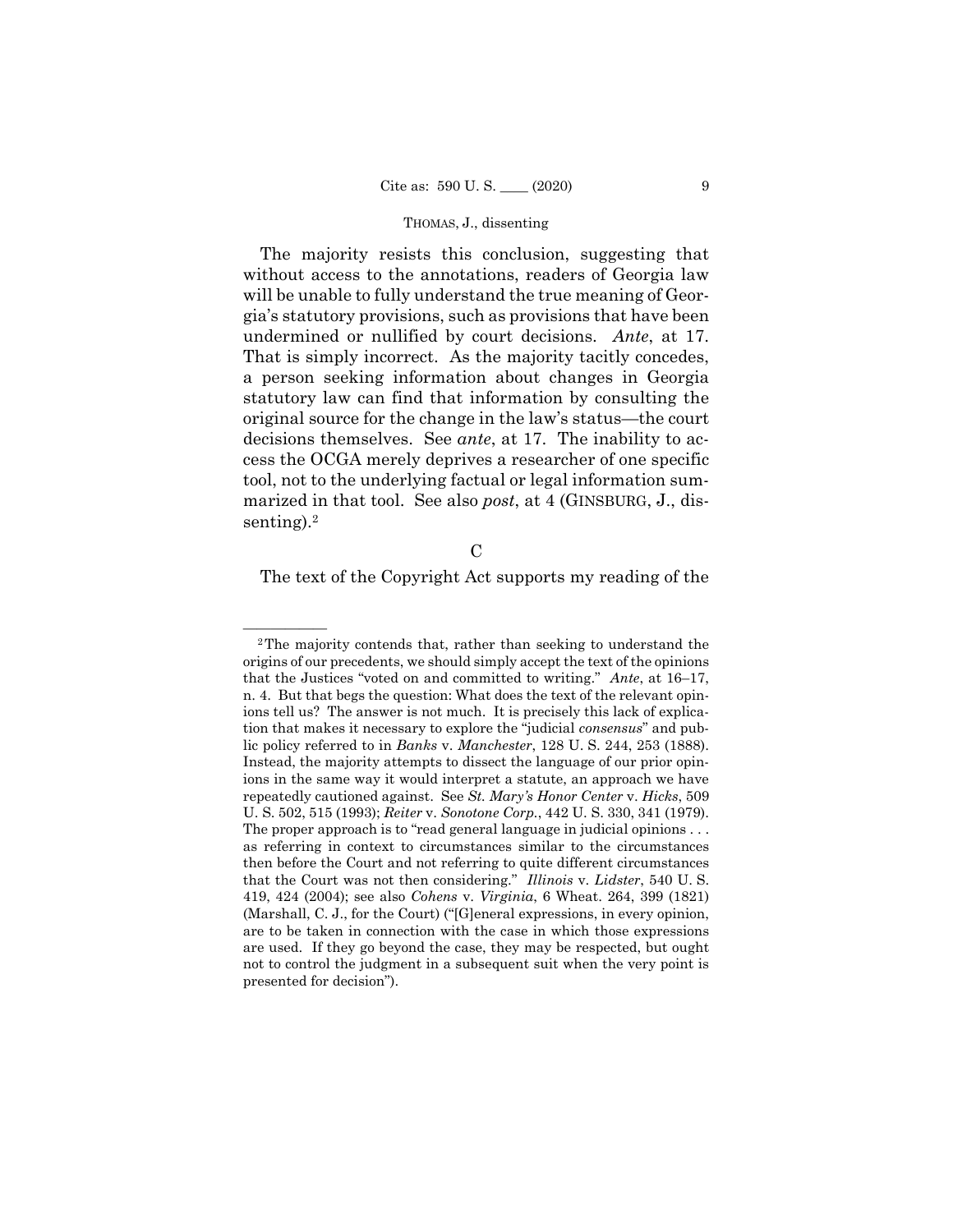precedents.3 Specifically, there are four indications in the text of the Copyright Act that the OCGA annotations are copyrightable. As an initial matter, the Act does not define the word "author," 17 U. S. C. §101, or make any reference to the government edicts doctrine. Accordingly, the term "author" itself does not shed any light on whether the doctrine covers statutory annotations. Second, while the Act excludes from copyright protection "work[s] prepared by an officer or employee of the United States Government as part of that person's official duties," §101; see also §105, the Act contains no similar prohibition against works of state governments or works prepared at their behest. "Congress' use of explicit language in one provision cautions against inferring the same limitation" elsewhere in the statute. *State Farm Fire & Casualty Co.* v. *United States ex rel. Rigsby*, 580 U.S.  $\frac{1}{2}$  (2016) (slip op., at 7) (internal quotation marks omitted); *Pacific Operators Offshore*, *LLP* v. *Valladolid*, 565 U. S. 207, 216 (2012). Third, the Act specifically notes that annotations are copyrightable derivative works. §101. Here, again, the Act does not expressly exclude from copyright protection annotations created either by the State or at the State's request. Fourth, the Act provides that an author may hold a copyright in "material contributed" in a derivative work, "as distinguished from the preexisting material employed in the work." §103(b); see also *Feist Publications*, *Inc.* v. *Rural Telephone Service Co.*, 499 U. S. 340, 359 (1991). These aspects of the statutory text, taken together, further support the conclusion that the OCGA annotations are copyrightable.

For all these reasons, I would conclude that, as with the

<sup>&</sup>lt;sup>3</sup>As the majority explains, *ante*, at 9, the annotations were created as part of a work-for-hire agreement between the Commission and Lexis. See 17 U. S. C. §201(b). Because no party disputes the validity of the contract, I express no opinion regarding whether the contract established an employer/employee relationship or whether the Commission may be considered a "person" under §201(b).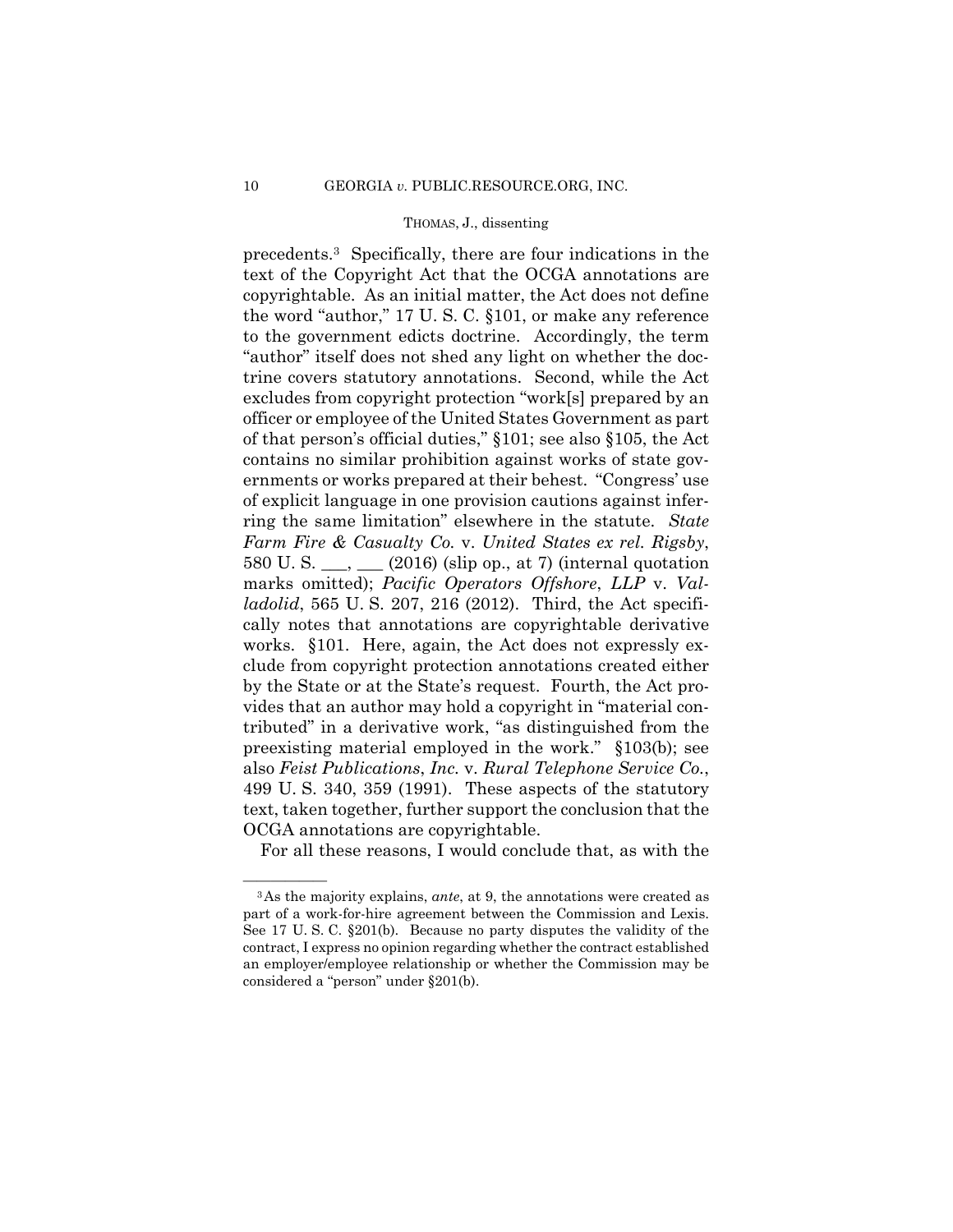privately created annotations in *Callaghan*, Georgia's statutory annotations at issue in this case are copyrightable.

## III

The majority reads this Court's precedents differently. In its view, the Court in *Banks* held that judges are not "authors" within the scope of the Copyright Act for "whatever work they perform in their capacity as judges," 128 U. S., at 253, so the same must be true for legislators, see *ante*, at 8– 9. Accordingly, works created by legislators in their legislative capacity are not "original works of authorship," §102, and therefore cannot be copyrighted. This argument is flawed in multiple respects.

A

Most notably, the majority's textual analysis hinges on accepting that its construction of "authorship," *i.e.*, all works produced in a judge's or legislator's official capacity, was so well established by our 19th-century precedents that Congress incorporated it into the multiple revisions of the Copyright Act. See *ante*, at 12–13. Such confidence is questionable, to say the least.

The majority's understanding of the government edicts doctrine seems to have been lost on dozens of States and Territories, as well as the lower courts in this case. As already stated, the 25 jurisdictions with official annotated codes apparently did not view this Court's precedents as establishing the "official duties" definition of authorship. See Brief for State of Arkansas et al. as *Amici Curiae*.4 And if

<sup>&</sup>lt;sup>4</sup> According to one study published in 2000, approximately half of States owned copyright in official state statutory compilations, court reports, or administrative regulations. Dmitrieva, State Ownership of Copyrights in Primary Law Materials, 23 Hastings Com. & Entertainment L. J. 81, 83, 97–105 (2000). The majority attempts to undermine this study by emphasizing that some of these States owned copyright in primary law materials. *Ante*, at 13, n. 3. This misunderstands the point.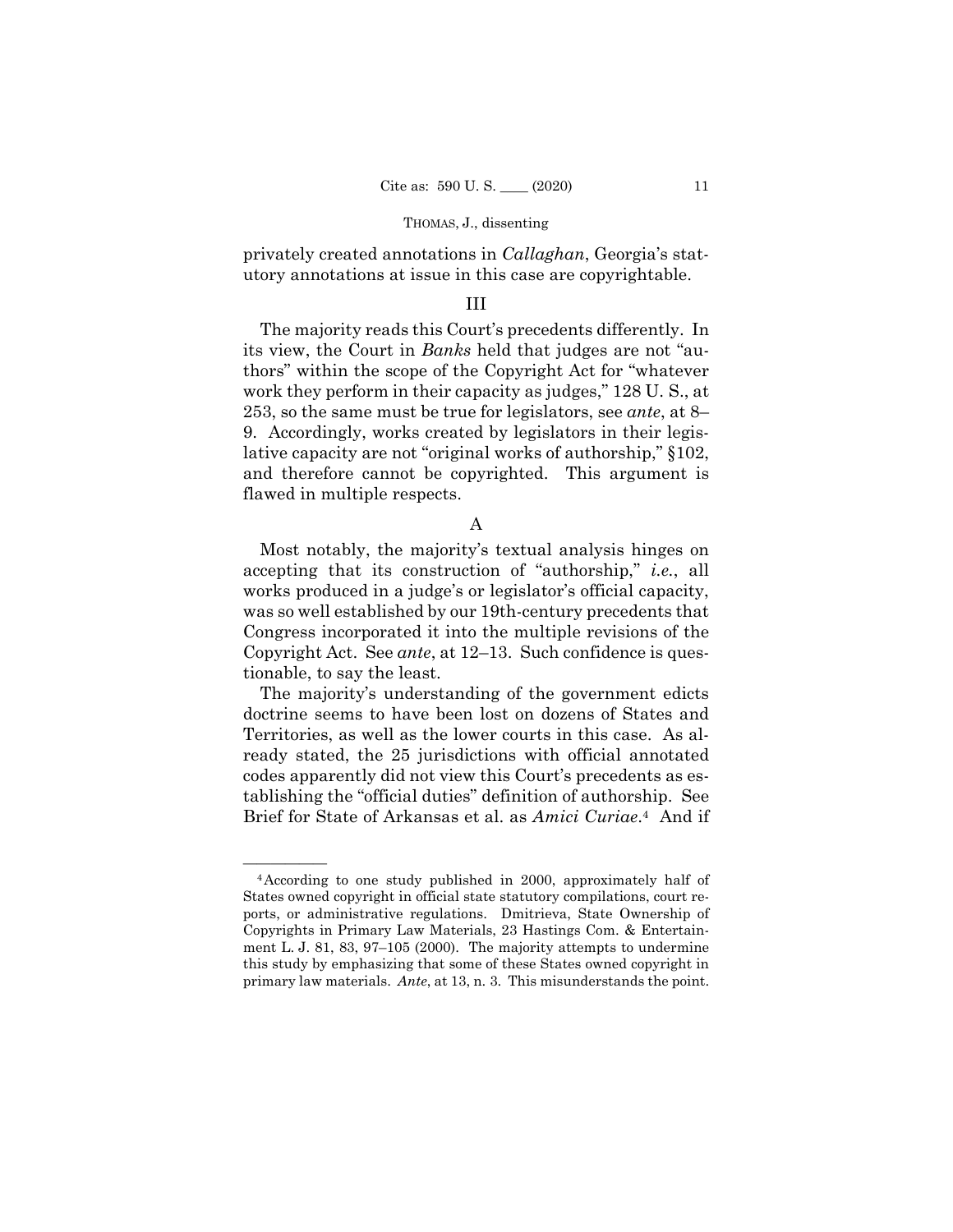enth Circuit looked to the "zone of indeterminacy at the frontier between edicts that carry the force of law and "our precedents answer the question" so clearly, *ante*, at 14, one wonders why the Eleventh Circuit reached its conclusion in such a roundabout fashion. Rather than following the majority's "straightforward" path, *ante*, at 5, the Elevthose that do not" to determine whether the annotations were "sufficiently law-like" to be "constructively authored by the People." *Code Revision Comm'n* v. *Public.Resource.Org*, *Inc.*, 906 F. 3d 1229, 1233, 1242, 1243 (2018). The District Court likewise does not appear to have viewed the question as well settled. In a cursory analysis, it determined that the annotations were copyrightable based on *Callaghan*. *Code Revision Comm'n* v. *Public.Resource.Org*, *Inc.*, 244 F. Supp. 3d 1350, 1356 (ND Ga. 2017). It is risible to presume that Congress had knowledge of and incorporated a "settled" meaning that eluded a multitude of States and Territories, as well as at least four Article III judges. *Ante*, at 13. Cf. *Rimini Street*, *Inc.* v. *Oracle USA*, *Inc.*, 586 U. S.  $\frac{1}{\sqrt{2}}$  =  $\frac{1}{\sqrt{2}}$  (2019) (slip op., at 9–10).

This presumption of congressional knowledge also provides the basis for the majority's conclusion that the annotations are not "original works of authorship." See *ante*, at 11–12 (discussing §101). Stripped of the fiction that this Court's 19th-century precedents clearly demonstrated that "authorship" encompassed all works performed as part of a legislator's duties, the majority's textual argument fails.

——————

I do not claim that this evidence demonstrates that the States necessarily interpreted the government edicts doctrine correctly. I merely point out that these divergent practices seriously undercut the majority's claim that its interpretation of "authorship" was well settled and universally understood. On this score, the majority has no answer but to insinuate that the lawmakers of over half the Nation's jurisdictions disregarded federal law and the Constitution to pursue their own agendas in the face of supposedly clear precedent.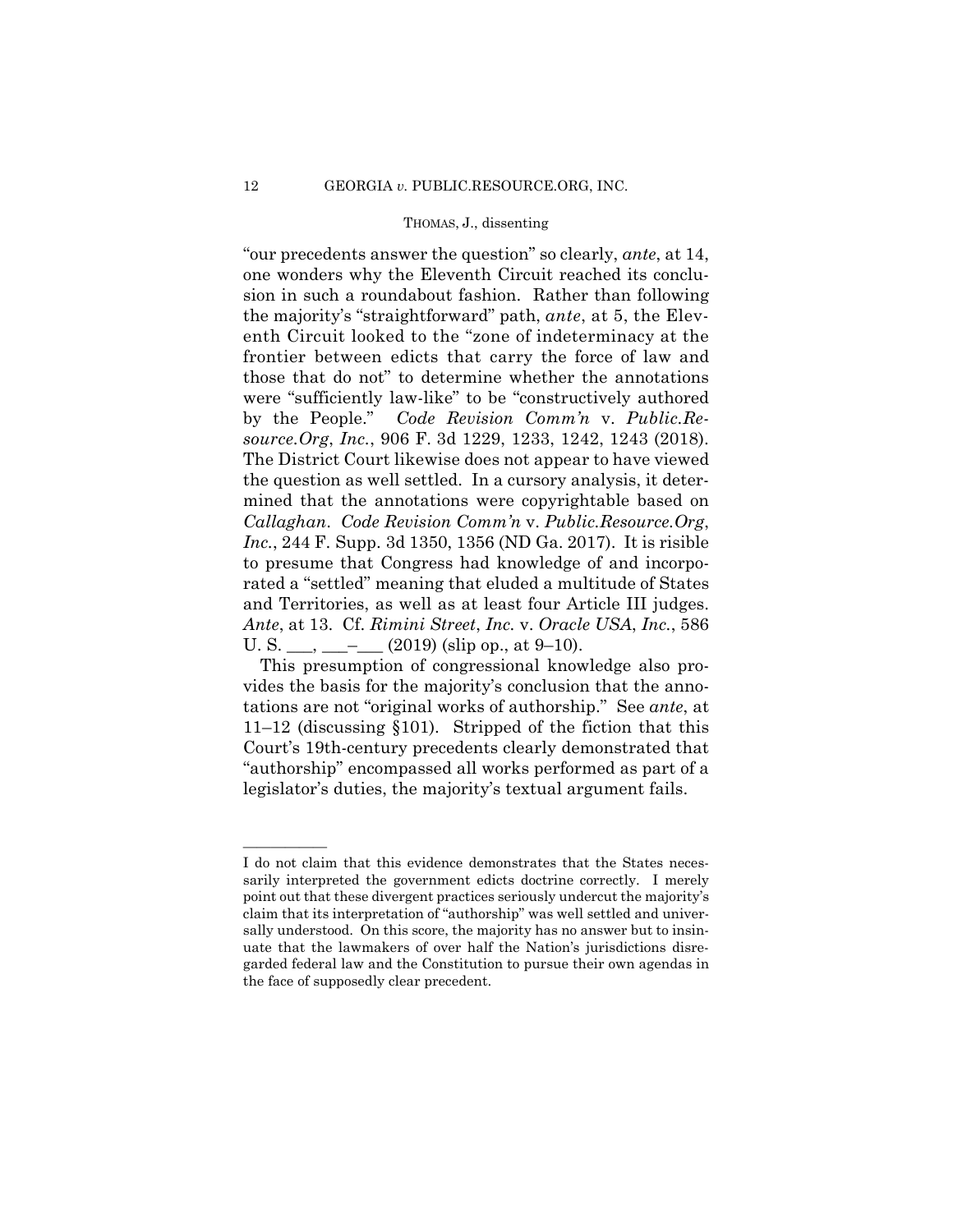The majority does not confront this criticism head on. Instead, it simply repeats, without any further elaboration, its unsupported conclusion that "[t]he Court long ago interpreted the word 'author' to exclude officials empowered to speak with the force of law, and Congress has carried that meaning forward in multiple iterations of the Copyright Act." *Ante*, at 16. This wave of the "magic wand of *ipse dixit*" does nothing to strengthen the majority's argument, and in fact only serves to underscore its weakness. *United States* v. *Yermian*, 468 U. S. 63, 77 (1984) (Rehnquist, J., dissenting).<sup>5</sup>

B

In addition to its textual deficiencies, the majority's understanding of this Court's precedents fails to account for the critical differences between the role that judicial opinions play in expounding upon the law compared to that of statutes. The majority finds it meaningful, for instance, that *Banks* prohibited dissents and concurrences from being copyrighted, even though they carry no legal force. *Ante*, at 15. At an elementary level, it is true that the judgment is the only part of a judicial decision that has legal effect. But it blinks reality to ignore that every word of a judicial opinion—whether it is a majority, a concurrence, or a dissent—expounds upon the law in ways that do not map neatly on to the legislative function. Setting aside summary decisions, the reader of a judicial opinion will always gain critical insight into the reasoning underlying a judicial holding by reading all opinions in their entirety. Under-

<sup>&</sup>lt;sup>5</sup>The majority's approach is also hard to reconcile with the recognition in *Wheaton* v. *Peters*, 8 Pet. 591 (1834), that annotations prepared by the Reporter of Decisions could be copyrighted. Wheaton was paid a salary of \$1,000, and it is difficult to say whether this salary funded his work on the opinions or his work on the annotations. See *id.*, at 614, 617 (argument).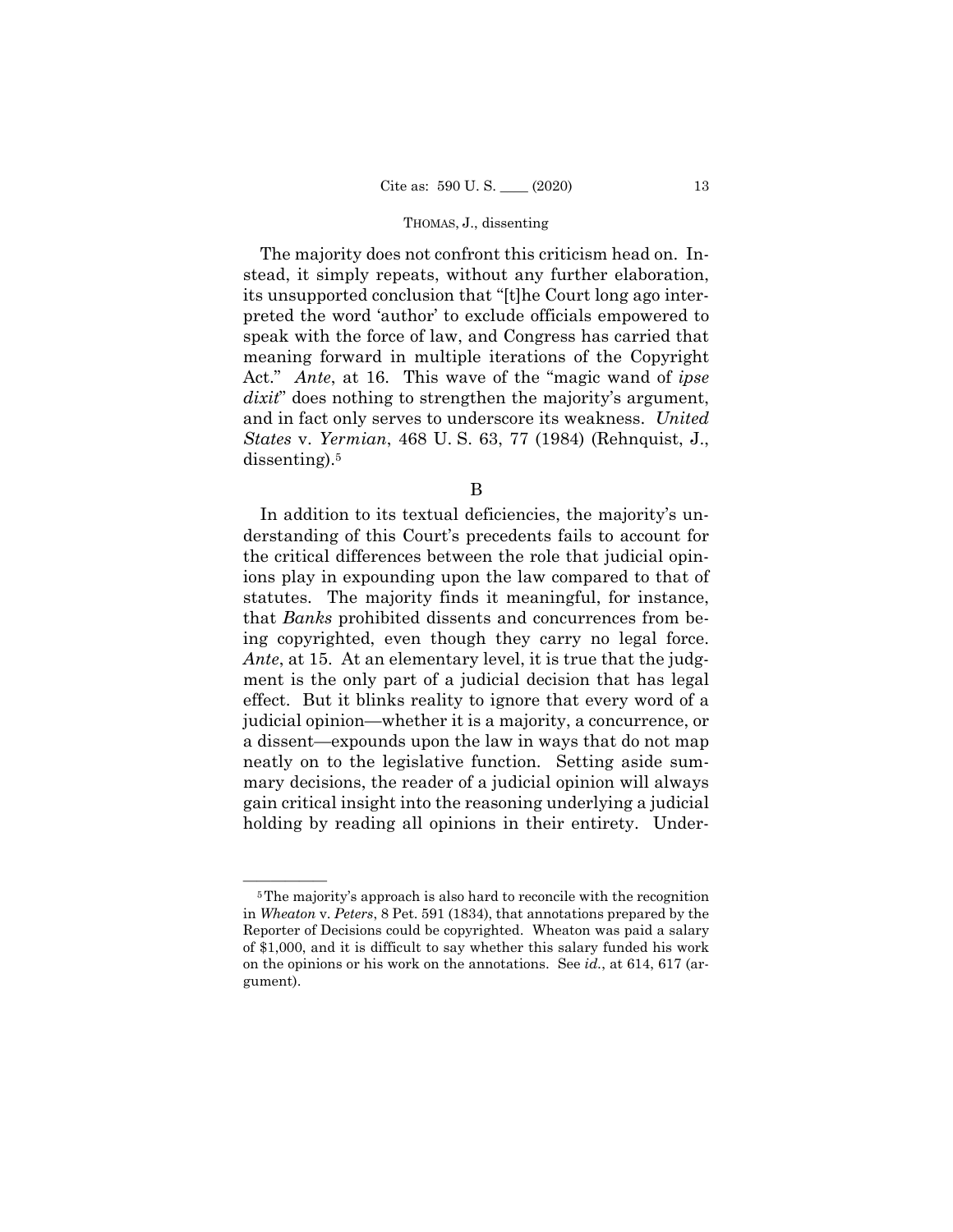standing the reasoning that animates the rule in turn provides pivotal insight into how the law will likely be applied in future judicial opinions.6 Thus, deprived of access to judicial opinions, individuals cannot access the primary, and therefore best, source of information for the meaning of the law.7 And as true as that is today, access to these opinions

not be copyrighted. 128 U. S., at 253. The majority cites these materials as further evidence of its broad rule, because the majority finds it beyond cavil that "these supplementary materials do not have the force of law." *Ante*, at 15. The majority feels it appropriate to assume—without any historical inquiry—that the words "syllabus" and "headnote" carried the same meaning, or served the same function, in 1888 as they do now.

<sup>—————— 6</sup>For instance, this Court has not overruled *Lemon* v. *Kurtzman*, 403 U. S. 602 (1971), which pronounced a test for evaluating Establishment Clause claims. But a reader would do well to carefully scrutinize the various opinions in *American Legion* v. *American Humanist Assn.*, 588 U. S.  $(2019)$ , to understand the markedly different way that this precedent functions in our current jurisprudence compared to when it was first decided. Moreover, sometimes a separate writing takes on canonical status, like Justice Jackson's concurrence regarding the executive power in *Youngstown Sheet & Tube Co.* v. *Sawyer*, 343 U. S. 579, 634–638 (1952) (opinion concurring in judgment and opinion of the Court); see also *Katz* v. *United States*, 389 U. S. 347, 360–361 (1967) (Harlan, J., concurring) (reasonable expectation of privacy Fourth Amendment test). Still other times, the reasoning in an opinion for less than a majority of the Court provides the explicit basis for a later majority's holding. See, *e.g.*, *McKinney* v. *Arizona*, 589 U. S. \_\_\_, \_\_\_ (2020) (slip op., at 5) (discussing *Ring* v. *Arizona*, 536 U. S. 584, 612 (2002) (Scalia J., concurring)); *Estelle* v. *Gamble*, 429 U. S. 97, 102 (1976) (incorporating into the majority the Eighth Amendment "evolving standards of decency" test first announced in *Trop* v. *Dulles*, 356 U. S. 86, 101 (1958) (plurality opinion)). Even " 'comments in [a] dissenting opinion," ante, at 15, sometimes reemerge as the foundational reasoning in a majority opinion. See, *e.g.*, *Franchise Tax Bd. of Cal.* v. *Hyatt*, 587 U. S. \_\_\_ (2019) (discussing *Nevada* v. *Hall*, 440 U. S. 410, 433–439 (1979) (Rehnquist, J., dissenting)); *Lawrence* v. *Texas*, 539 U. S. 558, 578 (2003) ("JUSTICE STEVENS' [dissenting] analysis, in our view, should have been controlling in *Bowers*  [v. *Hardwick*, 478 U. S. 186 (1986),] and should control here"). These examples, and myriad more, demonstrate that the majority treats the role of separate judicial opinions in an overly simplistic fashion. 7 *Banks* also stated that judicially prepared syllabi and headnotes can-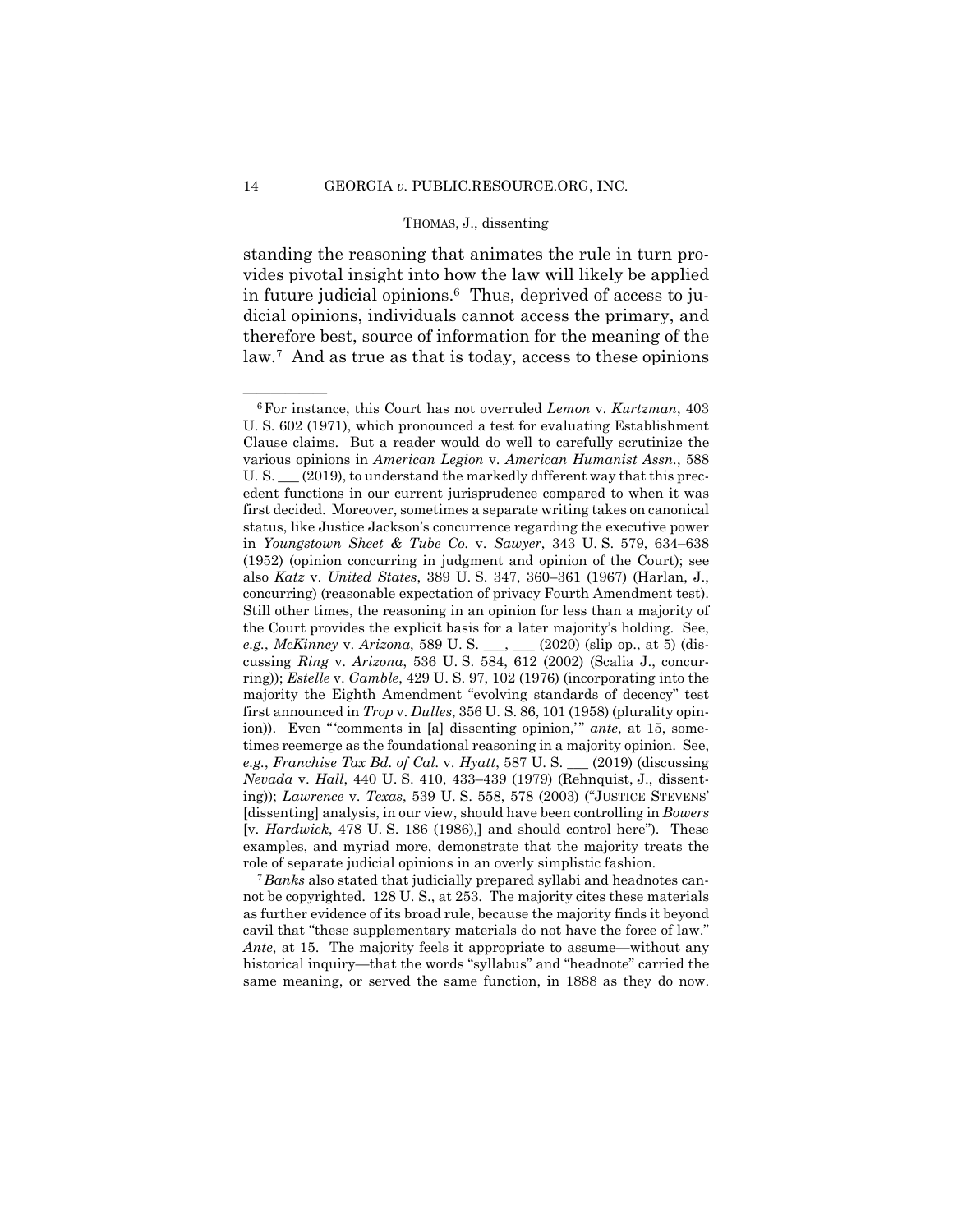was even more essential in the 19th century before the proliferation of federal and state regulatory law fundamentally altered the role that common-law judging played in expounding upon the law. See also *post*, at 2 (GINSBURG, J., dissenting).

These differences provide crucial context for *Banks*' reasoning. Specifically, to ensure that judicial "exposition and interpretation of the law" remains "free for publication to all," the word "author" must be read to encompass all judicial duties. *Banks*, 128 U. S., at 253. But these differences also demonstrate that the same rule does not *a fortiori* apply to all legislative duties.8

 $\mathcal{C}$ 

——————

In addition to being flawed as a textual and precedential

Without briefing on this issue, I am not willing to make that leap. See *Hixson* v. *Burson*, 54 Ohio St. 470, 485, 43 N. E. 1000, 1003 (1896) ("reluctantly overrul[ing] the second syllabus" of a previous decision); *Holliday* v. *Brown*, 34 Neb. 232, 234, 51 N. W. 839, 840 (1892) ("It is an unwritten rule of this court that members thereof are bound only by the points as stated in the syllabus of each case"); see also *Frazier* v. *State*, 15 Ga. App. 365, 365–367, 83 S. E. 273, 273–274 (1914) (clarifying the meaning of a court-written headnote and emphasizing that to understand an opinion's meaning, the headnote and opinion must be read together); *United States* v. *Detroit Timber & Lumber Co.*, 200 U. S. 321, 337 (1906) (acknowledging that some state statutes rendered headnotes the work of the court carrying legal force).

 (2019); Minn. Stat. §645.16(7) (2018); N. M. Stat. Ann. §12–2A–20(C)(2) 8Although legislative history is not at issue in this case, the majority also contends that its rule is necessary to fend off the possibility that "[a] State could monetize its entire suite of legislative history." *Ante*, at 17. Putting aside the jurisprudential debate over the use of such materials in interpreting federal statutes, many States can, and have, specifically authorized courts to consider legislative history when construing statutes. See, *e.g.*, Colo. Rev. Stat. §2–4–203(1)(c) (2019); Iowa Code §4.6(3) (2019); N. D. Cent. Code Ann. §1–02–39(3) (2019); Ohio Rev. Code Ann. §1.49(C) (Lexis 2019); 1 Pa. Cons. Stat. §1921(c)(7) (2016). Given the direct role that legislative history plays in the construction of statutes in these States, it is hardly clear that such States could subject their legislative histories to copyright.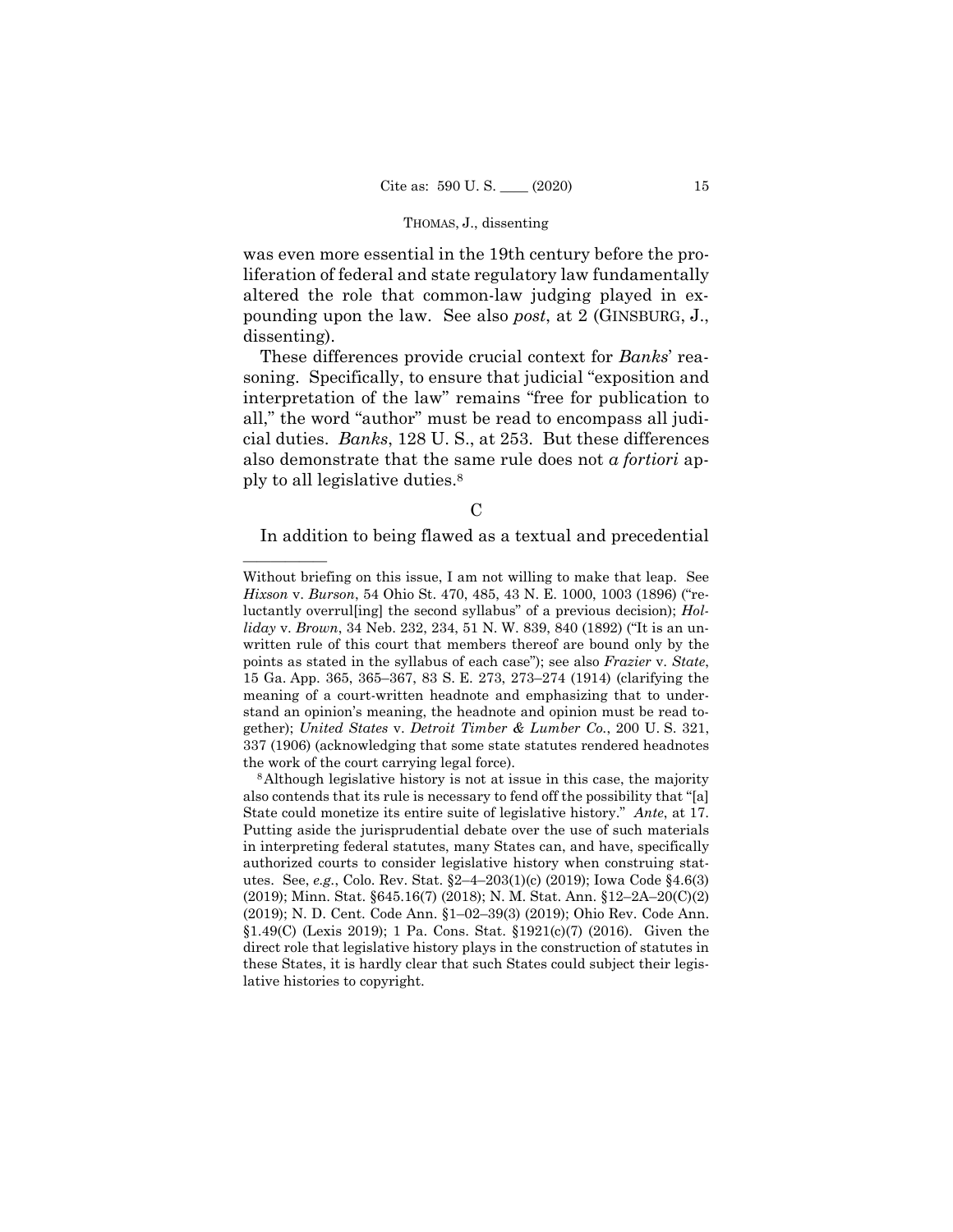matter, the majority's rule will prove difficult to administer. According to one group of *amici*, nearly all jurisdictions with annotated codes use private contractors that "almost invariably prepare [annotations] under the supervision of legislative-branch or judicial-branch officials, including state legislators or state-court judges." Brief for State of Arkansas et al. as *Amici Curiae* 16–17. Under the majority's view, any one of these commissions or counsels could potentially be reclassified as an "adjunct to the legislature." *Ante*, at 11. But the majority's test for ascertaining the true nature of these commissions raises far more questions than it answers.

The majority lists a number of factors—including the Commission's membership and funding, how the annotations become part of the OCGA, and descriptions of the Commission from court cases—to support its conclusion that the Commission is really part of the legislature. See *ante*, at 9–10. But it does not specify whether these factors are exhaustive or illustrative and, if the latter, what other factors may be important. The majority also does not specify whether some factors weigh more heavily than others when deciding whether to deem an oversight body a legislative adjunct.

And even when the majority does list concrete factors, pivotal guidance remains lacking. For example, the majority finds it meaningful that 9 out of the Commission's 15 members are legislators. *Ante*, at 9; see OCGA §28–9–2 (noting that the other members of the Commission include the State's Lieutenant Governor, a judge, a district attorney, and three other state bar members). But how many legislative members are needed for a commission to become a legislative adjunct? The majority provides no answers to any of these questions.

\* \* \*

The majority's rule will leave in the lurch the many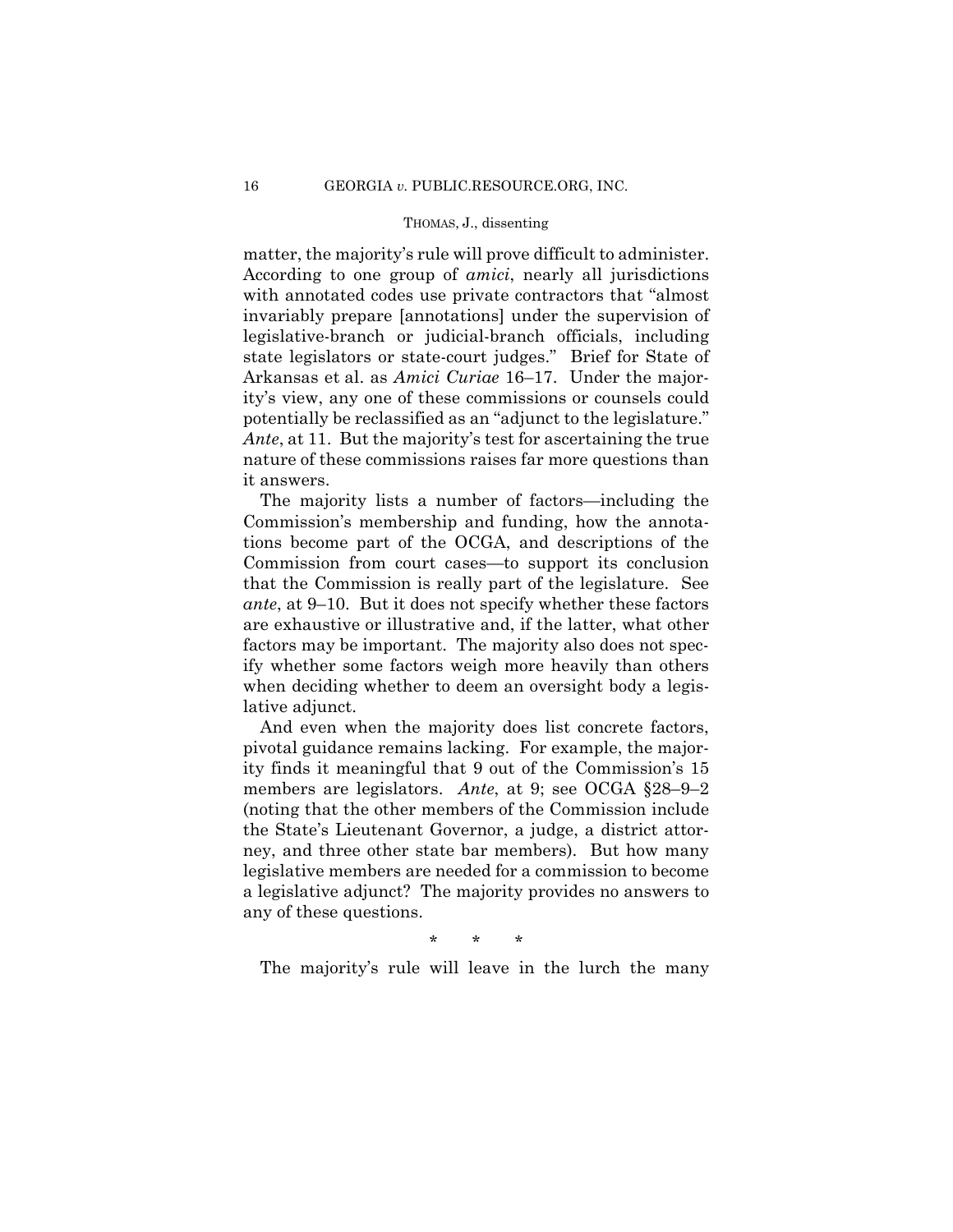of all, many States will stop producing annotated codes States, private parties, and legal researchers who relied on the previously bright-line rule. Perhaps, to the detriment altogether. Were that to occur, the majority's fear of an "economy-class" version of the law will truly become a reality. See *ante*, at 17. As Georgia explains, its contract enables the OCGA to be sold at a fraction of the cost of competing annotated codes. For example, Georgia asserts that Lexis sold the OCGA for \$404 in 2016, while West Publishing's competing annotated code sold for \$2,570. Should state annotated codes disappear, those without the means to pay the competitor's significantly higher price tag will have a valuable research tool taken away from them. Meanwhile, this Court, which is privileged to have access to numerous research resources, will scarcely notice. These negative practical ramifications are unfortunate enough when they reflect the deliberative legislative choices that we as judges are bound to respect. They are all the more regrettable when they are the result of our own meddling. Fortunately, as the majority and I agree, "critics of [today's] ruling can take their objections across the street, [where] Congress can correct any mistake it sees.'" *Ante*, at 13 (quoting *Kimble* v. *Marvel Entertainment*, *LLC*, 576 U. S. 446, 456 (2015)).

We have "stressed . . . that it is generally for Congress, not the courts, to decide how best to pursue the Copyright Clause's objectives," *Eldred* v. *Ashcroft*, 537 U. S. 186, 212 (2003), because "it is Congress that has been assigned the task of defining the scope of the limited monopoly that should be granted to authors," *Sony Corp. of America* v. *Universal City Studios*, *Inc.*, 464 U. S. 417, 429 (1984). Because the majority has strayed from its proper role, I respectfully dissent.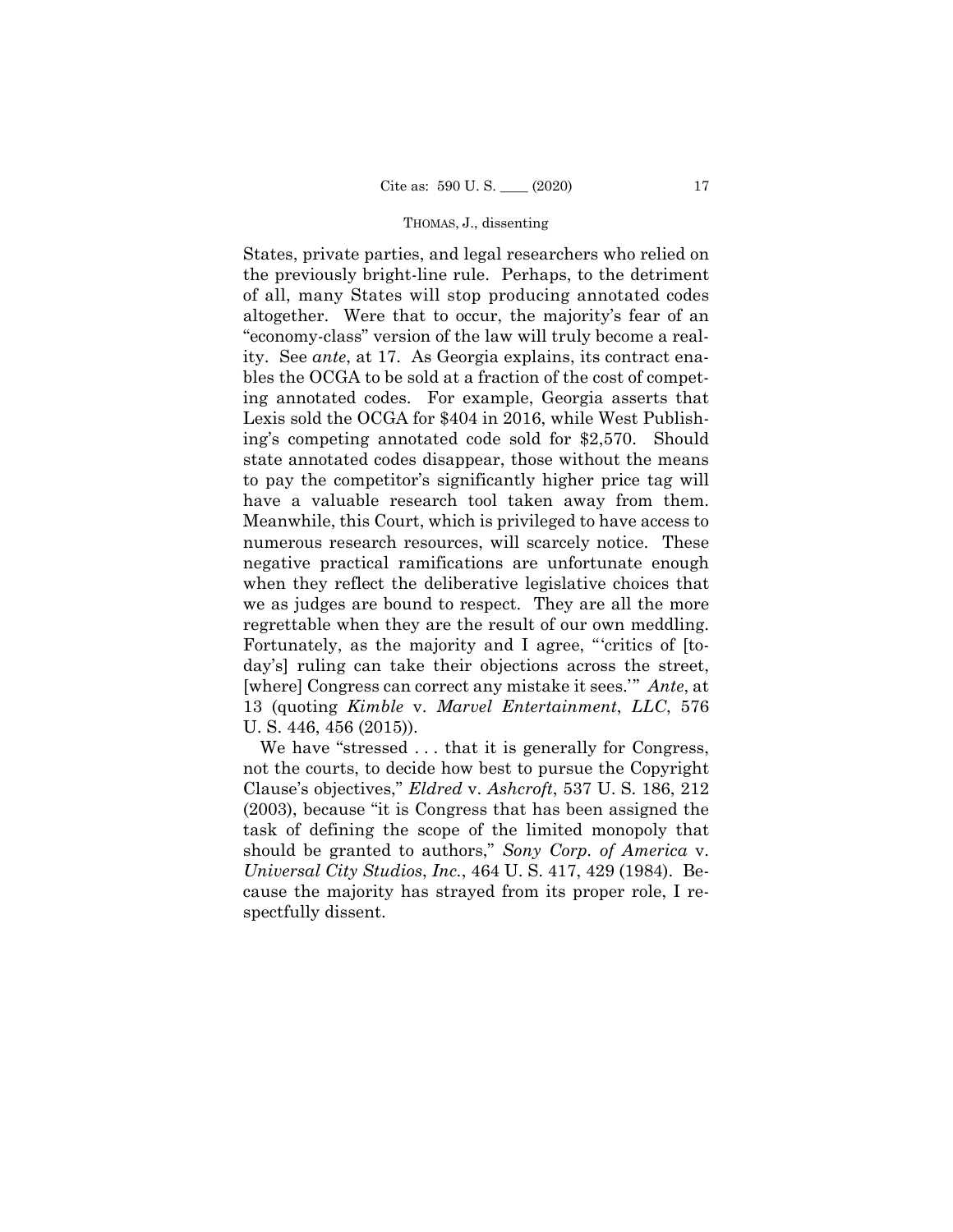## $\frac{1}{2}$  ,  $\frac{1}{2}$  ,  $\frac{1}{2}$  ,  $\frac{1}{2}$  ,  $\frac{1}{2}$  ,  $\frac{1}{2}$  ,  $\frac{1}{2}$ **SUPREME COURT OF THE UNITED STATES**

#### $\frac{1}{2}$  ,  $\frac{1}{2}$  ,  $\frac{1}{2}$  ,  $\frac{1}{2}$  ,  $\frac{1}{2}$  ,  $\frac{1}{2}$ No. 18–1150

## GEORGIA, ET AL., PETITIONERS *v.*  PUBLIC.RESOURCE.ORG, INC.

## ON WRIT OF CERTIORARI TO THE UNITED STATES COURT OF APPEALS FOR THE ELEVENTH CIRCUIT

[April 27, 2020]

JUSTICE GINSBURG, with whom JUSTICE BREYER joins, dissenting.

 *ties*." *Ante*, at 9 (emphasis added). The core question this Beyond doubt, state laws are not copyrightable. Nor are other materials created by state legislators in the course of performing their lawmaking responsibilities, *e.g.*, legislative committee reports, floor statements, unenacted bills. *Ante*, at 8–9. Not all that legislators do, however, is ineligible for copyright protection; the government edicts doctrine shields only "works that are (1) created by judges and legislators (2) *in the course of their judicial and legislative du*case presents, as I see it: Are the annotations in the Official Code of Georgia Annotated (OCGA) done in a legislative capacity? The answer, I am persuaded, should be no.

To explain why, I proceed from common ground. All agree that headnotes and syllabi for judicial opinions—both a kind of annotation—are copyrightable when created by a reporter of decisions, *Callaghan* v. *Myers*, 128 U. S. 617, 645–650 (1888), but are not copyrightable when created by judges, *Banks* v. *Manchester*, 128 U. S. 244, 253 (1888). That is so because "[t]he whole work done by . . . judges," *ibid.*, including dissenting and concurring opinions, ranks as work performed in their judicial capacity. Judges do not outsource their writings to "arm[s]" or "adjunct[s]," cf. *ante*, at 9, 11, to be composed in their stead. Accordingly, the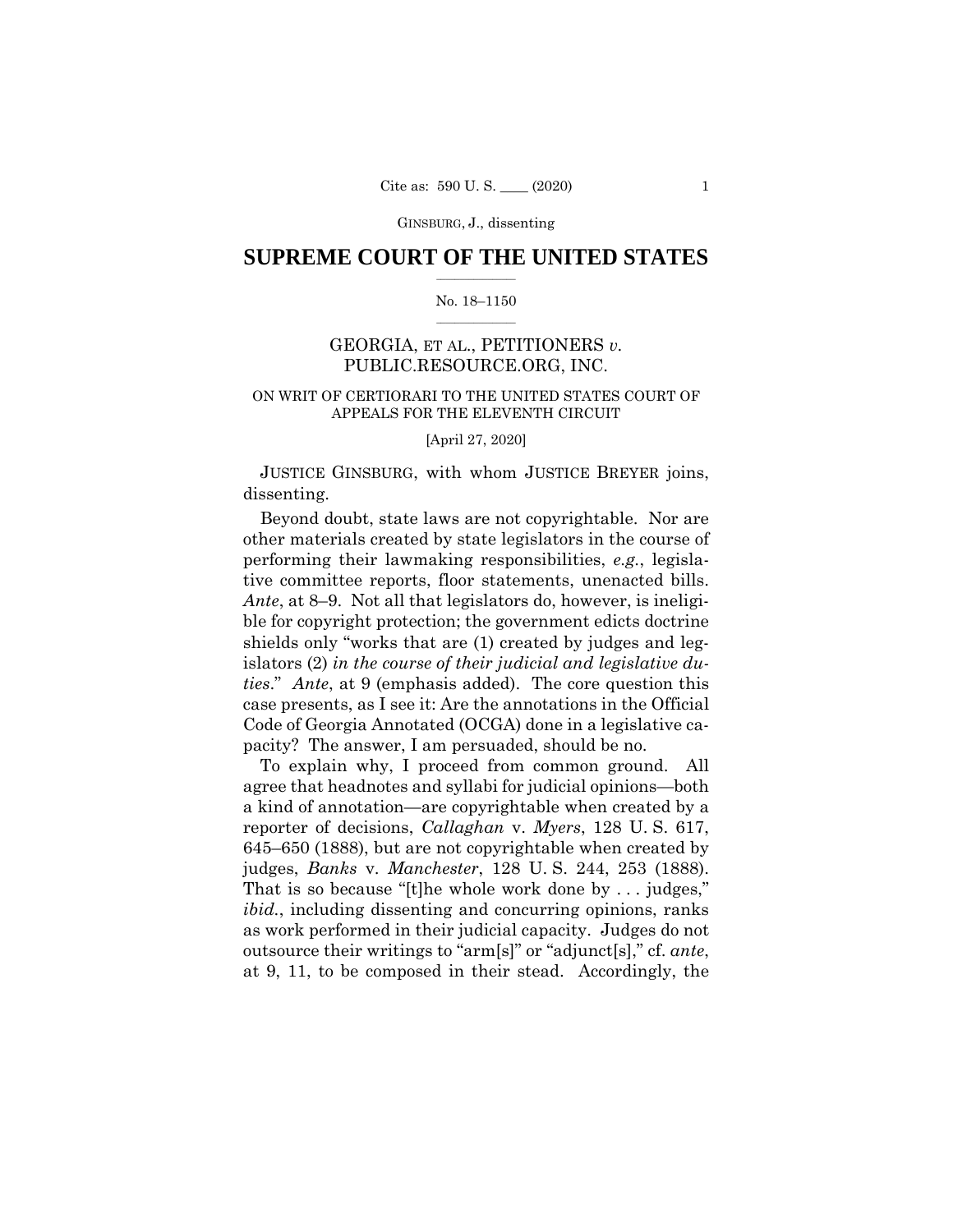judicial opinion-drafting process in its entirety—including the drafting of headnotes and syllabi, in jurisdictions where that is done by judges—falls outside the reach of copyright protection.

One might ask: If a judge's annotations are not copyrightable, why are those created by legislators? The answer lies in the difference between the role of a judge and the role of a legislator. "[T]o the judiciary" we assign "the duty of interpreting and applying" the law, *Massachusetts* v. *Mellon*, 262 U. S. 447, 488 (1923), and sometimes making the applicable law, see Friendly, In Praise of *Erie*—and of the New Federal Common Law, 39 N. Y. U. L. Rev. 383 (1964). See also *Marbury* v. *Madison*, 1 Cranch 137, 177 (1803) ("It is emphatically the province and duty of the judicial department to say what the law is."). In contrast, the role of the legislature encompasses the process of "making laws"—not construing statutes after their enactment. *Mellon*, 262 U. S., at 488; see *Patchak* v. *Zinke*, 583 U. S. \_\_\_, \_\_\_ (2018) (plurality opinion) (slip op., at 5) ("[T]he legislative power is the power to make law."). The OCGA annotations, in my appraisal, do not rank as part of the Georgia Legislature's *lawmaking process* for three reasons.

First, the annotations are not created contemporaneously with the statutes to which they pertain; instead, the annotations comment on statutes already enacted. See, *e.g.*, App. 268–269 (text of enacted laws are transmitted to the publisher for the addition of commentary); *id*., at 403–404 (publisher adds new case notes on a rolling basis as courts construe existing statutes).<sup>1</sup> In short, annotating begins

<sup>&</sup>lt;sup>1</sup> For example, OCGA  $$11-2A-213$  was enacted, in its current form, in 1993. See 1993 Ga. Laws p. 633. The case notes contained in the OCGA summarize judicial decisions construing the statute years later. See §11–2A–213 (2002) (citing *Griffith* v. *Medical Rental Supply of Albany, Ga., Inc*., 244 Ga. App. 120, 534 S. E. 2d 859 (2000); *Bailey* v. *Tucker Equip. Sales, Inc*., 236 Ga. App. 289, 510 S. E. 2d 904 (1999)).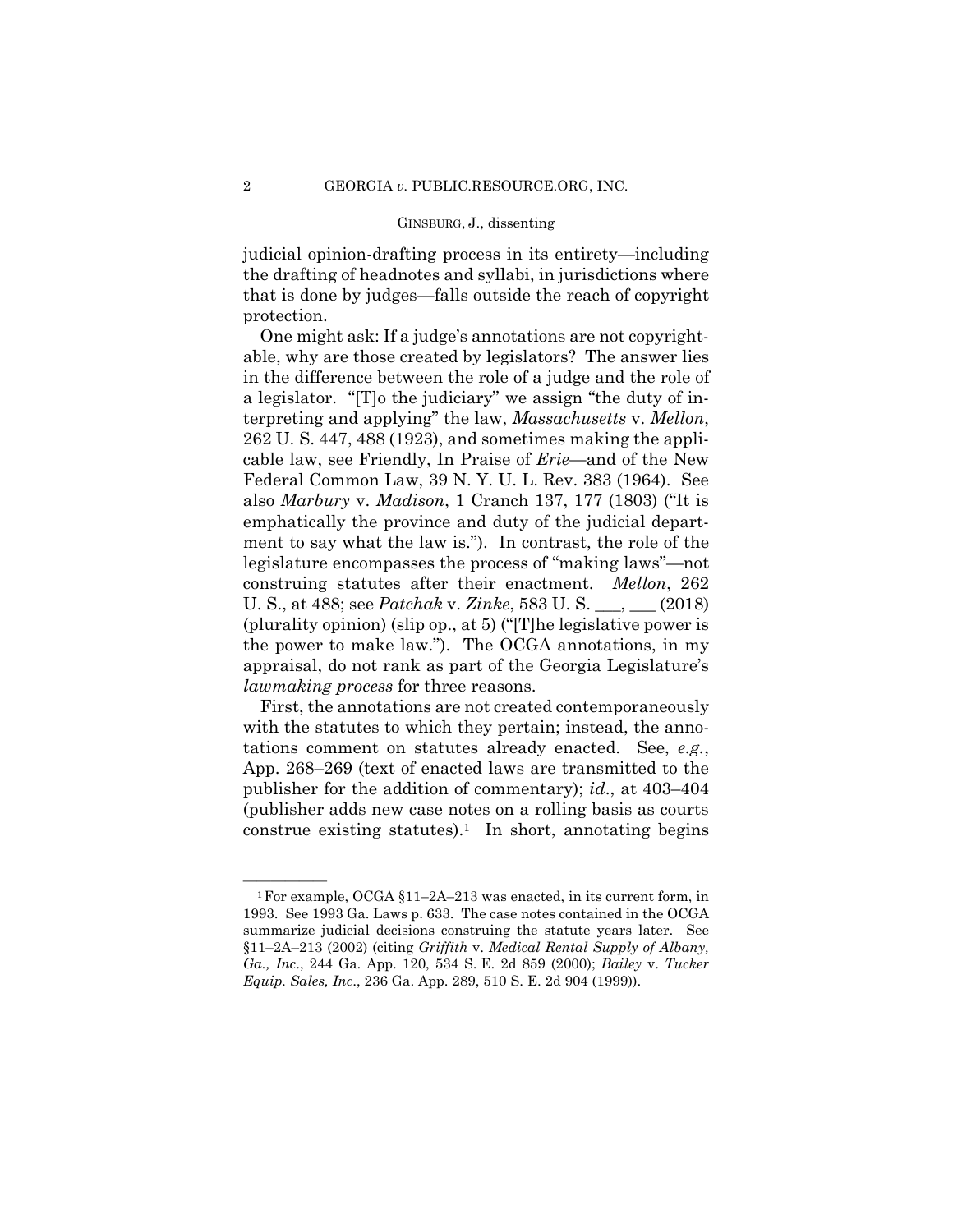only after lawmaking ends. This sets the OCGA annotations apart from uncopyrightable legislative materials like committee reports, generated before a law's enactment, and tied tightly to the task of law-formulation.

 statutory construction" adopted by the court. *Id*., at 404. Second, the OCGA annotations are descriptive rather than prescriptive. Instead of stating the legislature's perception of what a law conveys, the annotations summarize writings in which others express *their* views on a given statute. For example, the OCGA contains "case annotations" for "[a]ll decisions of the Supreme Court of Georgia and the Court of Appeals of Georgia and all decisions of the federal courts in cases which arose in Georgia construing any portion of the general statutory law of the state." *Id*., at 403. Per the Code Revision Commission's instructions, each annotation should "accurately reflect the facts, holding, and The annotations are neutrally cast; they do not opine on whether the summarized case was correctly decided. See, *e.g.*, OCGA §17–7–50 (2013) (case annotation summarizing facts and holdings of nine cases construing right to grand jury hearing). This characteristic of the annotations distinguishes them from preenactment legislative materials that touch or concern the correct interpretation of the legislature's work.

Third, and of prime importance, the OCGA annotations are "given for the purpose of convenient reference" by the public, §1–1–7 (2019); they aim to inform the citizenry at large, they do not address, particularly, those seated in legislative chambers.2 Annotations are thus unlike, for example, surveys, work commissioned by a legislature to aid in

<sup>&</sup>lt;sup>2</sup>Suppose a committee of Georgia's legislature, to inform the public, instructs a staffer to write a guide titled "The Workways of the Georgia Legislature." The final text describing how the legislature operates is circulated to members of the legislature and approved by a majority. Contrary to the Court's decision, I take it that such a work, which entails no lawmaking, would be copyrightable.